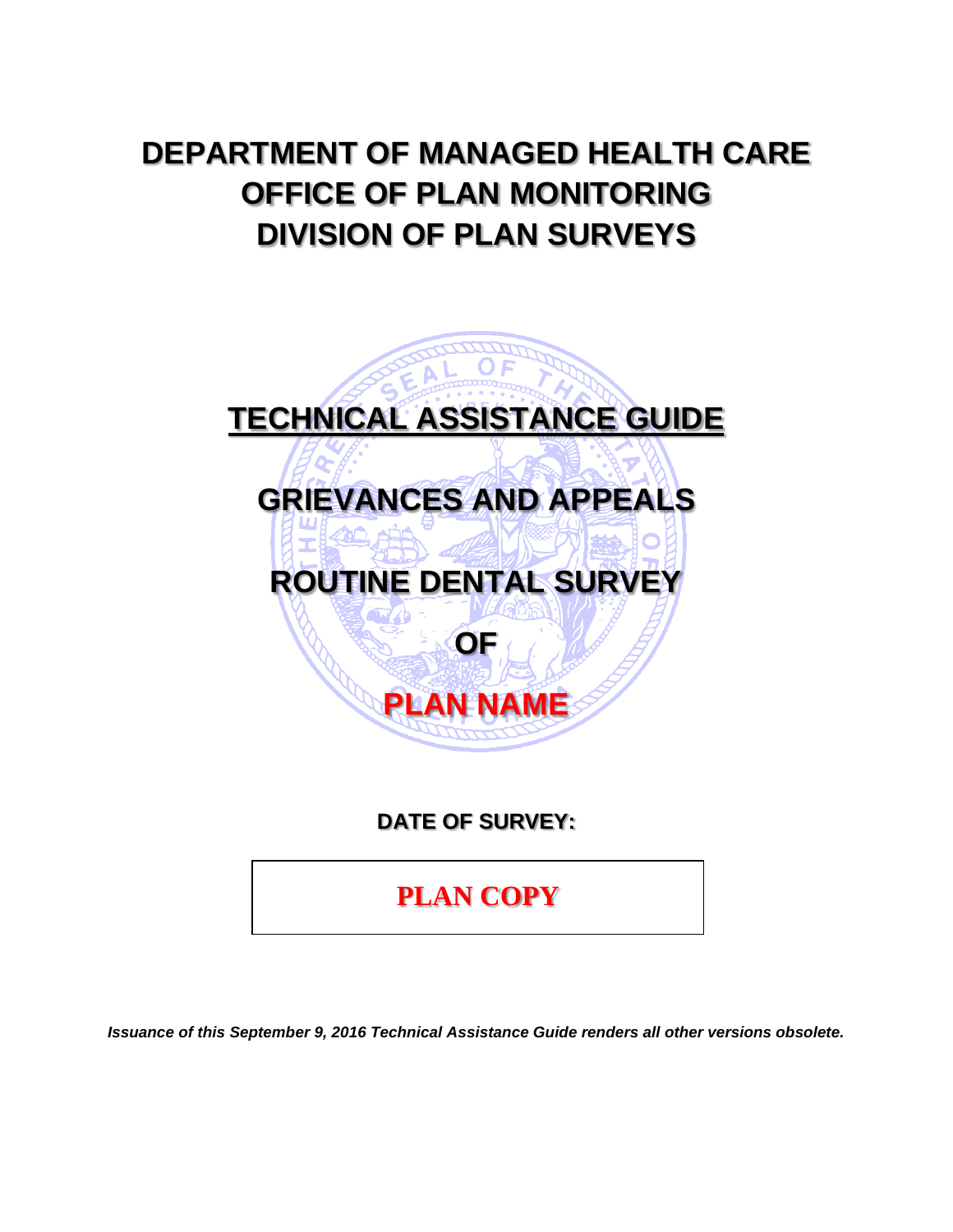# **GRIEVANCES AND APPEALS REQUIREMENTS**

# **TABLE OF CONTENTS**

| Requirement GA-003: Grievance Receipt, Review and Resolution  14    |  |
|---------------------------------------------------------------------|--|
| Requirement GA-004: Enrollee Education/Notification Requirements 22 |  |
|                                                                     |  |
|                                                                     |  |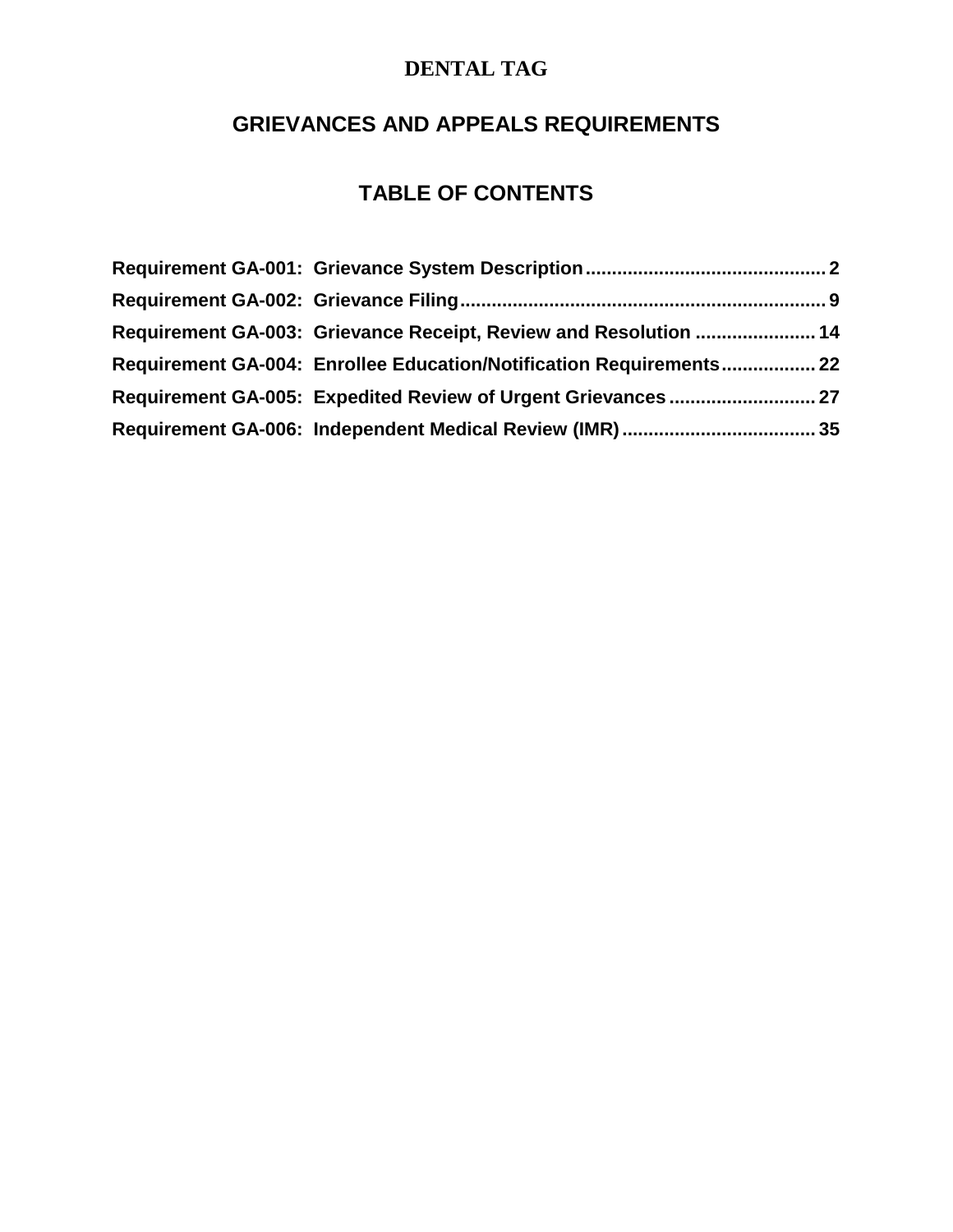#### <span id="page-2-0"></span>**Requirement GA-001: Grievance System Description**

#### **STATUTORY/REGULATORY CITATION(S)**

#### **CA Health and Safety Code sections 1368(a)(1)**

(a) Every plan shall do all of the following:

(1) Establish and maintain a grievance system approved by the department under which enrollees may submit their grievances to the plan. Each system shall provide reasonable procedures in accordance with department regulations that shall ensure adequate consideration of enrollee grievances and rectification when appropriate.

#### **CA Health and Safety Code sections 1368(a)(4)(A) and (B)**

(a) Every plan shall do all of the following:

(4) (A) Provide for a written acknowledgment within five calendar days of the receipt of a grievance, except as noted in subparagraph (B). The acknowledgment shall advise the complainant of the following:

(i) That the grievance has been received.

(ii) The date of receipt.

(iii) The name of the plan representative and the telephone number and address of the plan representative who may be contacted about the grievance.

(B) Grievances received by telephone, by facsimile, by e-mail, or online through the plan's Internet Web site pursuant to Section 1368.015, that are not coverage disputes, disputed health care services involving medical necessity, or experimental or investigational treatment and that are resolved by the next business day following receipt are exempt from the requirements of subparagraph (A) and paragraph (5). The plan shall maintain a log of all these grievances. The log shall be periodically reviewed by the plan and shall include the following information for each complaint:

- (i) The date of the call.
- (ii) The name of the complainant.
- (iii) The complainant's member identification number.
- (iv) The nature of the grievance.
- (v) The nature of the resolution.

(vi) The name of the plan representative who took the call and resolved the grievance.

#### **28 CCR 1300.68(a)**

(a) The grievance system shall be established in writing and provide for procedures that will receive, review and resolve grievances within 30 calendar days of receipt by the plan, or any provider or entity with delegated authority to administer and resolve the plan's grievance system. The following definitions shall apply with respect to the regulations relating to grievance systems:

(1) "Grievance" means a written or oral expression of dissatisfaction regarding the plan and/or provider, including quality of care concerns, and shall include a complaint, dispute, request for reconsideration or appeal made by an enrollee or the enrollee's representative*.* Where the plan is unable to distinguish between a grievance and an inquiry, it shall be considered a grievance.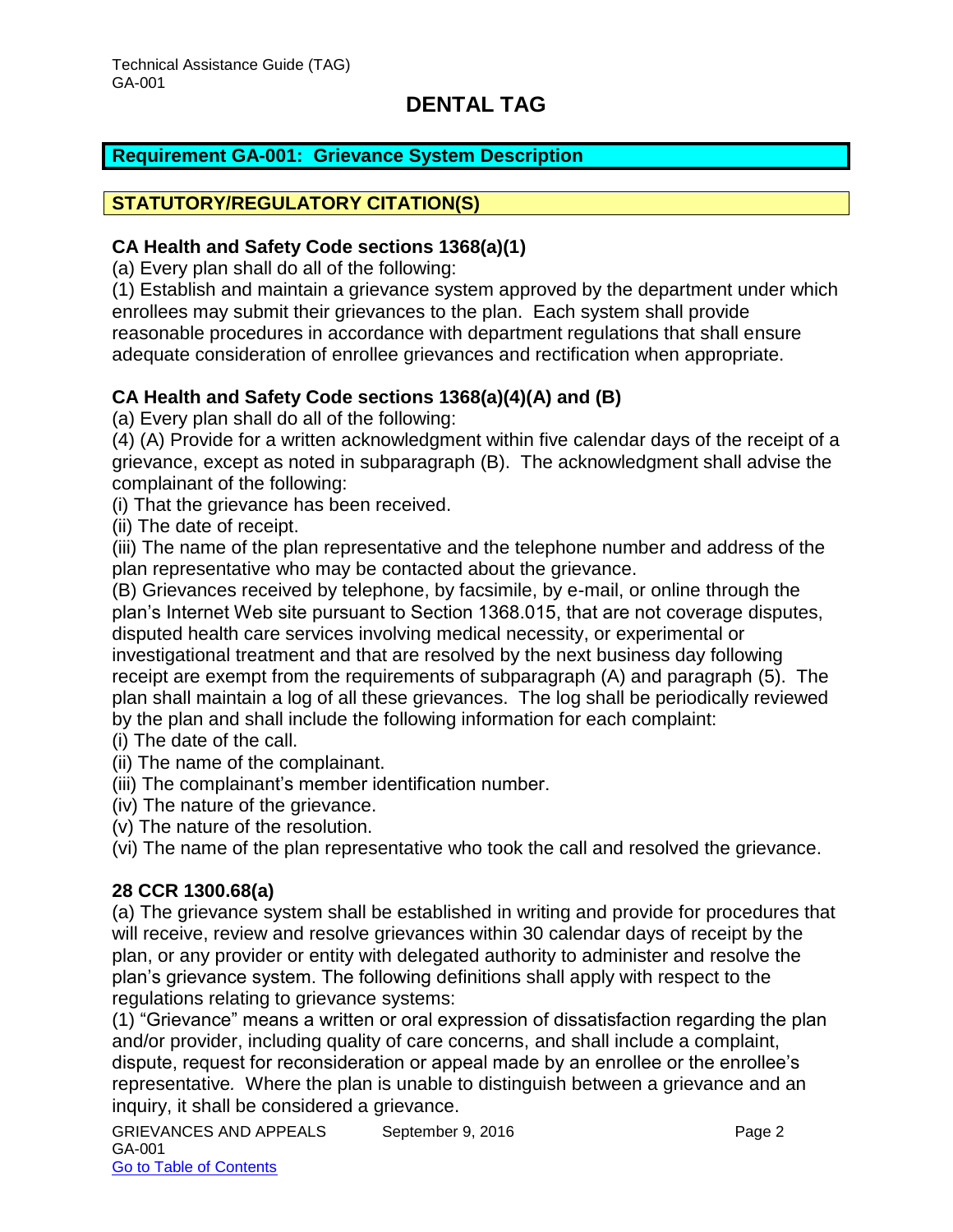(2) "Complaint" is the same as "grievance."

(3) "Complainant" is the same as "grievant," and means the person who filed the grievance including the enrollee, a representative designated by the enrollee, or other individual with authority to act on behalf of the enrollee.

(4) "Resolved" means that the grievance has reached a final conclusion with respect to the enrollee's submitted grievance, and there are no pending enrollee appeals within the plan's grievance system, including entities with delegated authority.

(A) If the plan has multiple internal levels of grievance resolution or appeal, all levels must be completed within 30 calendar days of the plan's receipt of the grievance. (B) Grievances that are not resolved within 30 calendar days, or grievances referred to the Department's complaint or independent medical review system, shall be reported as "pending" grievances pursuant to subsection (f) below. Grievances referred to external review processes, such as reviews of Medicare Managed Care determinations pursuant to 42 C.F.R. Part 422, or the Medi-Cal Fair Hearing process, shall also be reported pursuant to subsection (f) until the review and any required action by the plan resulting

# **28 CCR 1300.68(b)(1)**

from the review is completed.

(b) The plan's grievance system shall include the following:

(1) An officer of the plan shall be designated as having primary responsibility for the plan's grievance system whether administered directly by the plan or delegated to another entity. The officer shall continuously review the operation of the grievance system to identify any emergent patterns of grievances. The system shall include the reporting procedures in order to improve plan policies and procedures.

### **28 CCR 1300.68(b)(3**)

(b) The plan's grievance system shall include the following:

(3) The grievance system shall address the linguistic and cultural needs of its enrollee population as well as the needs of enrollees with disabilities. The system shall ensure all enrollees have access to and can fully participate in the grievance system by providing assistance for those with limited English proficiency or with a visual or other communicative impairment. Such assistance shall include, but is not limited to, translations of grievance procedures, forms, and plan responses to grievances, as well as access to interpreters, telephone relay systems and other devices that aid disabled individuals to communicate. (Note: Plans shall develop and file with the Department a policy describing how they ensure that their grievance system complies with this subsection within 90 days of the effective date of this regulation.)

### **28 CCR 1300.68(b)(5)**

(b) The plan's grievance system shall include the following:

(5) A written record shall be made for each grievance received by the plan, including the date received, the plan representative recording the grievance, a summary or other documents describing the grievance, and its disposition. The written record of grievances shall be reviewed periodically by the governing body of the plan, the public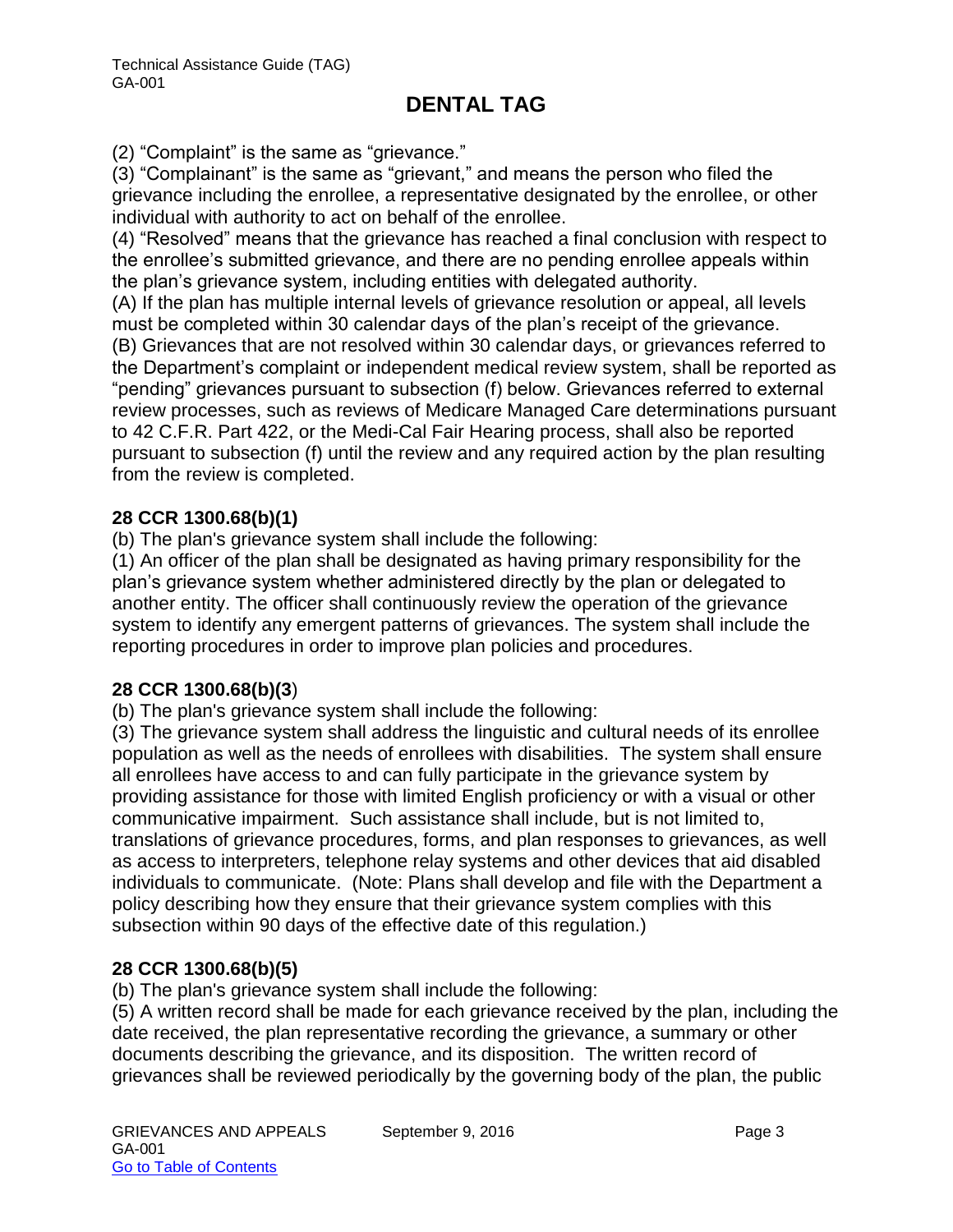policy body created pursuant to section 1300.69, and by an officer of the Plan or his designee. This review shall be thoroughly documented.

#### **28 CCR 1300.68(b)(8)**

(d) The plan shall respond to grievances as follows:

(8) The plan shall assure that there is no discrimination against an enrollee or subscriber including cancellation of the contract) on the grounds that the complainant filed a grievance.

#### **28 CCR 1300.68(d)(2)**

(d) The plan shall respond to grievances as follows:

(2) The grievance system shall provide for a prompt review of grievances by the management or supervisory staff responsible for the services or operations which are the subject of the grievance.

### **28 CCR 1300.68(d)(6)**

(d) The plan shall respond to grievances as follows:

(6) Copies of grievances and responses shall be maintained by the Plan for five years, and shall include a copy of all medical records, documents, evidence of coverage and other relevant information upon which the plan relied in reaching its decision.

#### **28 CCR 1300.68(d)(8)**

(d) The plan shall respond to grievances as follows:

(8) Grievances received over the telephone that are not coverage disputes, disputed health care services involving medical necessity or experimental or investigational treatment, and that are resolved by the close of the next business day, are exempt from the requirement to send a written acknowledgment and response. The plan shall maintain a log of all such grievances containing the date of the call, the name of the complainant, member identification number, nature of the grievance, nature of resolution, and the plan representative's name who took the call and resolved the grievance. The information contained in this log shall be periodically reviewed by the plan as set forth in Subsection (b).

### **28 CCR 1300.68(e)**

(e) The plan's grievance system shall track and monitor grievances received by the plan, or any entity with delegated authority to receive or respond to grievances. The system shall:

(1) Monitor the number of grievances received and resolved; whether the grievance was resolved in favor of the enrollee or plan; and the number of grievances pending over 30 calendar days. The system shall track grievances under categories of Commercial, Medicare and Medi-Cal/other contracts. The system shall indicate whether an enrollee grievance is pending at: 1) the plan's internal grievance system; 2) the Department's consumer complaint process; 3) the Department's Independent Medical Review system; 4) an action filed or before a trial or appellate court; or 5) other dispute resolution process. Additionally, the system shall indicate whether an enrollee grievance has been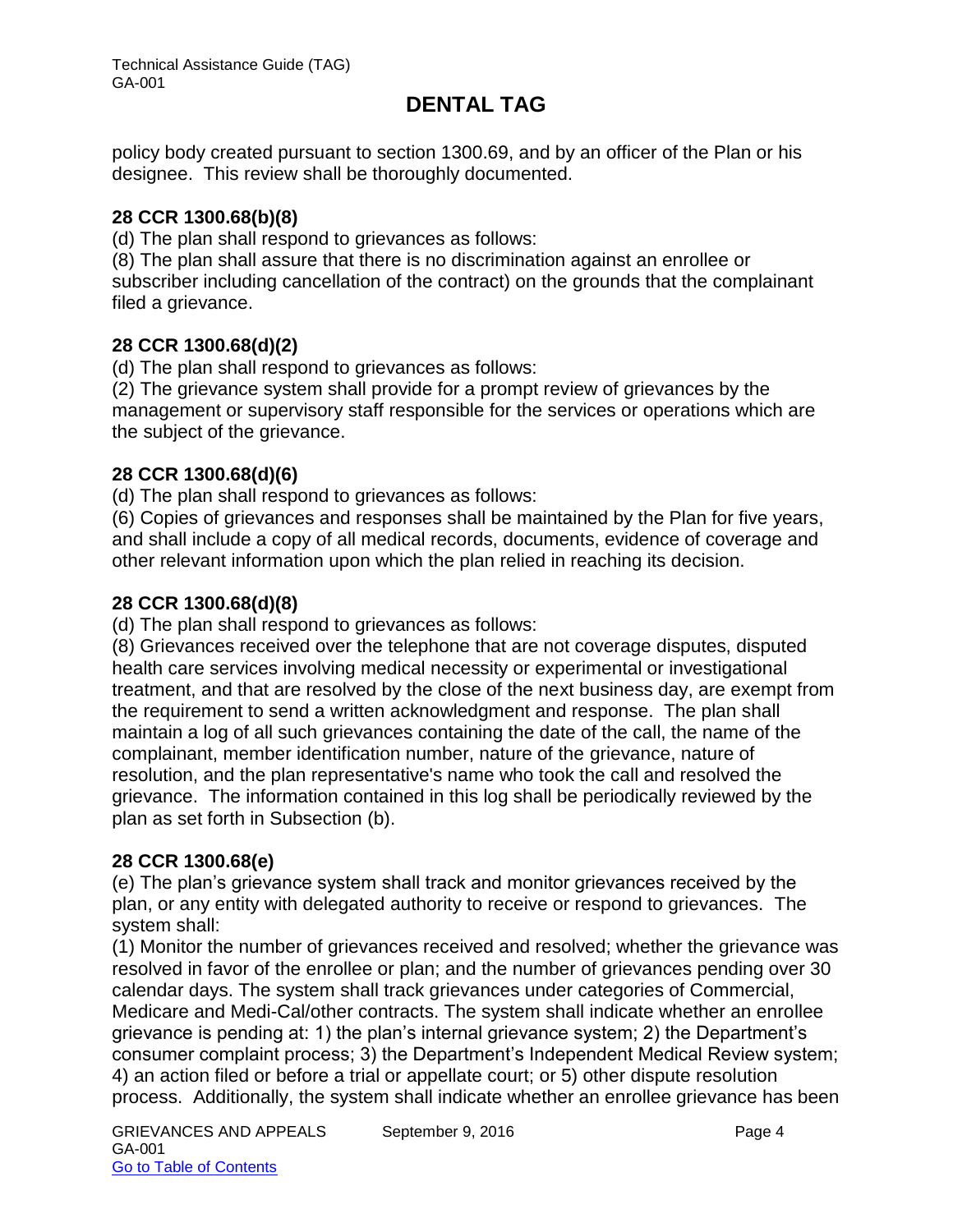submitted to: 1) the Medicare review and appeal system; 2) the Medi-Cal fair hearing process; or 3) arbitration.

(2) The system shall be able to indicate the total number of grievances received, pending and resolved in favor of the enrollee at all levels of grievance review and to describe the issue or issues raised in grievances as 1) coverage disputes, 2) disputes involving medical necessity, 3) complaints about the quality of care and 4) complaints about access to care (including complaints about the waiting time for appointments), and 5) complaints about the quality of service, and 6) other issues.

### **28 CCR 1300.68(f)(1)**

#### (f) Quarterly Reports

(1) All plans shall submit a quarterly report to the Department describing grievances that were or are pending and unresolved for 30 days or more. The report shall be prepared for the quarters ending March 31st, June 30th, September 30th and December 31st of each calendar year. The report shall also contain the number of grievances referred to external review processes, such as reconsiderations of Medicare Managed Care determinations pursuant to 42 C.F.R. Part 422, the Medi-Cal fair hearing process, the Department's complaint or Independent Medical Review system, or other external dispute resolution systems, known to the plan as of the last day of each quarter.

### **INDIVIDUAL(S)/POSITION(S) TO BE INTERVIEWED**

### **Staff responsible for the activities described above, for example:**

- Dental Director and/or officer who has primary responsibility for the grievance system
- Manager of Member Services
- QM Director
- Director of Operations

# **DOCUMENT(S) TO BE REVIEWED**

- Description of the grievance system
- Position description of the officer with primary responsibility for the grievance system
- Policy and procedure for generation and review of aggregated and tabulated grievances
- Grievance logs (including Exempt grievances)
- Grievance forms
- Policies and procedures to maintain a system of aging of grievances pending and unresolved for 30 calendar days or more
- Policy and procedure to report quarterly to the DMHC all grievances pending and unresolved for 30 calendar days or more
- Policies and procedures for the processing of grievances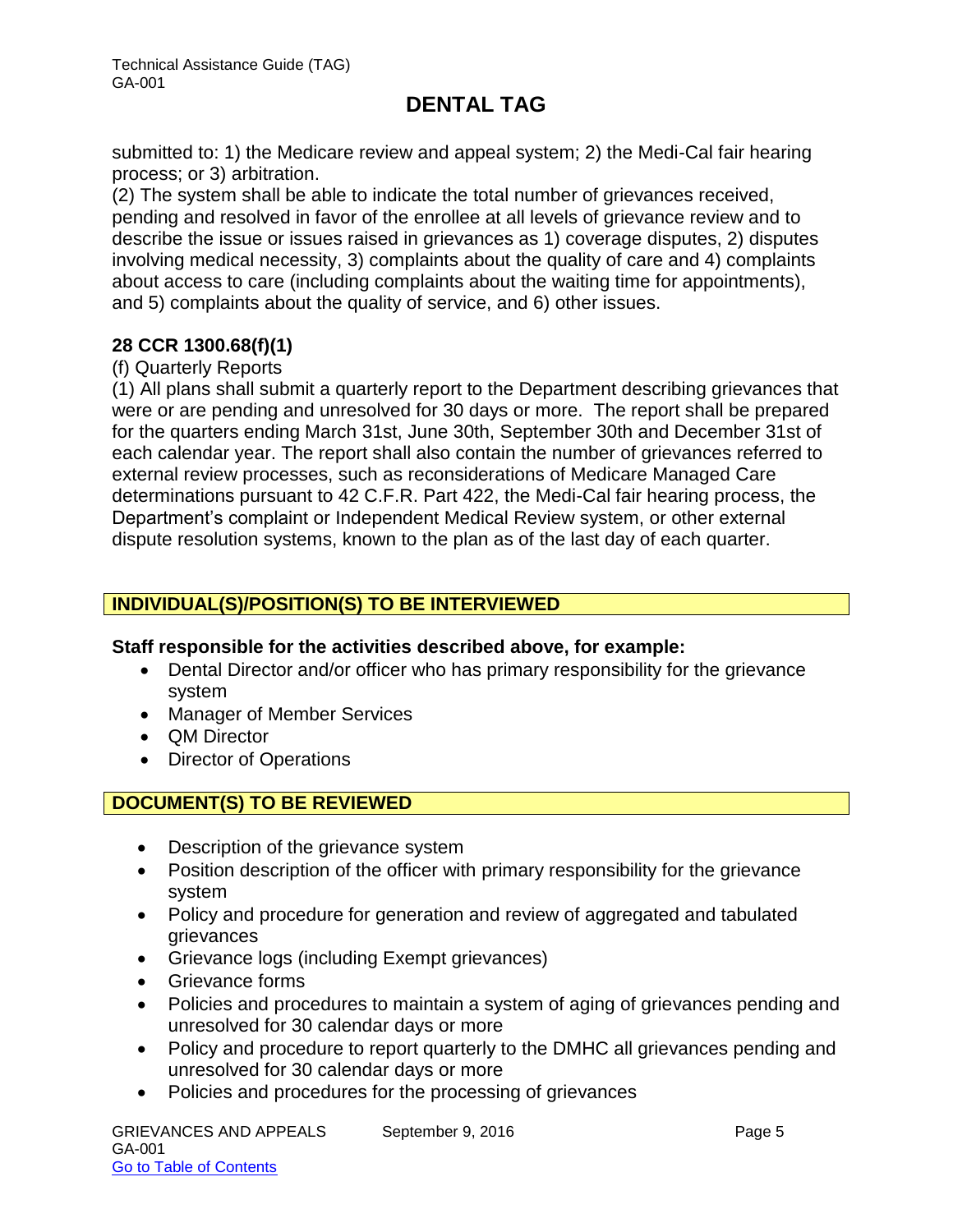- Committee Minutes (Governing Body, QA, Public Policy, Grievance Committee, etc.), including grievance reports reviewed
- Reports and analysis by Plan's grievance officer regarding emergent patterns of grievances for most recent 6-12 month period.
- Review licensing filing of the Plan's Grievance program and confirm submission of appropriate policies and procedures

### *GA-001 - Key Element 1:*

**1. The Plan has a grievance system, approved by the Department, for the receipt, review, and resolution of grievances. CA Health and Safety Code section 1368(a)(1); 28 CCR 1300.68(a); 28 CCR 1300.68(b)(8); 28 CCR 1300.68(d)(6)**

| <b>Assessment Questions</b>                                                          | <b>Yes</b> | <b>No</b> | N/A |
|--------------------------------------------------------------------------------------|------------|-----------|-----|
| Does the Plan have a written description of its grievance<br>1.1<br>system?          |            |           |     |
| Does the grievance system description include grievance<br>1.2                       |            |           |     |
| system structure including personnel, lines of authority,                            |            |           |     |
| forms, and grievance materials?                                                      |            |           |     |
| Does the grievance system description include grievance<br>1.3                       |            |           |     |
| system scope including a clear definition of the grievance                           |            |           |     |
| system and use of terms (e.g., grievance, complaint,                                 |            |           |     |
| complainant, resolved, and pended), proper assistance                                |            |           |     |
| provided to enrollees, length of time for filing grievances,                         |            |           |     |
| consideration for the linguistic and cultural needs of the                           |            |           |     |
| enrollee population and the needs of enrollees with                                  |            |           |     |
| disabilities?                                                                        |            |           |     |
| Does the grievance system description include grievance<br>1.4                       |            |           |     |
| system processes including filing a grievance, grievance                             |            |           |     |
| filing and resolution timeframes, assistance provided to                             |            |           |     |
| enrollees, logging and responding to a grievance,                                    |            |           |     |
| evaluating and resolving a grievance, and enrollee                                   |            |           |     |
| communications?                                                                      |            |           |     |
| Does the grievance system description include oversight<br>1.5                       |            |           |     |
| of <b>delegated</b> entities, as applicable, and <b>procedures</b> for<br>oversight? |            |           |     |
| 1.6<br>Does the grievance system description include grievance                       |            |           |     |
| system monitoring procedures including a description of                              |            |           |     |
| how the Plan's grievance officer continuously reviews the                            |            |           |     |
| operation of the grievance system to identify any emergent                           |            |           |     |
| patterns of grievances and how the Plan might use various                            |            |           |     |
| grievance reports to improve service or care (i.e., improve                          |            |           |     |
| Plan policies and procedures)?                                                       |            |           |     |
| Does the Plan's grievance system provide for the<br>1.7                              |            |           |     |
| <b>GRIEVANCES AND APPEALS</b><br>September 9, 2016                                   |            | Page 6    |     |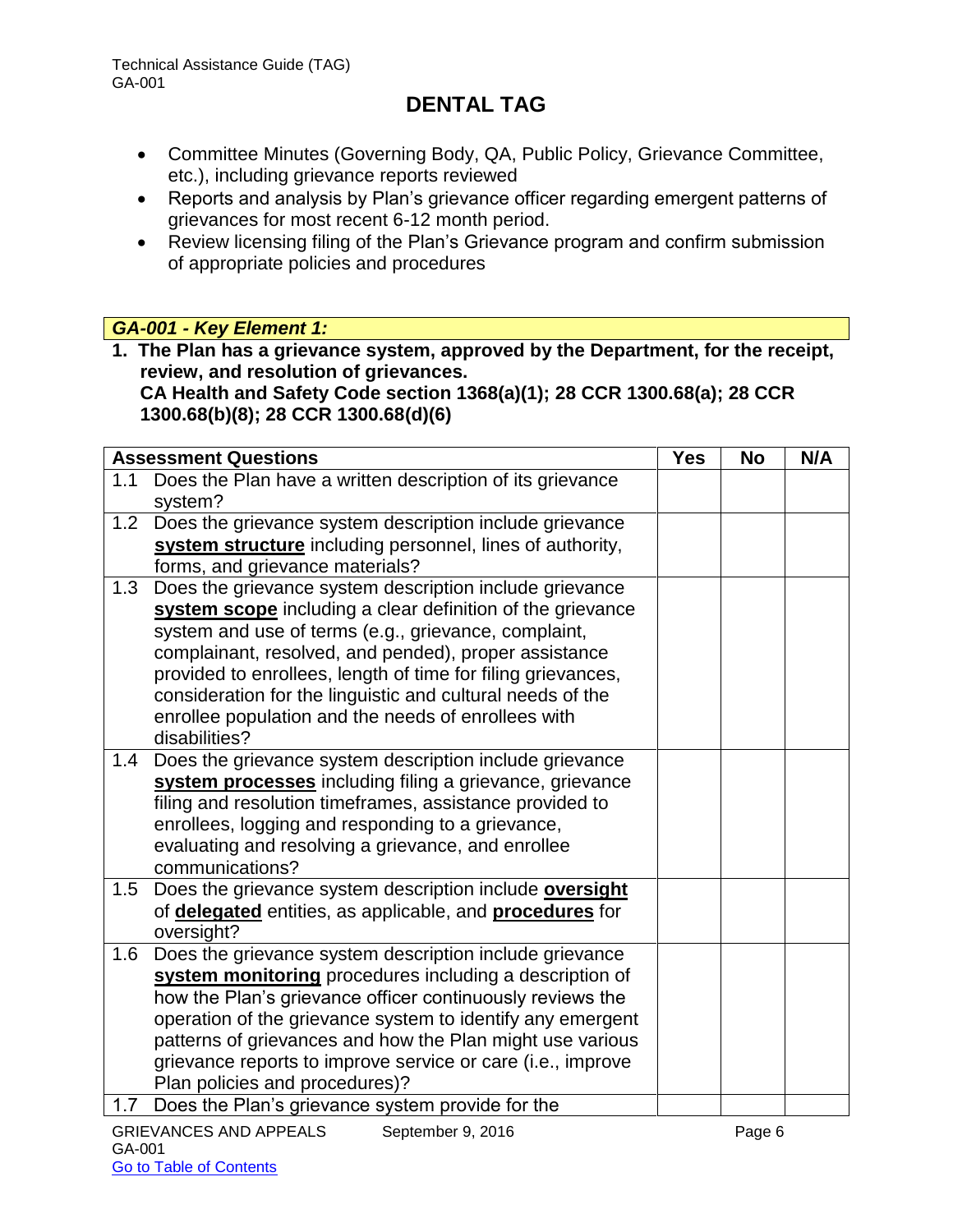|     | <b>Assessment Questions</b>                                      | Yes | <b>No</b> | N/A |
|-----|------------------------------------------------------------------|-----|-----------|-----|
|     | maintenance of copies of grievances and responses for            |     |           |     |
|     | five years, which shall include a copy of all medical records,   |     |           |     |
|     | documents, evidence of coverage and other relevant               |     |           |     |
|     | information upon which the Plan relied in reaching its           |     |           |     |
|     | decision?                                                        |     |           |     |
|     | 1.8 If the Plan has multiple levels of grievance/appeal, are all |     |           |     |
|     | levels completed within 30 days?                                 |     |           |     |
| 1.9 | Does the Plan assure that there is no discrimination against     |     |           |     |
|     | an enrollee or subscriber (including cancellation of the         |     |           |     |
|     | contract) on the grounds that the complainant filed a            |     |           |     |
|     | grievance?                                                       |     |           |     |

*GA-001 - Key Element 2:*

**2. There is an officer of the Plan who has primary responsibility for the grievance process who identifies and reports emergent patterns of grievances to formulate policy changes and procedural improvements in the Plan's administration.** 

**28 CCR 1300.68(b)(1) and (5); 28 CCR 1300.68(d)(2)**

|     | <b>Assessment Questions</b>                                                                                                                                       | <b>Yes</b> | No | N/A |
|-----|-------------------------------------------------------------------------------------------------------------------------------------------------------------------|------------|----|-----|
| 2.1 | Is there a designated Plan officer who has primary<br>responsibility for oversight and evaluation of the grievance<br>process?                                    |            |    |     |
|     | 2.2 Does this officer identify and report patterns of grievances to<br>formulate policy changes and procedural improvements in<br>Plan administration?            |            |    |     |
|     | 2.3 Does this officer regularly monitor Plan compliance with<br>grievance regulations, policies, and procedures?                                                  |            |    |     |
| 2.4 | Does the Plan regularly conduct aggregate analysis of<br>grievances and appeals to track and trend potential issues and<br>barriers to care?                      |            |    |     |
|     | 2.5 Does the Plan's grievance officer or his designee review the<br>written record of grievances periodically and document such<br>review?                        |            |    |     |
| 2.6 | Does the Plan's governing body review the written record of<br>grievances periodically and document such review?                                                  |            |    |     |
| 2.7 | Does the Plan's grievance process require that management<br>responsible for the operational area that is the subject of the<br>grievance review such grievances? |            |    |     |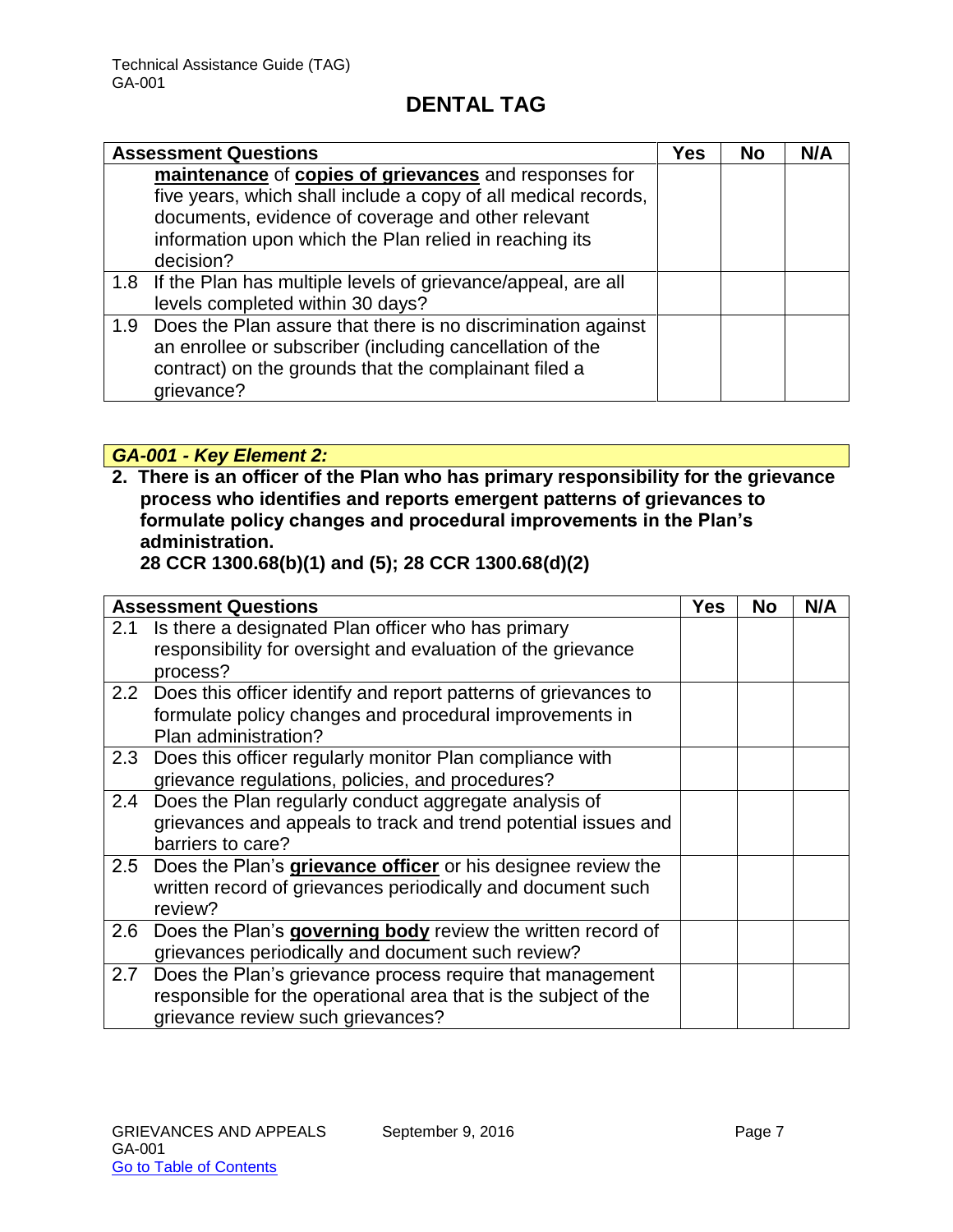#### *GA-001 - Key Element 3:* **3. The Plan has established an effective mechanism for documenting and tracking grievances. CA Health and Safety Code section 1368(a)(4)(A) and (B); 28 CCR 1300.68(b)(5); 28 CCR 1300.68(d)(8); 28 CCR 1300.68(e)** Assessment Questions **No. 2.1. In the UPS Assessment Questions** 3.1 Does the Plan keep a written record of each grievance received, including the date received, the Plan representative recording the grievance, a summary or other documents describing the grievance, and its disposition? 3.2 Does the Plan's grievance system have the capability of indicating the total number of grievances received, pending and resolved in **favor of the enrollee**? 3.3 Does the Plan's grievance system have the capability of indicating the total number of grievances received, pending and resolved at **all levels** of grievance **review**? 3.4 Does the Plan's grievance system have the capability of indicating the total number of grievances received, pending and resolved **describing the issue** or issues raised in grievances as 1) coverage disputes, 2) disputes involving medical necessity, 3) complaints about the quality of care, 4) complaints about access to care (including complaints about the waiting time for appointments), 5) complaints about the quality of service, and 6) other issues? 3.5 Does the Plan's grievance system track the number and percentage of grievances pending over 30 calendar days? 3.6 For grievances exempt from acknowledgement requirements (grievances received over the phone, resolved the next day, and not coverage or medical necessity), does the Plan maintain a log of such grievances? 3.7 For grievances exempt from acknowledgement requirements (grievances received over the phone, resolved the next day, and not coverage or medical necessity), does the log include the date of the call, the name and id number of the complainant, the nature of the grievance, the resolution, and the representative who took the call and resolved the grievance?

# **End of Requirement GA-001: Grievance System Description**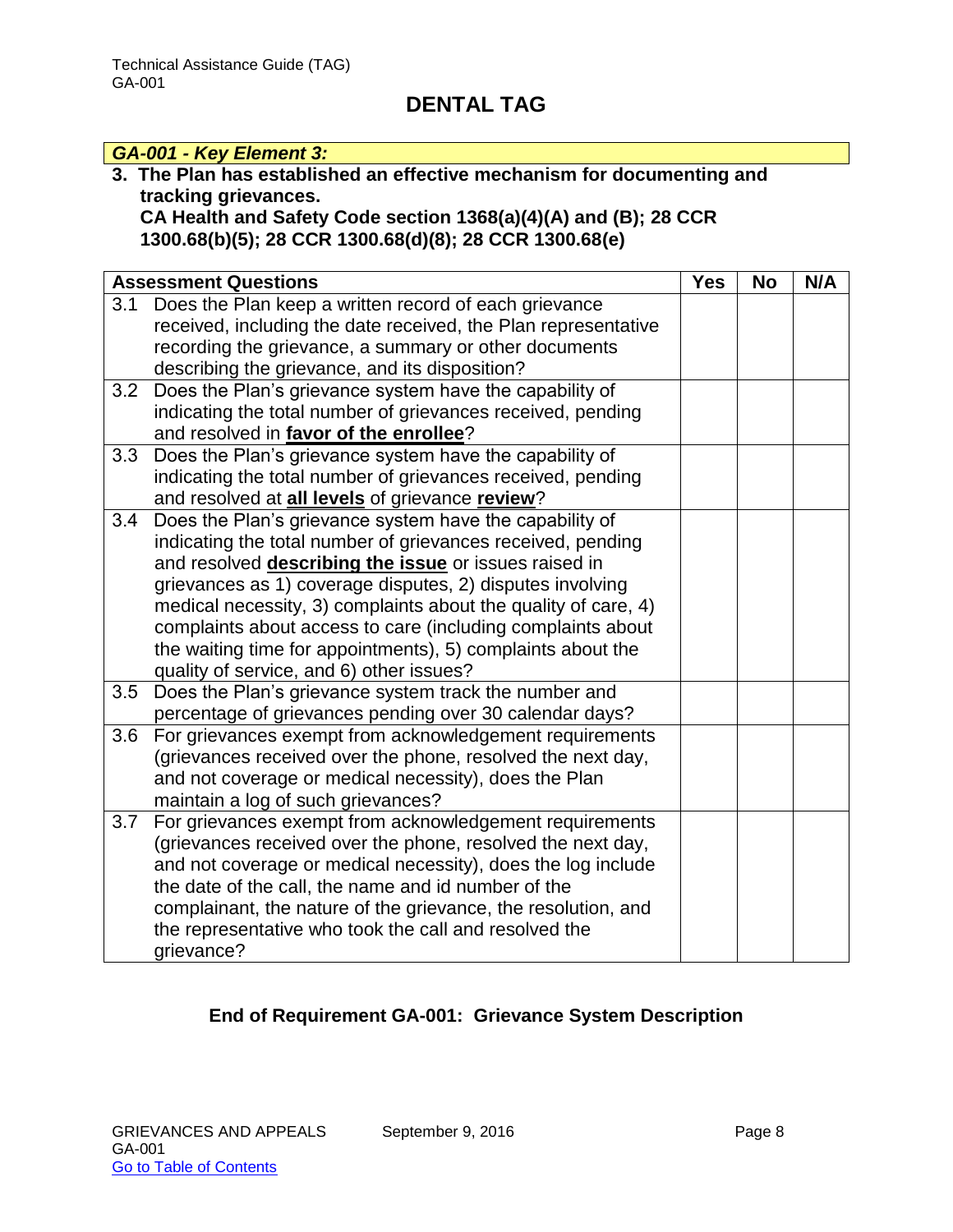### <span id="page-9-0"></span>**Requirement GA-002: Grievance Filing**

#### **STATUTORY/REGULATORY CITATION(S)**

#### **CA Health and Safety Code section 1368(a)(1)**

(a) Every plan shall do all of the following:

(1) Establish and maintain a grievance system approved by the department under which enrollees may submit their grievances to the plan. Each system shall provide reasonable procedures in accordance with department regulations that shall ensure adequate consideration of enrollee grievances and rectification when appropriate.

#### **CA Health and Safety Code section 1368.015**

(a) Effective July 1, 2003, every plan with a Web site shall provide an online form through its Web site that subscribers or enrollees can use to file with the plan a grievance, as described in Section 1368, online.

(b) The Web site shall have an easily accessible online grievance submission procedure that shall be accessible through a hyperlink on the Web site's home page or member services portal clearly identified as "GRIEVANCE FORM." All information submitted through this process shall be processed through a secure server.

(c) The online grievance submission process shall be approved the Department of Managed Health Care and shall meet the following requirements:

(1) It shall utilize an online grievance form in HTML format that allows the user to enter required information directly into the form.

(2) It shall allow the subscriber or enrollee to preview the grievance that will be submitted, including the opportunity to edit the form prior to submittal.

(3) It shall include a current hyperlink to the California Department of Managed Health Care Web site, and shall include a statement in a legible font that is clearly distinguishable from other content on the page and is in a legible size and type, containing the following language: [*See* 1368.02(b) below for the specific language].The plan shall update the URL, hyperlink, and telephone numbers in this statement as necessary.

#### **CA Health and Safety Code section 1368.02(b)**

(b) Every health care service plan shall publish the Department's toll-free telephone number, the Department's TDD line for the hearing and speech impaired, the plan's telephone number, and the Department's Internet address, on every plan contract, on every evidence of coverage, on copies of plan grievance procedures, on plan complaint forms, and on all written notices to enrollees required under the grievance process of the plan, including any written communications to an enrollee that offer the enrollee the opportunity to participate in the grievance process of the plan and on all written responses to grievances. The Department's telephone number, the Department's TDD line, the plan's telephone number, and the Department's Internet address shall be displayed by the plan in each of these documents in 12-point boldface type in the following regular type statement: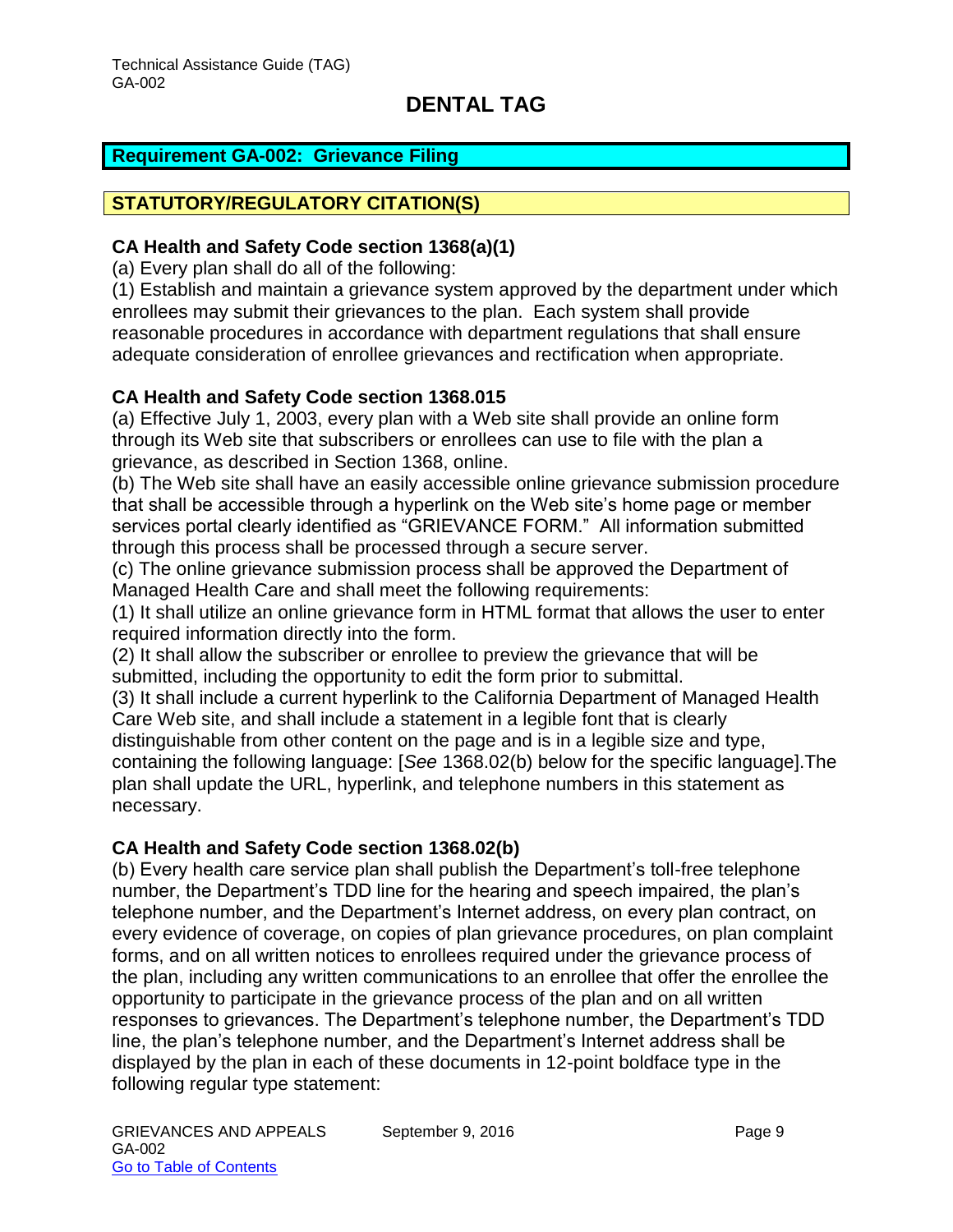"The California Department of Managed Health Care is responsible for regulating health care service plans. If you have a grievance against your health plan, you should first telephone your health plan at **(insert health plan's telephone number)** and use your health plan's grievance process before contacting the department. Utilizing this grievance procedure does not prohibit any potential legal rights or remedies that may be available to you. If you need help with a grievance involving an emergency, a grievance that has not been satisfactorily resolved by your health plan, or a grievance that has remained unresolved for more than 30 days, you may call the department for assistance. You may also be eligible for an Independent Medical Review (IMR). If you are eligible for IMR, the IMR process will provide an impartial review of medical decisions made by a health plan related to the medical necessity of a proposed service or treatment, coverage decisions for treatments that are experimental or investigational in nature and payment disputes for emergency or urgent medical services. The department also has a toll-free telephone number **(1-888-HMO-2219)** and a TDD line **(1-877- 688-9891)** for the hearing and speech impaired. The department's Internet Web site **[http://www.hmohelp.ca.gov](http://www.hmohelp.ca.gov/)** has complaint forms, IMR application forms and instructions online."

#### **28 CCR 1300.68(b)(3**)

(b) The plan's grievance system shall include the following:

(3) The grievance system shall address the linguistic and cultural needs of its enrollee population as well as the needs of enrollees with disabilities. The system shall ensure all enrollees have access to and can fully participate in the grievance system by providing assistance for those with limited English proficiency or with a visual or other communicative impairment. Such assistance shall include, but is not limited to, translations of grievance procedures, forms, and plan responses to grievances, as well as access to interpreters, telephone relay systems and other devices that aid disabled individuals to communicate.

#### **28 CCR 1300.68(b)(4)**

(b) The plan's grievance system shall include the following:

(4) The plan shall maintain a toll-free number, or a local telephone number in each service area, for the filing of grievances.

#### **28 CCR 1300.68(b)(6)**

(b) The plan's grievance system shall include the following:

(6) The plan grievance system shall ensure that assistance in filing grievances shall be provided at each location where grievances may be submitted. A "patient advocate" or ombudsperson may be used.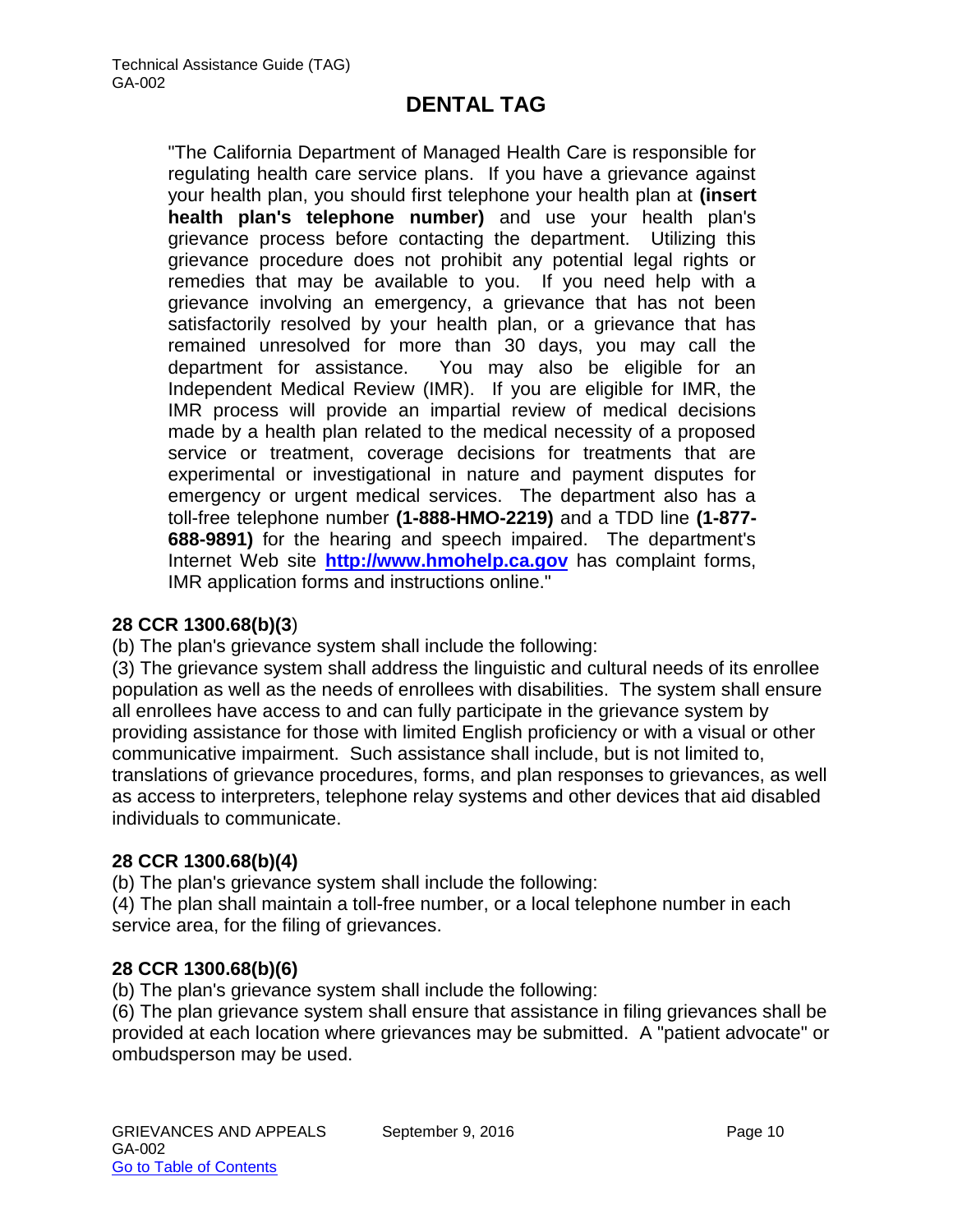#### **28 CCR 1300.68(b)(7)**

(b) The plan's grievance system shall include the following:

(7) Grievance forms and a description of the grievance procedure shall be readily available at each facility of the plan, on the plan's website, and from each contracting provider's office or facility. Grievance forms shall be provided promptly upon request.

#### **INDIVIDUAL(S)/POSITION(S) TO BE INTERVIEWED**

#### **Staff responsible for the activities described above, for example:**

- Dental Director
- Officer with primary responsibility for the grievance system
- Information Technology Officer
- Manager of Member Services

#### **DOCUMENT(S) TO BE REVIEWED**

- Policies and procedures for the filing of grievances at each facility of the Plan, on the Plan's Web site and from each contracting provider's office or facility
- Policies and procedures that describe how the Plan addresses the linguistic and cultural needs of its enrollee population as well as the needs of enrollees with disabilities
- Grievance forms and description of the grievance procedure that are made available at Plan and provider sites
- Grievance forms and other materials for those with limited English proficiency or with a visual or other communicative impairment
- Plan Web site
- Web site system documentation, flow charts, and protocols
- Evidence of toll-free or local numbers for each service area
- Toll-free or local telephone number wait-time and abandonment rate reports

#### *GA-002 - Key Element 1:*

**1. The Plan ensures that grievance forms, a description of the grievance procedure, and assistance in filing grievances are readily available at each contracting provider's office, contracting facility, or Plan facility. CA Health and Safety Code section 1368(a)(1); 28 CCR 1300.68(b)(6) and (7)**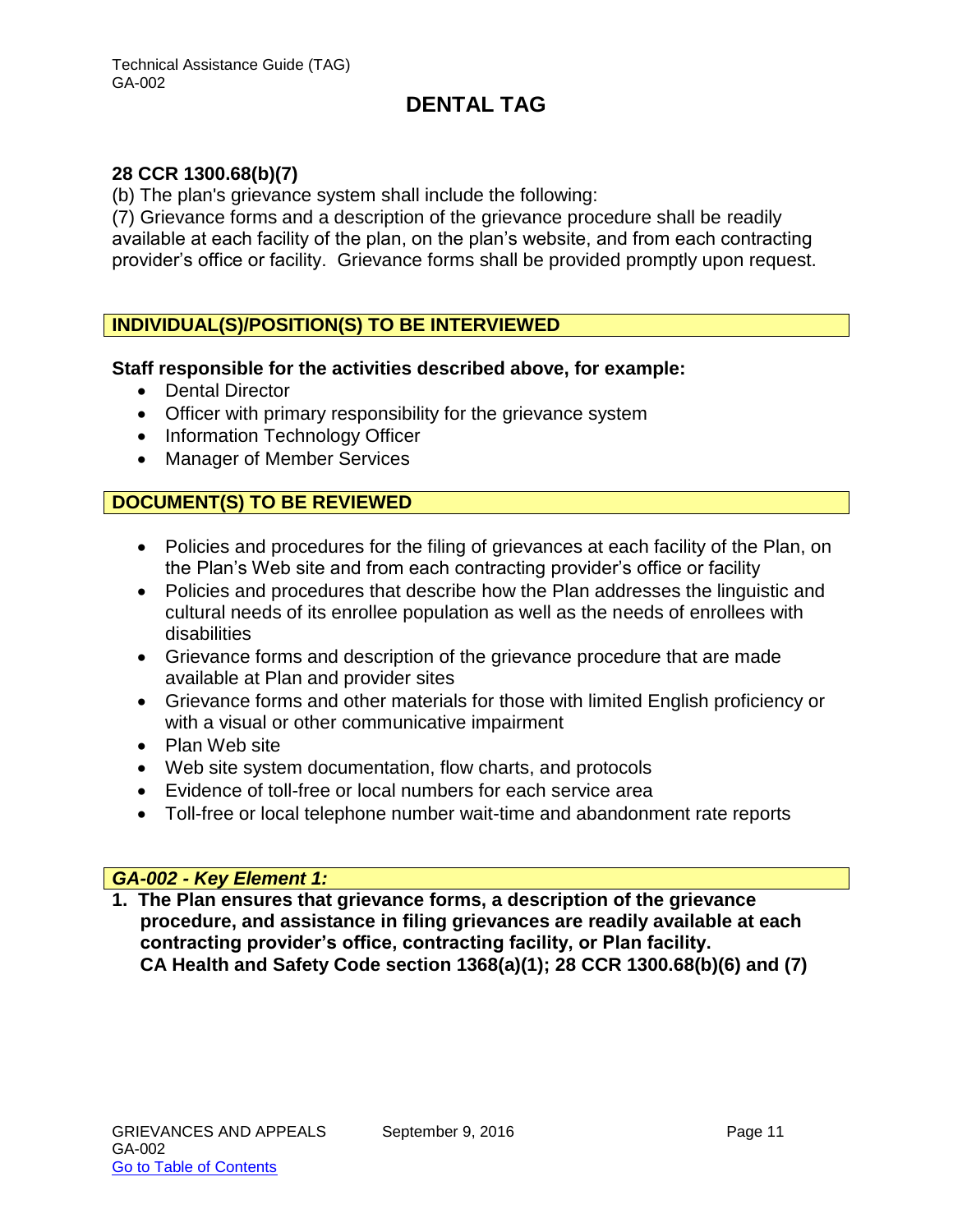|     | <b>Assessment Questions</b>                                      | Yes | <b>No</b> | N/A |
|-----|------------------------------------------------------------------|-----|-----------|-----|
| 1.1 | Does the Plan provide assistance in filing grievances at each    |     |           |     |
|     | location where grievances may be submitted?                      |     |           |     |
|     | 1.2 Is assistance in filing grievances readily available at each |     |           |     |
|     | facility of the Plan?                                            |     |           |     |
|     | 1.3 Is assistance in filing grievances readily available at each |     |           |     |
|     | contracting provider's office or facility?                       |     |           |     |
|     | 1.4 Are grievance forms and description of the grievance         |     |           |     |
|     | procedure readily available at each Plan facility?               |     |           |     |
|     | 1.5 Are grievance forms and description of the grievance         |     |           |     |
|     | procedure readily available at each contracting provider's       |     |           |     |
|     | office or facility?                                              |     |           |     |
|     | 1.6 Are grievance forms and description of the grievance         |     |           |     |
|     | procedure readily available at the Plan's Web site?              |     |           |     |

# *GA-002 - Key Element 2:*

#### **2. The Plan maintains a toll-free or local telephone number in each service area, for the filing of grievances. 28 CCR 1300.68(b)(4)**

| <b>Assessment Questions</b> |                                                                 | Yes | <b>No</b> | N/A |
|-----------------------------|-----------------------------------------------------------------|-----|-----------|-----|
| 2.1                         | Does the Plan have at least one toll-free or local telephone    |     |           |     |
|                             | number for the filing of grievances located within each service |     |           |     |
| area?                       |                                                                 |     |           |     |
|                             | 2.2 Is the telephone number reasonably accessible?              |     |           |     |

# *GA-002 - Key Element 3:*

**3. The Plan's grievance system effectively addresses the linguistic and cultural needs of its enrollee population as well as the needs of enrollees with disabilities. 28 CCR 1300.68(b)(3)**

|     | <b>Assessment Questions</b>                                      | Yes | N/A |
|-----|------------------------------------------------------------------|-----|-----|
| 3.1 | Does the Plan provide assistance for those with limited English  |     |     |
|     | proficiency?                                                     |     |     |
|     | 3.2 Does the Plan provide assistance for those with a visual,    |     |     |
|     | hearing, or other communicative impairment?                      |     |     |
|     | 3.3 Does the Plan's assistance include translations of grievance |     |     |
|     | procedures, forms, and Plan responses to grievances, as well     |     |     |
|     | as access to interpreters, telephone relay systems and other     |     |     |
|     | devices that aid disabled individuals to communicate?            |     |     |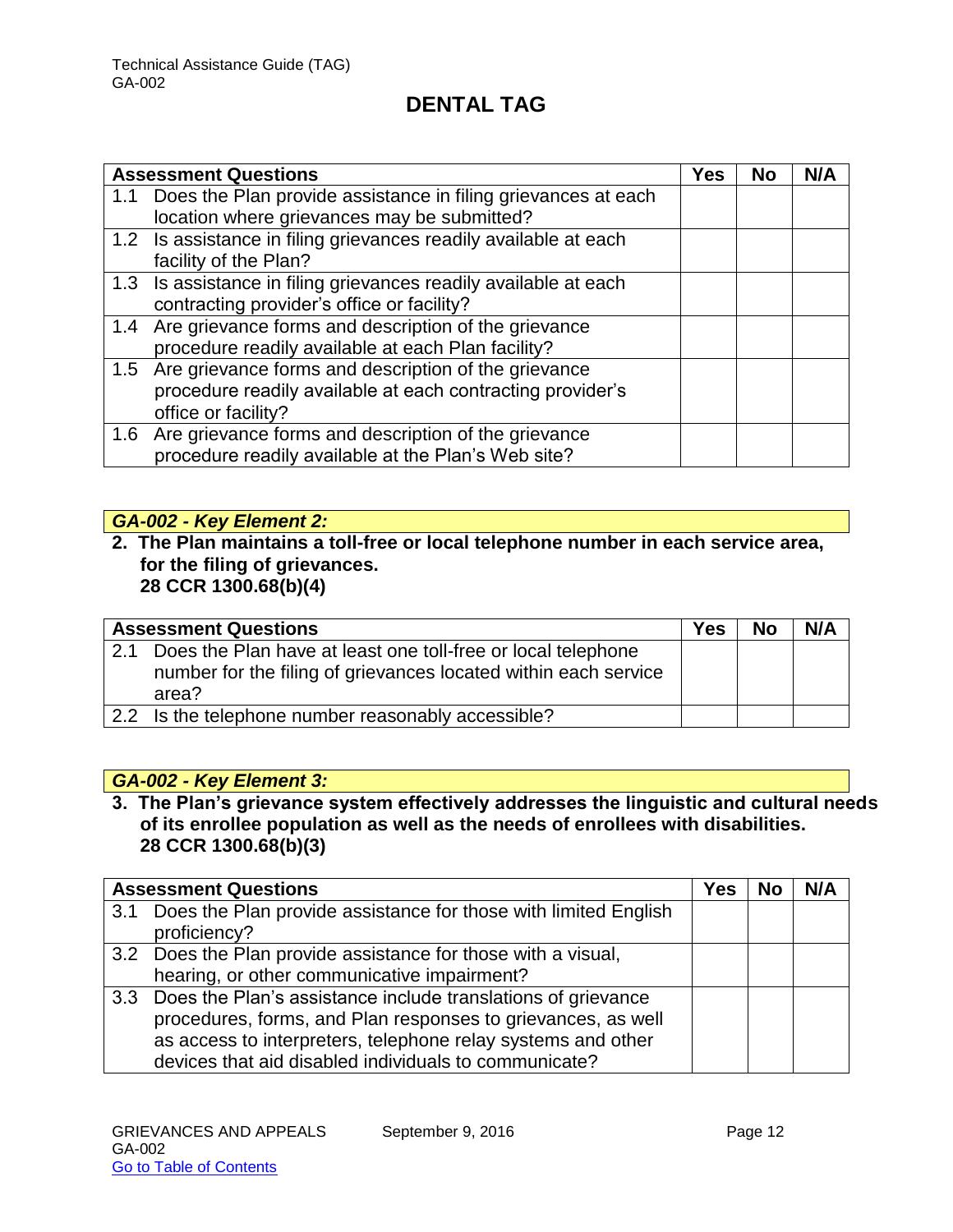# *GA-002 - Key Element 4:*

# **4. The Plan has an online grievance submission procedure.**

### **CA Health and Safety Code section 1368.015; CA Health and Safety Code section 1368.02(b)**

|     | <b>Assessment Questions</b>                                       | <b>Yes</b> | <b>No</b> | N/A |
|-----|-------------------------------------------------------------------|------------|-----------|-----|
| 4.1 | Does the Plan have an online grievance submission process?        |            |           |     |
|     | 4.2 Is the process easily accessible through a hyperlink on the   |            |           |     |
|     | Web site's home page or member services portal clearly            |            |           |     |
|     | identified as, "GRIEVANCE FORM"?                                  |            |           |     |
|     | 4.3 Does the process utilize an online grievance form that allows |            |           |     |
|     | the user to enter required information directly into the form?    |            |           |     |
| 4.4 | Does the process allow the grievant/complainant to preview        |            |           |     |
|     | and edit the grievance form prior to submission?                  |            |           |     |
| 4.5 | Does the process include a hyperlink to the DMHC Web site?        |            |           |     |
| 4.6 | Does the process include a statement in a legible font and size   |            |           |     |
|     | clearly distinguishable from other content on the page            |            |           |     |
|     | containing the statement from 1368.02(b) in which URL,            |            |           |     |
|     | hyperlink, and telephone numbers are updated as necessary?        |            |           |     |
|     | 4.7 Is all information submitted online done through a secure     |            |           |     |
|     | server?                                                           |            |           |     |

# **End of Requirement GA-002: Grievance Filing**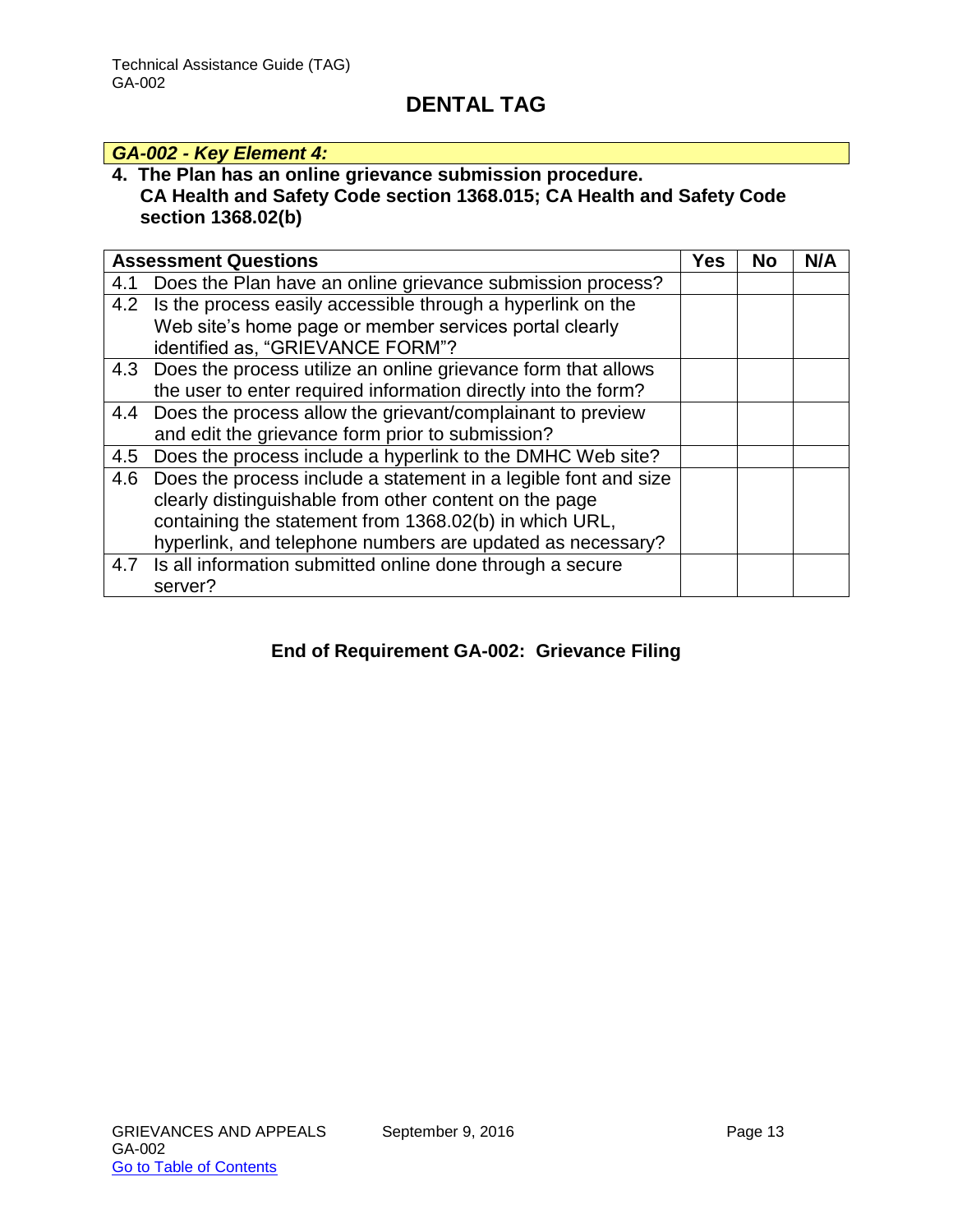#### <span id="page-14-0"></span>**Requirement GA-003: Grievance Receipt, Review and Resolution**

### **STATUTORY/REGULATORY CITATION(S)**

#### **CA Health and Safety Code section 1368(a)(1)**

(a) Every plan shall do all of the following:

(1) Establish and maintain a grievance system approved by the department under which enrollees may submit their grievances to the plan. Each system shall provide reasonable procedures in accordance with department regulations that shall ensure adequate consideration of enrollee grievances and rectification when appropriate.

#### **CA Health and Safety Code section 1368(a)(5)**

(a) Every plan shall do all of the following:

(5) Provide subscribers and enrollees with written responses to grievances, with a clear and concise explanation of the reasons for the plan's response. For grievances involving the delay, denial, or modification of health care services, the plan response shall describe the criteria used and the clinical reasons for its decision, including all criteria and clinical reasons related to medical necessity. If a plan, or one of its contracting providers, issues a decision delaying, denying, or modifying health care services based in whole or in part on a finding that the proposed health care services are not a covered benefit under the contract that applies to the enrollee, the decision shall clearly specify the provisions in the contract that exclude that coverage.

#### **CA Health and Safety Code section 1368.01(a)**

(a) The grievance system shall require the plan to resolve grievances within 30 days.

#### **CA Health and Safety Code section 1368.02(b)**

(b) Every health care service plan shall publish the department's toll-free telephone number, the department's TDD line for the hearing and speech impaired, the plan's telephone number, and the department's Internet address, on every plan contract, on every evidence of coverage, on copies of plan grievance procedures, on plan complaint forms, and on all written notices to enrollees required under the grievance process of the plan, including any written communications to an enrollee that offer the enrollee the opportunity to participate in the grievance process of the plan and on all written responses to grievances. The department's telephone number, the department's TDD line, the plan's telephone number, and the department's Internet address shall be displayed by the plan in each of these documents in 12-point boldface type in the following regular type statement:

"The California Department of Managed Health Care is responsible for regulating health care service plans. If you have a grievance against your health plan, you should first telephone your health plan at **(insert health plan's telephone number)** and use your health plan's grievance process before contacting the department. Utilizing this grievance procedure does not prohibit any potential legal rights or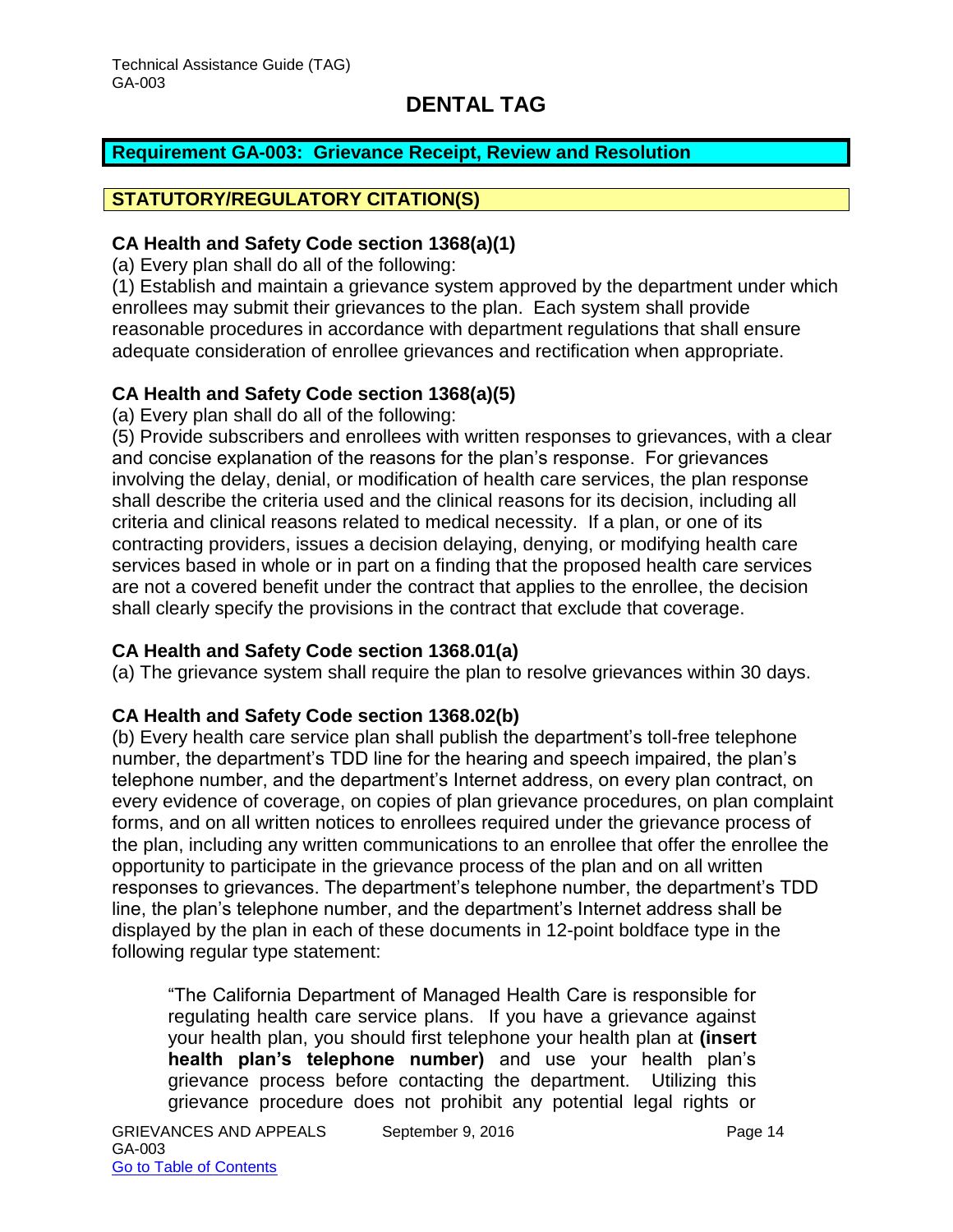remedies that may be available to you. If you need help with a grievance involving an emergency, a grievance that has not been satisfactorily resolved by your health plan, or a grievance that has remained unresolved for more than 30 days, you may call the department for assistance. You may also be eligible for an Independent Medical Review (IMR). If you are eligible for IMR, the IMR process will provide an impartial review of medical decisions made by a health plan related to the medical necessity of a proposed service or treatment, coverage decisions for treatments that are experimental or investigational in nature and payment disputes for emergency or urgent medical services. The department also has a toll-free telephone number **(1-888-HMO-2219)** and a TDD line **(1-877- 688-9891)** for the hearing and speech impaired. The department's Internet Web site **[http://www.hmohelp.ca.gov](http://www.hmohelp.ca.gov/)** has complaint forms, IMR application forms and instructions online."

#### **CA Health and Safety Code section 1370.2**

Upon an appeal to the plan of a contested claim, the plan shall refer the claim to the medical director or other appropriately licensed health care provider. This health care provider or the medical director shall review the appeal and, if he or she determines that he or she is competent to evaluate the specific clinical issues presented in the claim, shall make a determination on the appealed claim. If the health care provider or medical director determines that he or she is not competent to evaluate the specific clinical issues of the appealed claim, prior to making a determination, he or she shall consult with an appropriately licensed health care provider who is competent to evaluate the specific clinical issues presented in the claim. For the purposes of this section, "competent to evaluate the specific clinical issues" means that the reviewer has education, training, and relevant expertise that is pertinent for evaluating the specific clinical issues that serve as the basis of the contested claim. The requirements of this section shall apply to claims that are contested on the basis of a clinical issue, the necessity for treatment, or the type of treatment proposed or utilized. The plan shall determine whether or not to use an appropriate specialist provider in the review of contested claims.

#### **CA Health and Safety Code section 1374.30(m)**

(m) As part of its notification to the enrollee regarding a disposition of the enrollee's grievance that denies, modifies, or delays health care services, the plan shall provide the enrollee with a one-page application form approved by the department, and an addressed envelope, which the enrollee may return to initiate an independent medical review. The plan shall include on the form any information required by the department to facilitate the completion of the independent medical review, such as the enrollee's diagnosis or condition, the nature of the disputed health care service sought by the enrollee, a means to identify the enrollee's case, and any other material information. The form shall also include the following: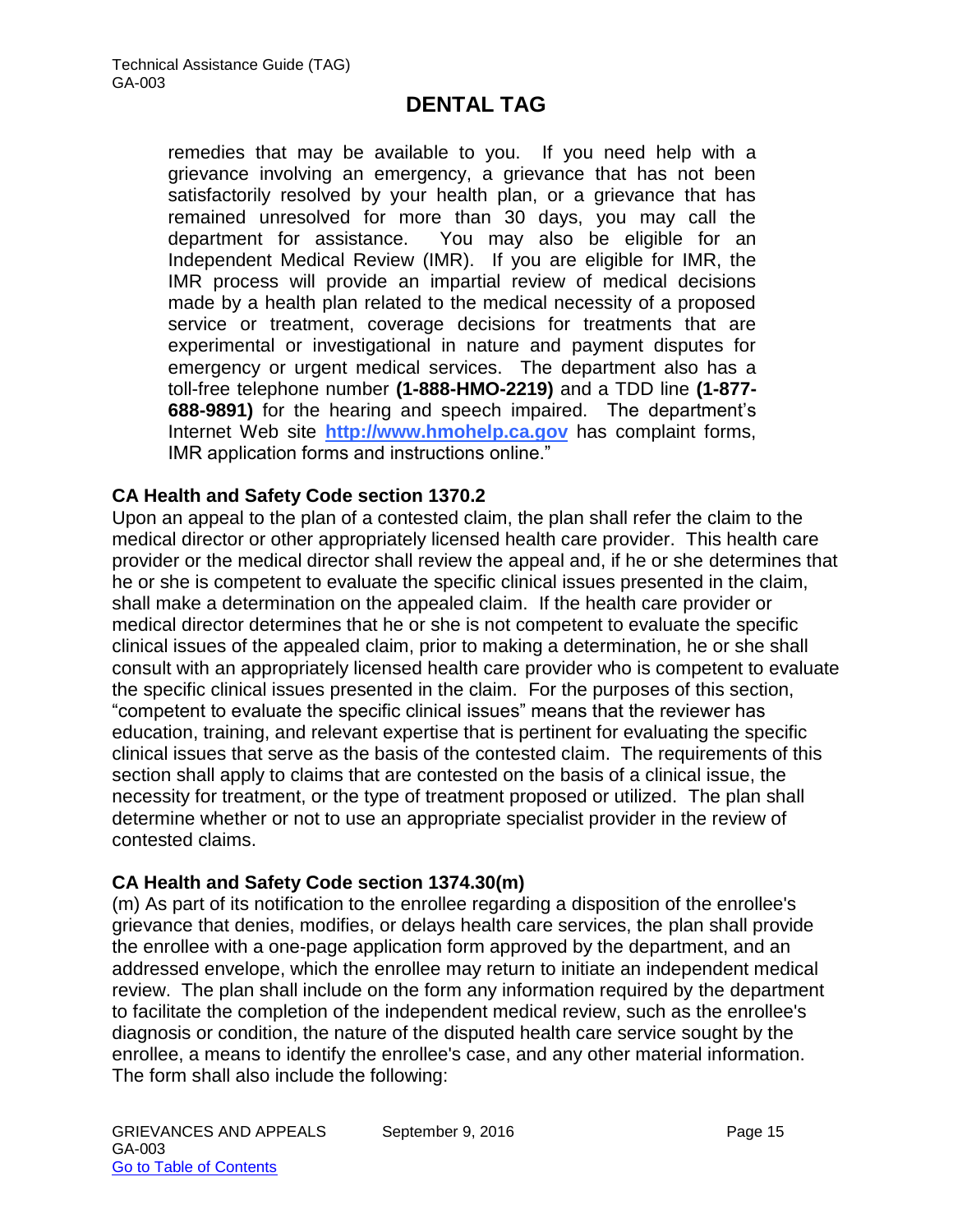(1) Notice that a decision not to participate in the independent medical review process may cause the enrollee to forfeit any statutory right to pursue legal action against the plan regarding the disputed health care service.

(2) A statement indicating the enrollee's consent to obtain any necessary medical records from the plan, any of its contracting providers, and any out-of-plan provider the enrollee may have consulted on the matter, to be signed by the enrollee.

(3) Notice of the enrollee's right to provide information or documentation, either directly or through the enrollee's provider, regarding any of the following:

(A) A provider recommendation indicating that the disputed health care service is medically necessary for the enrollee's medical condition.

(B) Medical information or justification that a disputed health care service, on an urgent care or emergency basis, was medically necessary for the enrollee's medical condition. (C) Reasonable information supporting the enrollee's position that the disputed health care service is or was medically necessary for the enrollee's medical condition, including all information provided to the enrollee by the plan or any of its contracting providers, still in the possession of the enrollee, concerning a plan or provider decision regarding disputed health care services, and a copy of any materials the enrollee submitted to the plan, still in the possession of the enrollee, in support of the grievance, as well as any additional material that the enrollee believes is relevant.

# **28 CCR 1300.68(a)(4)(A)**

(a) The grievance system shall be established in writing and provide for procedures that will receive, review and resolve grievances within 30 calendar days of receipt by the plan, or any provider or entity with delegated authority to administer and resolve the plan's grievance system. The following definitions shall apply with respect to the regulations relating to grievance systems:

(4) "Resolved" means that the grievance has reached a final conclusion with respect to the enrollee's submitted grievance, and there are no pending enrollee appeals within the plan's grievance system, including entities with delegated authority.

(A) If the plan has multiple internal levels of grievance resolution or appeal, all levels must be completed within 30 calendar days of the plan's receipt of the grievance.

### **28 CCR 1300.68(b)(3)**

(b) The plan's grievance system shall include the following:

(3) The grievance system shall address the linguistic and cultural needs of its enrollee population as well as the needs of enrollees with disabilities. The system shall ensure all enrollees have access to and can fully participate in the grievance system by providing assistance for those with limited English proficiency or with a visual or other communicative impairment. Such assistance shall include, but is not limited to, translations of grievance procedures, forms, and plan responses to grievances, as well as access to interpreters, telephone relay systems and other devices that aid disabled individuals to communicate.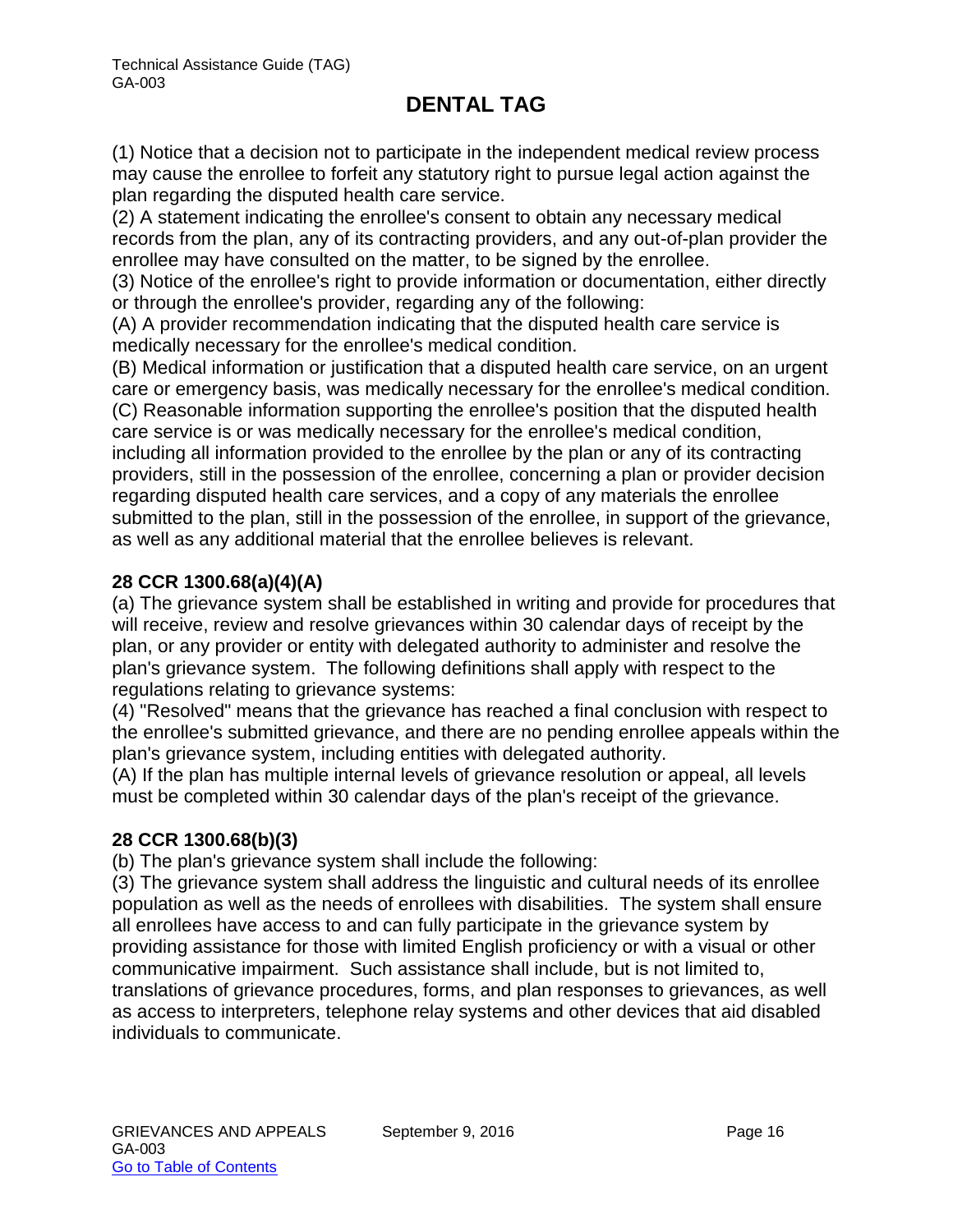### **28 CCR 1300.68(d)(1)**

(d) The plan shall respond to grievances as follows:

(1) A grievance system shall provide for a written acknowledgment within five (5) calendar days of receipt, except as noted in subsection (d)(8). The acknowledgment will advise the complainant that the grievance has been received, the date of receipt, and provide the name of the plan representative, telephone number and address of the plan representative who may be contacted about the grievance.

#### **28 CCR 1300.68(d)(3)**

(d) The plan shall respond to grievances as follows:

(3) The plan's resolution, containing a written response to the grievance shall be sent to the complainant within thirty (30) calendar days of receipt, except as noted in subsection (d)(8). The written response shall contain a clear and concise explanation of the plan's decision. Nothing in this regulation requires a plan to disclose information to the grievant that is otherwise confidential or privileged by law.

### **28 CCR 1300.68(d)(4), (5) and (7)**

(d) The plan shall respond to grievances as follows:

(4) For grievances involving delay, modification or denial of services based on a determination in whole or in part that the service is not medically necessary, the plan shall include in its written response, the reasons for its determination. The response shall clearly state the criteria, clinical guidelines or medical policies used in reaching the determination. The plan's response shall also advise the enrollee that the determination may be considered by the Department's independent medical review system. The response shall include an application for independent medical review and instructions, including the Department's toll-free telephone number for further information and an envelope addressed to the Department of Managed Health Care, HMO Help Center, 980 Ninth Street, 5<sup>th</sup> Floor, Sacramento, CA 95814.

(5) Plan responses to grievances involving a determination that the requested service is not a covered benefit shall specify the provision in the contract, evidence of coverage or member handbook that excludes the service. The response shall either identify the document and page where the provision is found, direct the grievant to the applicable section of the contract containing the provision, or provide a copy of the provision and explain in clear concise language how the exclusion applied to the specific health care service or benefit requested by the enrollee. In addition to the notice set forth at Section 1368.02(b) of the Act, the response shall also include a notice that if the enrollee believes the decision was denied on the grounds that it was not medically necessary, the Department should be contacted to determine whether the decision is eligible for an independent medical review.

(7) The Department's telephone number, the California Relay Service's telephone numbers, the plan's telephone number and the Department's Internet address shall be displayed in all of the plan's acknowledgments and responses to grievances in 12-point boldface type with the statement contained in subsection (b) of Section 1368.02 of the Act.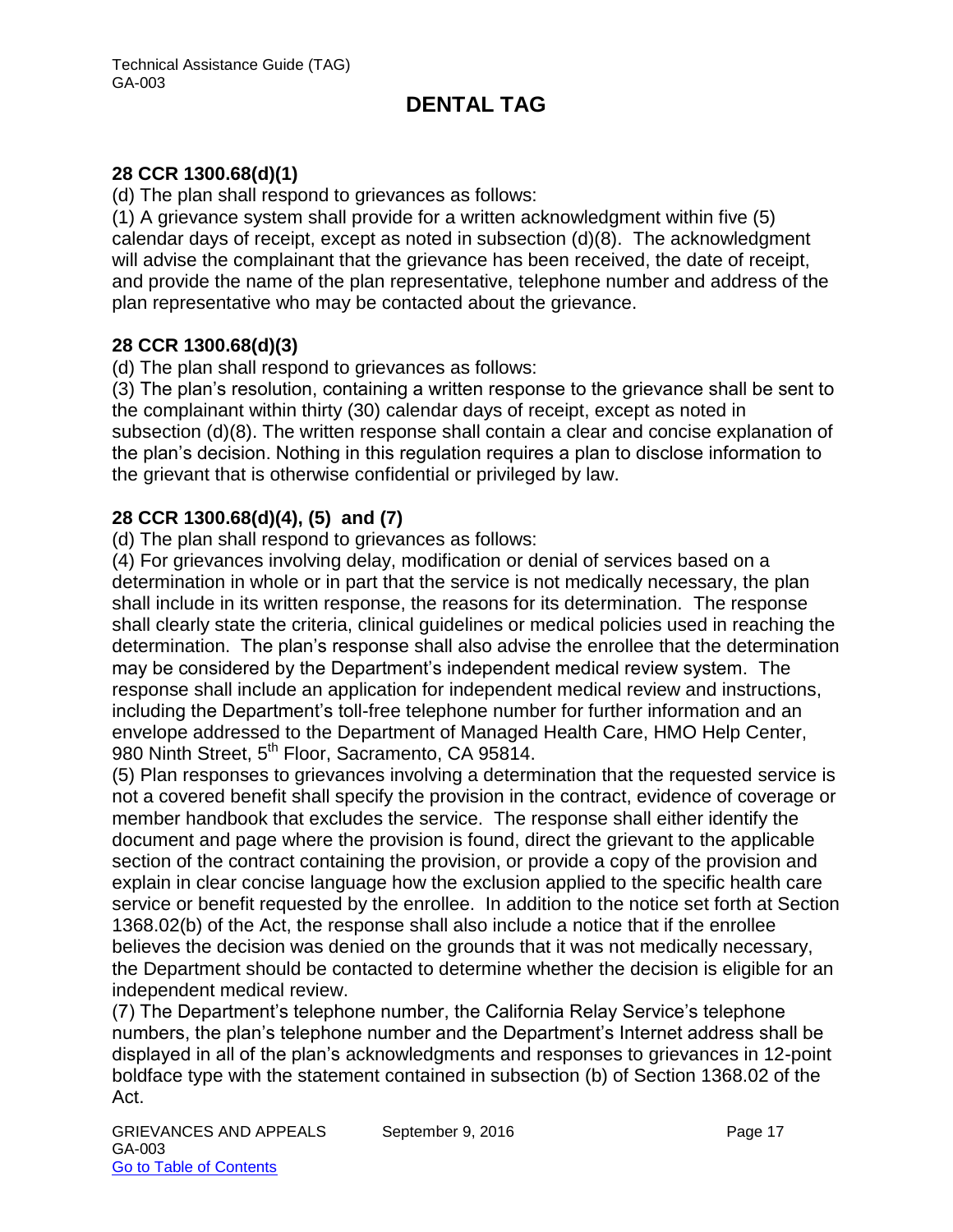### **28 CCR 1300.68(d)(7)**

(d) The plan shall respond to grievances as follows:

(7) The Department's telephone number, the California Relay Service's telephone numbers, the plan's telephone number and the Department's Internet address shall be displayed in all of the plan's acknowledgments and responses to grievances in 12-point boldface type with the statement contained in subsection (b) of Section 1368.02 of the Act.

#### **28 CCR 1300.68(d)(8)**

(d) The plan shall respond to grievances as follows:

(8) Grievances received over the telephone that are not coverage disputes, disputed health care services involving medical necessity or experimental or investigational treatment, and that are resolved by the close of the next business day, are exempt from the requirement to send a written acknowledgment and response. The plan shall maintain a log of all such grievances containing the date of the call, the name of the complainant, member identification number, nature of the grievance, nature of resolution, and the plan representative's name who took the call and resolved the grievance. The information contained in this log shall be periodically reviewed by the plan as set forth in Subsection (b).

### **INDIVIDUAL(S)/POSITION(S) TO BE INTERVIEWED**

#### **Staff responsible for the activities described above, for example:**

- Dental Director
- Officer with primary responsibility for the grievance system
- Information Technology Officer
- Manager of Member Services

### **DOCUMENT(S) TO BE REVIEWED**

- Policies and procedures that describe the grievance system and processes
- Sample of grievance and appeal template letters
- Documentation of translated Plan responses to grievances in languages other than English
- Sample of grievance/appeal files to be reviewed on site

#### *GA-003 - Key Element 1:*

**1. The Plan acknowledges grievances and appeals in writing within five (5) calendar days of receipt. 28 CCR 1300.68(d)(1)**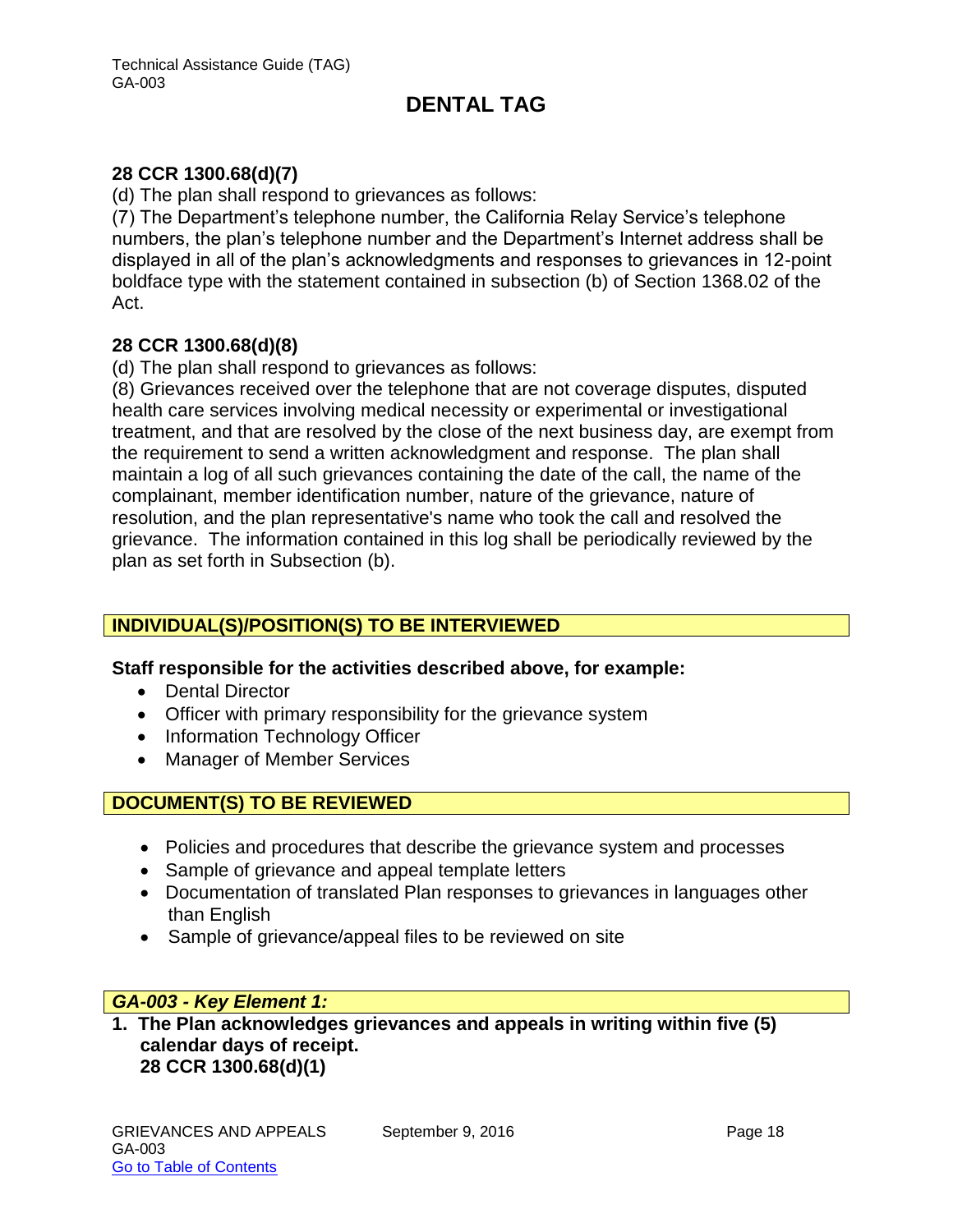| <b>Assessment Question</b>                                  | <b>Yes</b> | <b>No</b> | N/A |
|-------------------------------------------------------------|------------|-----------|-----|
| 1.1 Does the Plan consistently acknowledge grievances and   |            |           |     |
| appeals in writing within five (5) calendar days of receipt |            |           |     |
| (except as noted in 28 CCR $1300.68(d)(8)$ )?               |            |           |     |

#### *GA-003 - Key Element 2:*

**2. The Plan's written acknowledgment contains all required information. CA Health and Safety Code section 1368.02(b); 28 CCR 1300.68(b)(3); 28 CCR 1300.68(d)(1) and (7)**

|     | <b>Assessment Questions</b>                                   | <b>Yes</b> | <b>No</b> | N/A |
|-----|---------------------------------------------------------------|------------|-----------|-----|
| 2.1 | Does the Plan's written acknowledgment advise the grievant    |            |           |     |
|     | of the date the Plan received the grievance?                  |            |           |     |
|     | 2.2 Does the Plan's written acknowledgment provide the name,  |            |           |     |
|     | address, and telephone number of the Plan representative      |            |           |     |
|     | who may be contacted about the grievance?                     |            |           |     |
|     | 2.3 Does the Plan's written acknowledgment display the Plan's |            |           |     |
|     | telephone number, the Department's telephone number, TDD      |            |           |     |
|     | line, and Internet address in 12-point boldface type with the |            |           |     |
|     | required statement contained in subsection (b) of Section     |            |           |     |
|     | 1368.02 of the Act?                                           |            |           |     |
|     | 2.4 Do acknowledgements address the language and disability   |            |           |     |
|     | needs of enrollees by providing assistance (including         |            |           |     |
|     | translation and interpretation services, access to telephone  |            |           |     |
|     | relay services, and other devices to aid disabled enrollees)? |            |           |     |

### *GA-003 - Key Element 3:*

### **3. The Plan resolves grievances (all levels) in a timely manner. 28 CCR 1300.68(a)(4)(A); 28 CCR 1300.68(b)(3); 28 CCR 1300.68(d)(3)**

| <b>Assessment Questions</b> |                                                                   | Yes | <b>No</b> | N/A |
|-----------------------------|-------------------------------------------------------------------|-----|-----------|-----|
| 3.1                         | Does the Plan consistently resolve non-urgent grievances (all     |     |           |     |
|                             | levels) and send its written resolution to the grievant within 30 |     |           |     |
|                             | calendar days of Plan receipt of the grievance?                   |     |           |     |
|                             | 3.2 If the Plan cannot resolve the grievance within 30 calendar   |     |           |     |
|                             | days, does the Plan report the grievance as pending or            |     |           |     |
|                             | unresolved in its quarterly report to the Department?             |     |           |     |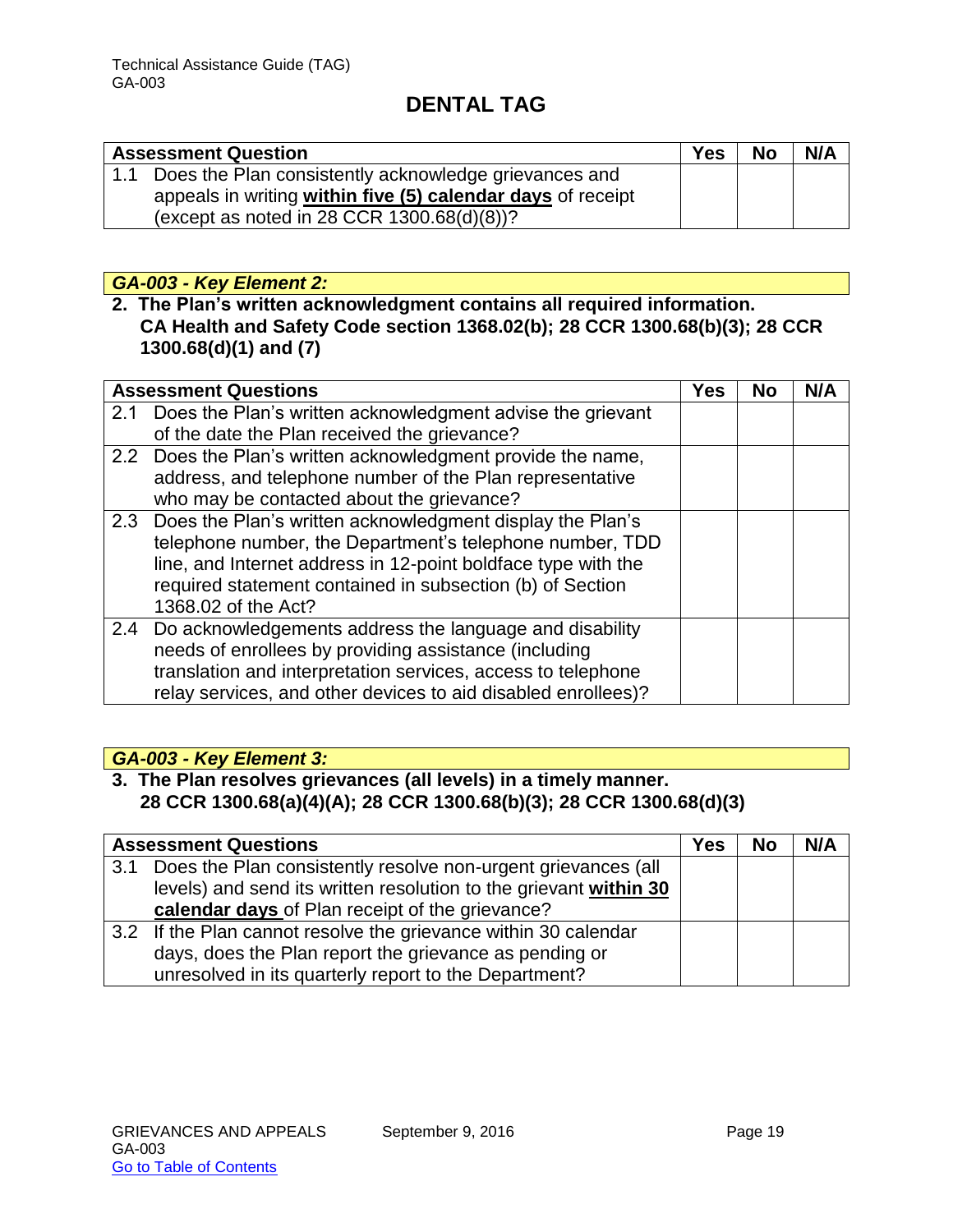### *GA-003 - Key Element 4:*

**4. The Plan's written response contains all required information. CA Health and Safety Code section 1368(a)(5); CA Health and Safety Code section 1370.2; CA Health and Safety Code section 1374.30(m); 28 CCR 1300.68(b)(3); 28 CCR 1300.68(d)(4), (5), and (7);** 

| <b>Assessment Questions</b>                                                                                              | <b>Yes</b> | <b>No</b> | N/A |
|--------------------------------------------------------------------------------------------------------------------------|------------|-----------|-----|
| 4.1 For grievances involving delay, modification or denial of                                                            |            |           |     |
| services based on a determination in whole or in part that the                                                           |            |           |     |
| service is not medically necessary, does each response                                                                   |            |           |     |
| contain a clear and concise explanation of the Plan's                                                                    |            |           |     |
| decision?                                                                                                                |            |           |     |
| 4.2 For grievances involving delay, modification or denial of                                                            |            |           |     |
| services based on a determination in whole or in part that the                                                           |            |           |     |
| service is not medically necessary, does each response                                                                   |            |           |     |
| contain the criteria, clinical guidelines, or medical policies                                                           |            |           |     |
| used in reaching the determination?                                                                                      |            |           |     |
| For grievances involving delay, modification or denial of<br>4.3                                                         |            |           |     |
| services based on a determination in whole or in part that the                                                           |            |           |     |
| service is not medically necessary, does each response                                                                   |            |           |     |
| contain notification that the determination may be considered                                                            |            |           |     |
| by the Department's independent medical review system?                                                                   |            |           |     |
| 4.4 For grievances involving delay, modification or denial of                                                            |            |           |     |
| services based on a determination in whole or in part that the<br>service is not medically necessary, does each response |            |           |     |
| contain an <b>application</b> for independent medical review (IMR)                                                       |            |           |     |
| and instructions?                                                                                                        |            |           |     |
| 4.5 For grievances involving delay, modification or denial of                                                            |            |           |     |
| services based on a determination in whole or in part that the                                                           |            |           |     |
| service is not medically necessary, does each response                                                                   |            |           |     |
| contain the Department's toll-free telephone number for                                                                  |            |           |     |
| further information?                                                                                                     |            |           |     |
| For grievances involving delay, modification or denial of<br>4.6                                                         |            |           |     |
| services based on a determination in whole or in part that the                                                           |            |           |     |
| service is not medically necessary, does each response                                                                   |            |           |     |
| contain an envelope addressed to the Department of                                                                       |            |           |     |
| Managed Health Care, Help Center, 980 Ninth Street, 5th                                                                  |            |           |     |
| Floor, Sacramento, CA 95814?                                                                                             |            |           |     |
| For grievances involving medical necessity or other clinical<br>4.7                                                      |            |           |     |
| issues, does the Plan have reasonable procedures that                                                                    |            |           |     |
| ensure adequate consideration of the enrollee grievance?                                                                 |            |           |     |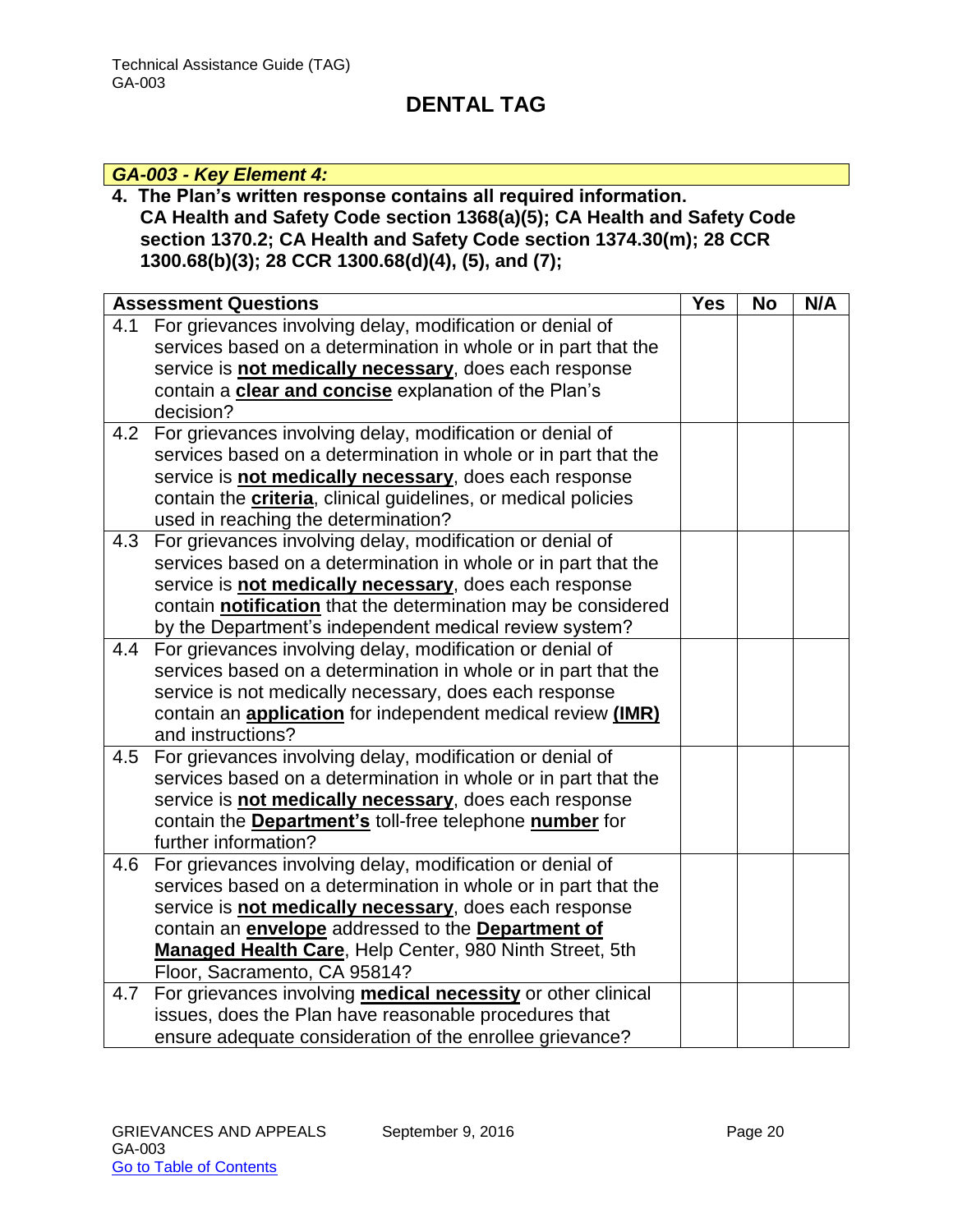| <b>Assessment Questions</b>                                                                       | <b>Yes</b> | <b>No</b> | N/A |
|---------------------------------------------------------------------------------------------------|------------|-----------|-----|
| For grievances involving a determination that the requested<br>4.8                                |            |           |     |
| service is not a covered benefit, does each response contain                                      |            |           |     |
| the specific provision in the contract, EOC or member                                             |            |           |     |
| handbook that excludes the services (either by identifying the                                    |            |           |     |
| document and page where the provision is found, by directing                                      |            |           |     |
| the grievant to the applicable section of the contract or by                                      |            |           |     |
| providing a copy of the provision)?                                                               |            |           |     |
| For grievances involving a determination that the requested<br>4.9                                |            |           |     |
| service is not a covered benefit, does each response contain                                      |            |           |     |
| clear and concise language that explains how the exclusion                                        |            |           |     |
| applied to the specific health care service or benefit requested                                  |            |           |     |
| by the enrollee?                                                                                  |            |           |     |
| 4.10 For grievances involving a determination that the requested                                  |            |           |     |
| service is not a covered benefit, does each response contain                                      |            |           |     |
| notice that if the enrollee believes the decision was denied                                      |            |           |     |
| on the grounds that it was not medically necessary, the                                           |            |           |     |
| Department should be contacted to determine whether the                                           |            |           |     |
| decision is eligible for an independent medical review?                                           |            |           |     |
| 4.11 For grievances involving <b>contested claims</b> , does the Plan                             |            |           |     |
| appropriately refer the claim for review to a licensed and                                        |            |           |     |
| competent health care provider to <b>evaluate</b> the clinical issues                             |            |           |     |
| of the appealed claim, as applicable?<br>4.12 Does each written response display the Department's |            |           |     |
| telephone number, the CA Relay Service's telephone                                                |            |           |     |
| numbers, the Plan's telephone number and the Department's                                         |            |           |     |
| Internet address in 12-point boldface type with the statement                                     |            |           |     |
| contained section 1368.02(b) of the Act?                                                          |            |           |     |
| 4.13 Do Plan responses address the language and disability needs                                  |            |           |     |
| of enrollees by providing assistance (including translation and                                   |            |           |     |
| interpretation services, access to telephone relay services,                                      |            |           |     |
| and other devices to aid disabled enrollees)?                                                     |            |           |     |
| 4.14 Does the Plan ensure adequate consideration and rectification                                |            |           |     |
| of enrollee grievances when appropriate?                                                          |            |           |     |
| 4.15 Do the Plan's resolution letters address all grievance issues?                               |            |           |     |

# **End of Requirement GA-003: Receipt, Review, and Resolution**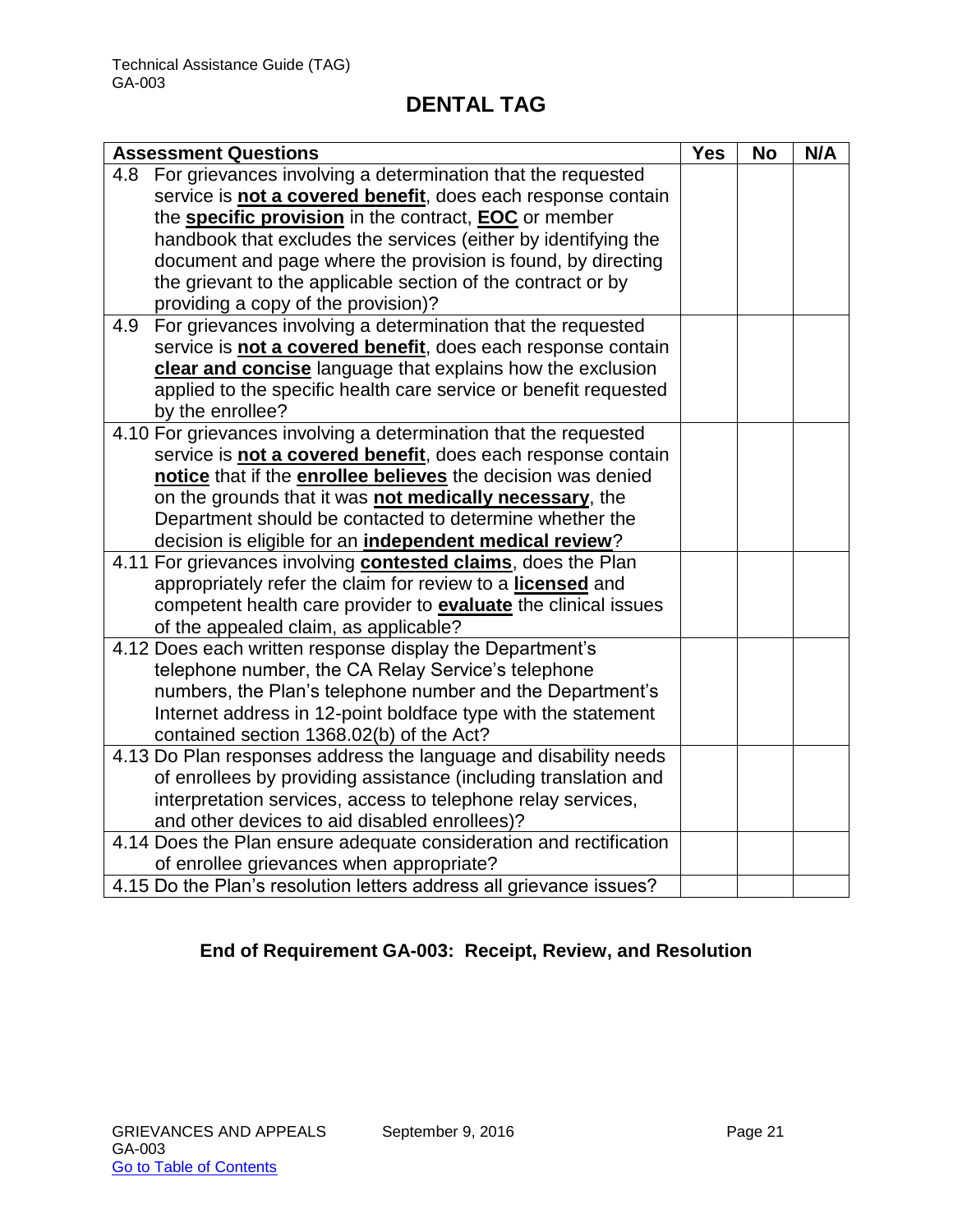#### <span id="page-22-0"></span>**Requirement GA-004: Enrollee Education/Notification Requirements**

#### **STATUTORY/REGULATORY CITATION(S)**

#### **CA Health and Safety Code section 1368(a)(2)**

(a) Every plan shall do all of the following:

(2) Inform its subscribers and enrollees upon enrollment in the plan and annually thereafter of the procedure for processing and resolving grievances. The information shall include the location and telephone number where grievances may be submitted

#### **CA Health and Safety Code section 1368.02(b)**

(b) Every health care service plan shall publish the Department's toll-free telephone number, the Department's TDD line for the hearing and speech impaired, the plan's telephone number, and the Department's Internet address, on every plan contract, on every evidence of coverage, on copies of plan grievance procedures, on plan complaint forms, and on all written notices to enrollees required under the grievance process of the plan, including any written communications to an enrollee that offer the enrollee the opportunity to participate in the grievance process of the plan and on all written responses to grievances. The Department's telephone number, the Department's TDD line, the plan's telephone number, and the Department's Internet address shall be displayed by the plan in each of these documents in 12-point boldface type in the following regular type statement:

The California Department of Managed Health Care is responsible for regulating health care service plans. If you have a grievance against your health plan, you should first telephone your health plan at **(insert health plan's telephone number)** and use your health plan's grievance process before contacting the department. Utilizing this grievance procedure does not prohibit any potential legal rights or remedies that may be available to you. If you need help with a grievance involving an emergency, a grievance that has not been satisfactorily resolved by your health plan, or a grievance that has remained unresolved for more than 30 days, you may call the department for assistance. You may also be eligible for an Independent Medical Review (IMR). If you are eligible for IMR, the IMR process will provide an impartial review of medical decisions made by a health plan related to the medical necessity of a proposed service or treatment, coverage decisions for treatments that are experimental or investigational in nature and payment disputes for emergency or urgent medical services. The department also has a toll-free telephone number **(1-888-HMO-2219)** and a TDD line **(1-877- 688-9891)** for the hearing and speech impaired. The department's Internet Web site **[http://www.hmohelp.ca.gov](http://www.hmohelp.ca.gov/)** has complaint forms, IMR application forms, and instructions online.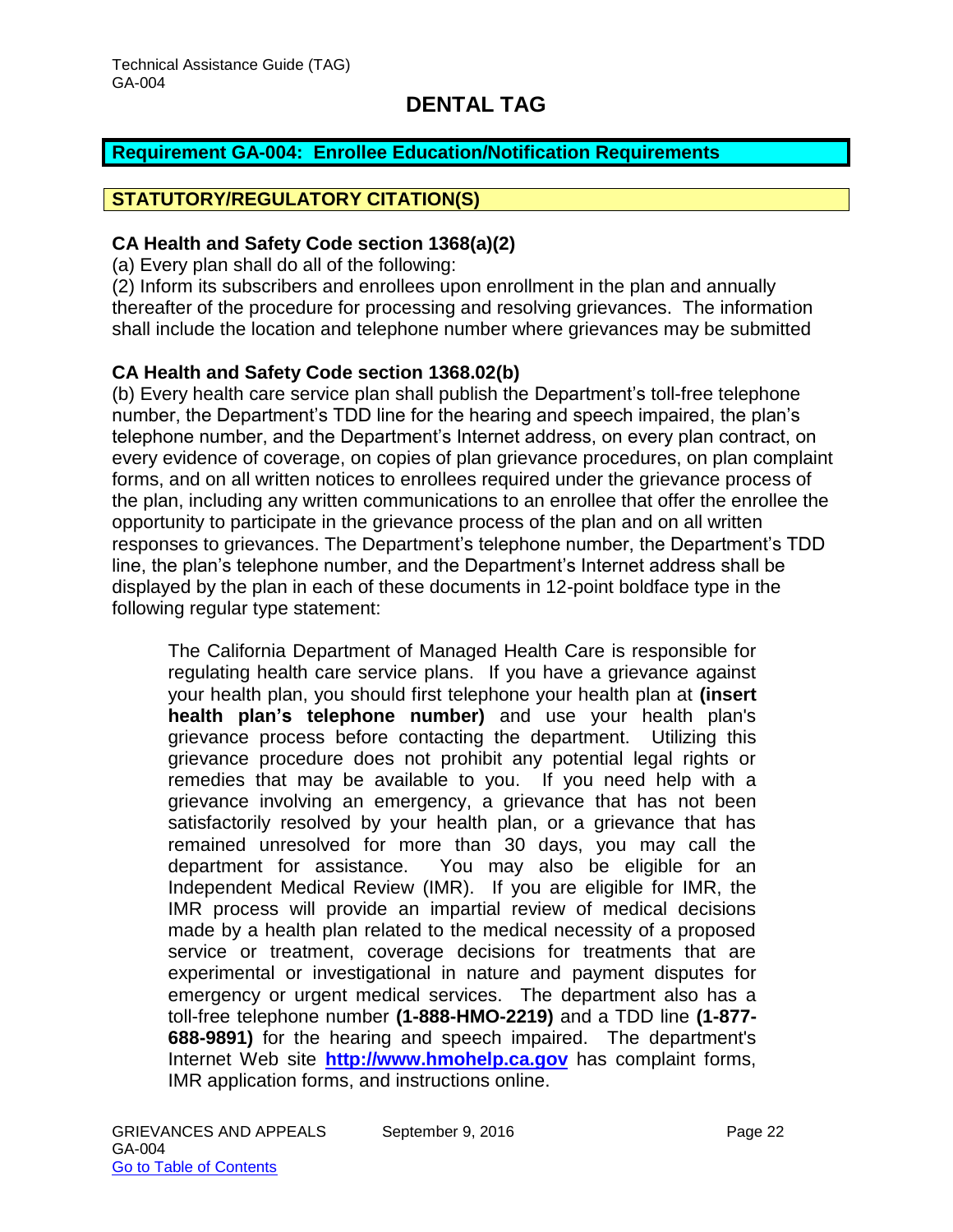#### **CA Health and Safety Code section 1374.30(e)**

(e) Every health care service plan contract that is issued, amended, renewed, or delivered in this state on or after January 1, 2000, shall, effective January 1, 2001, provide an enrollee with the opportunity to seek an independent medical review whenever health care services have been denied, modified, or delayed by the plan, or by one of its contracting providers, if the decision was based in whole or in part on a finding that the proposed health care services are not medically necessary. For purposes of this article, an enrollee may designate an agent to act on his or her behalf, as described in paragraph (2) of subdivision (b) of Section 1368. The provider may join with or otherwise assist the enrollee in seeking an independent medical review, and may advocate on behalf of the enrollee.

#### **CA Health and Safety Code section 1374.30(i)**

(i) No later than January 1, 2001, every health care service plan shall prominently display in every plan member handbook or relevant informational brochure, in every plan contract, on enrollee evidence of coverage forms, on copies of plan procedures for resolving grievances, on letters of denials issued by either the plan or its contracting organization, on the grievance forms required under Section 1368, and on all written responses to grievances, information concerning the right of an enrollee to request an independent medical review in cases where the enrollee believes that health care services have been improperly denied, modified, or delayed by the plan, or by one of its contracting providers.

#### **28 CCR 1300.68(b)(2) and (9)**

(b) The plan's grievance system shall include the following:

(2) Each plan's obligation for notifying subscribers and enrollees about the plan's grievance system shall include information on the plan's procedures for filing and resolving grievances, and the telephone number and address for presenting a grievance. The notice shall also include information regarding the Department's review process, the independent medical review system, and the Department's toll-free telephone number and Web site address.(9) The grievance system shall allow enrollees to file grievances for at least 180 calendar days following any incident or action that is the subject of the enrollee's dissatisfaction.

(9) The grievance system shall allow enrollees to file grievances for at least 180 calendar days following any incident or action that is the subject of the enrollee's dissatisfaction.

# **INDIVIDUAL(S)/POSITION(S) TO BE INTERVIEWED**

#### **Staff responsible for the activities described above, for example:**

- Officer designated with having primary responsibility for the grievance system
- Staff involved in the grievance process
- Staff of Member Services
- Officer or staff responsible for member education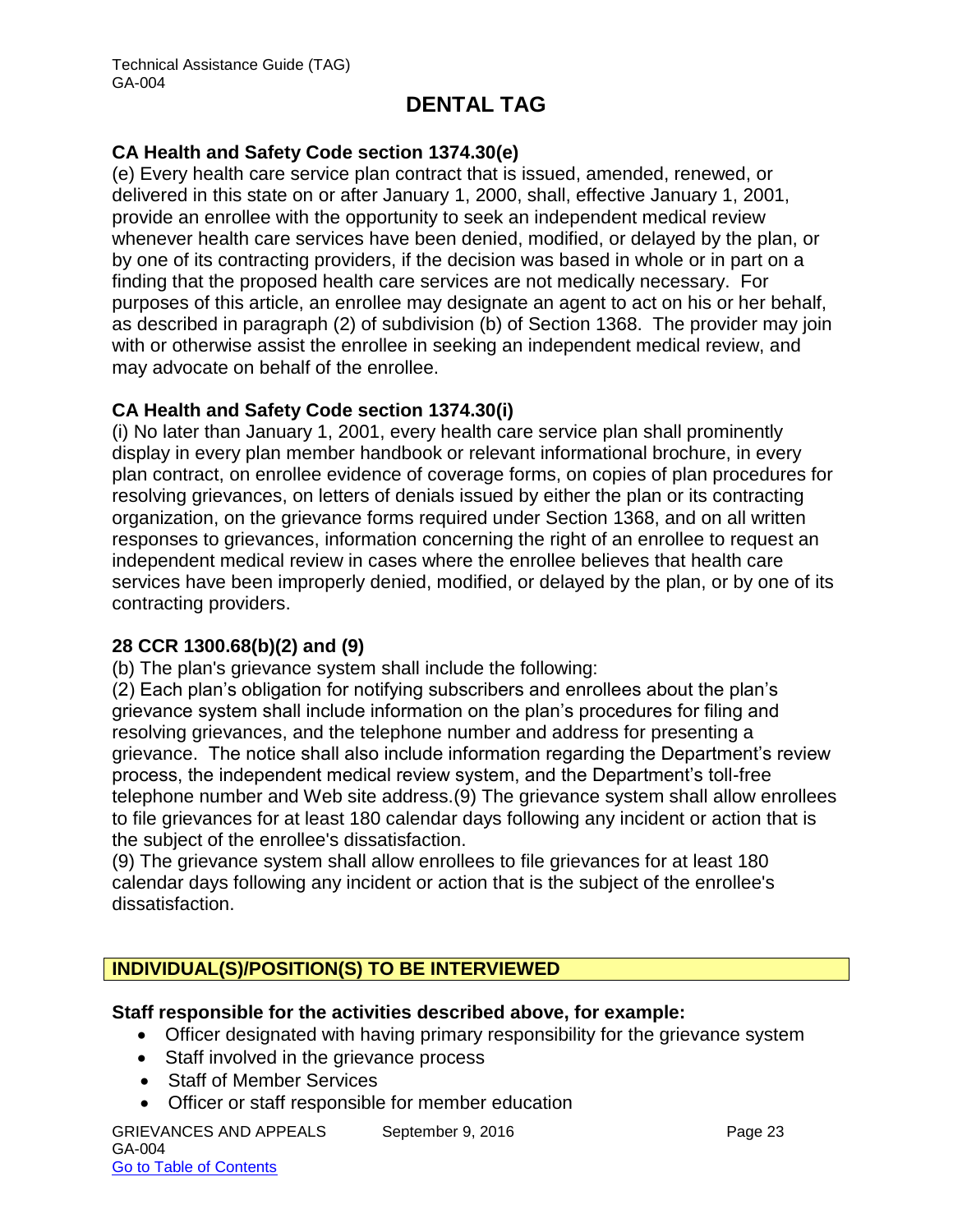#### **DOCUMENT(S) TO BE REVIEWED**

- Enrollee/Member handbook
- Evidence of Coverage (EOC)
- Copies of Plan grievance procedure
- Grievance forms (Including availability at each facility of the Plan, on the Plan's Web site, and from each contracting provider's office or facility)
- Denial letter templates (claims, prior authorization, etc.)
- Documents used by the Plan to communicate to enrollees the telephone numbers for filing grievances (i.e. informational brochures, enrollee handbook, etc.)
- Documents used by the Plan to notify subscribers and enrollees of the grievance system upon enrollment and annually thereafter

#### *GA-004 - Key Element 1:*

**1. The Plan informs its enrollees upon enrollment and annually thereafter of the procedure for processing and resolving grievances. CA Health and Safety Code section 1368(a)(2); 28 CCR 1300.68(b)(2) and (9)**

| <b>Assessment Questions</b>                                                                                                                                                                                                                    | Yes | <b>No</b> | N/A |
|------------------------------------------------------------------------------------------------------------------------------------------------------------------------------------------------------------------------------------------------|-----|-----------|-----|
| Does the Plan provide enrollees upon enrollment and on an<br>1.1<br>annual basis with the Plan's procedures for filing and resolving<br>grievances?                                                                                            |     |           |     |
| 1.2 Does the Plan provide enrollees upon enrollment and on an<br>annual basis with the locations and telephone numbers (i.e., a<br>toll-free number or a local telephone number in each service<br>area) for filing complaints and grievances? |     |           |     |
| 1.3 Does the Plan provide enrollees with information regarding the<br>Department's review process, the independent medical review<br>system, and the Department's toll-free telephone number and<br>Web site address?                          |     |           |     |

#### *GA-004 - Key Element 2:*

**2. The Plan displays the required notice set forth at section 1368.02(b) in all relevant written materials. CA Health and Safety Code section 1368.02(b)**

| <b>Assessment Questions</b>                                        | <b>Yes</b> | <b>No</b> | N/A |
|--------------------------------------------------------------------|------------|-----------|-----|
| 2.1 Does the Plan display the required notice set forth at section |            |           |     |
| 1368.02(b) in all relevant informational materials including       |            |           |     |
| enrollee handbook?                                                 |            |           |     |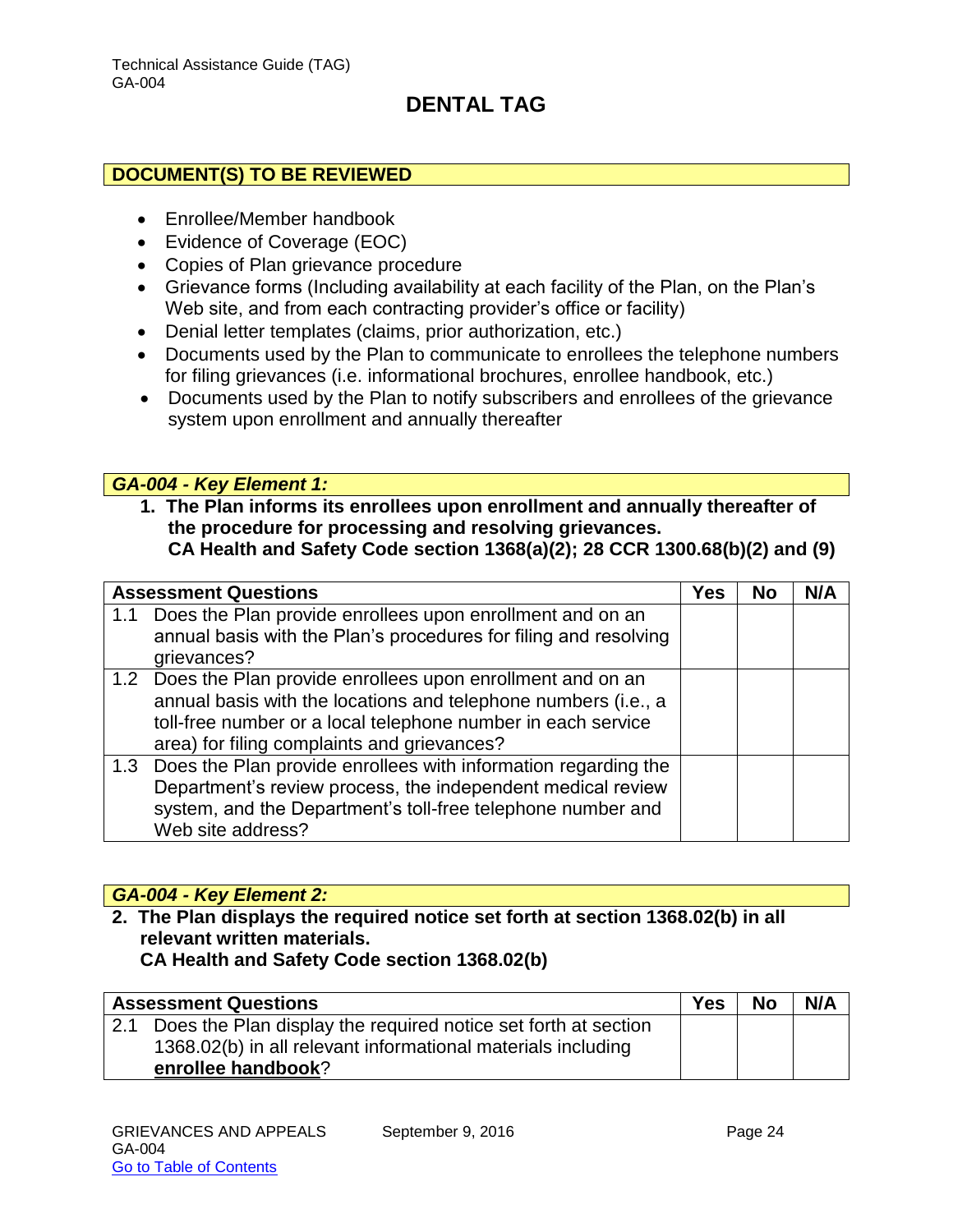|     | <b>Assessment Questions</b>                                        | <b>Yes</b> | No | N/A |
|-----|--------------------------------------------------------------------|------------|----|-----|
|     | 2.2 Does the Plan display the required notice set forth at section |            |    |     |
|     | 1368.02(b) in every Plan contract?                                 |            |    |     |
|     | 2.3 Does the Plan display the required notice set forth at section |            |    |     |
|     | 1368.02(b) in every evidence of coverage?                          |            |    |     |
|     | 2.4 Does the Plan display the required notice set forth at section |            |    |     |
|     | 1368.02(b) in copies of Plan grievance procedures?                 |            |    |     |
|     | 2.5 Does the Plan display the required notice set forth at section |            |    |     |
|     | 1368.02(b) in Plan complaint/grievance forms?                      |            |    |     |
| 2.6 | Does the Plan display the required notice set forth at section     |            |    |     |
|     | 1368.02(b) in any written communications to an enrollee            |            |    |     |
|     | that offer the enrollee the opportunity to participate in the      |            |    |     |
|     | grievance process of the Plan?                                     |            |    |     |

*GA-004 - Key Element 3:*

**3. The Plan includes the information concerning the right of an enrollee to request an independent medical review in cases where the enrollee believes that health care services have been improperly denied, modified, or delayed by the Plan, or by one of its contracting providers in all relevant informational materials and all written communications to enrollees. CA Health and Safety Code section 1374.30(i)**

|     | <b>Assessment Questions</b>                                    | <b>Yes</b> | <b>No</b> | N/A |
|-----|----------------------------------------------------------------|------------|-----------|-----|
| 3.1 | Does the Plan include the information concerning the right     |            |           |     |
|     | of an enrollee to request an independent medical review        |            |           |     |
|     | in cases where the enrollee believes that health care          |            |           |     |
|     | services have been improperly denied, modified, or delayed     |            |           |     |
|     | by the Plan, or by one of its contracting providers in all     |            |           |     |
|     | relevant informational materials including enrollee            |            |           |     |
|     | handbook?                                                      |            |           |     |
|     | 3.2 Does the Plan include the information concerning the right |            |           |     |
|     | of an enrollee to request an independent medical review        |            |           |     |
|     | in cases where the enrollee believes that health care          |            |           |     |
|     | services have been improperly denied, modified, or delayed     |            |           |     |
|     | by the Plan, or by one of its contracting providers in every   |            |           |     |
|     | Plan contract?                                                 |            |           |     |
|     | 3.3 Does the Plan include the information concerning the right |            |           |     |
|     | of an enrollee to request an independent medical review        |            |           |     |
|     | in cases where the enrollee believes that health care          |            |           |     |
|     | services have been improperly denied, modified, or delayed     |            |           |     |
|     | by the Plan, or by one of its contracting providers in every   |            |           |     |
|     | evidence of coverage (EOC)?                                    |            |           |     |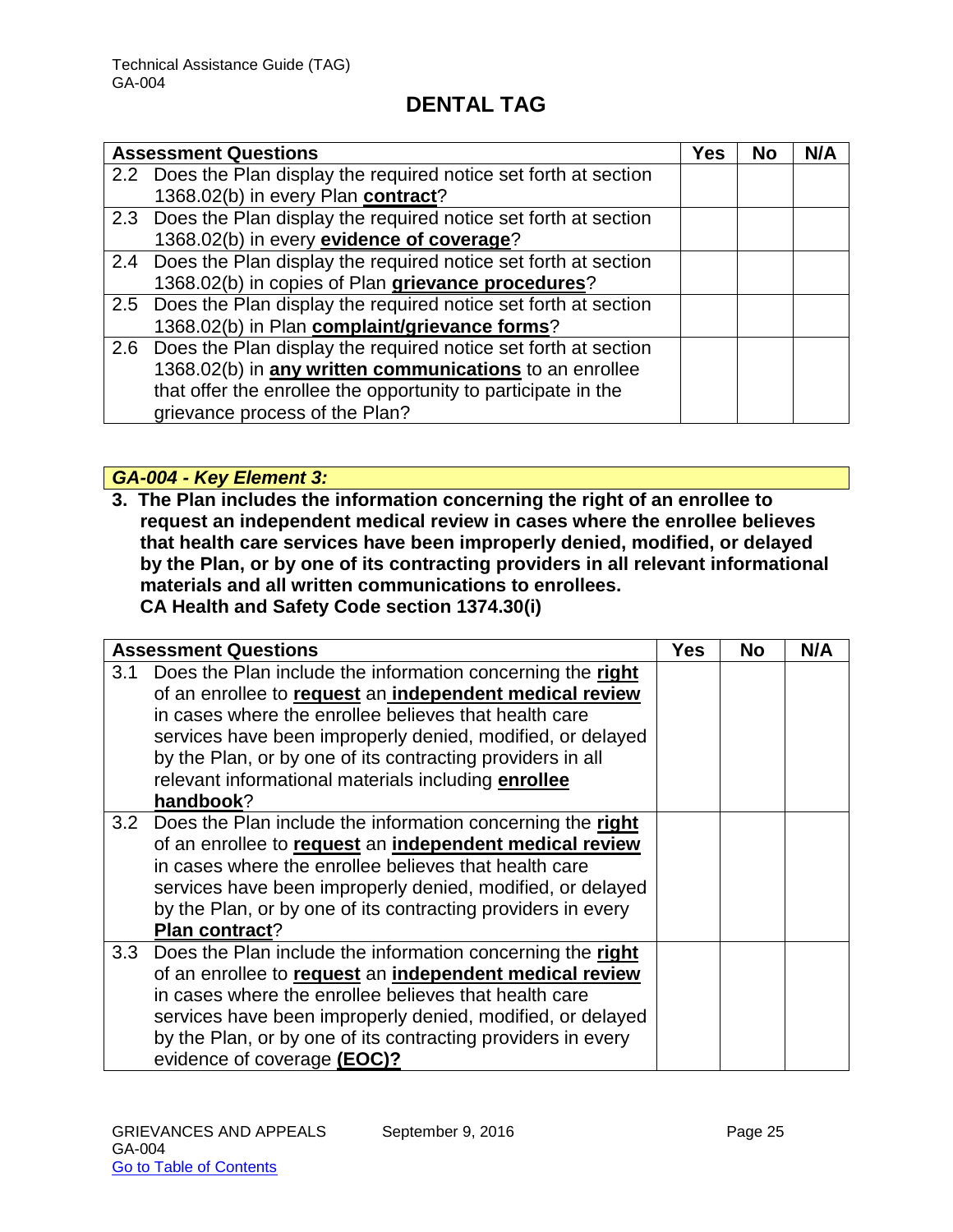| <b>Assessment Questions</b>                                            | Yes | <b>No</b> | N/A |
|------------------------------------------------------------------------|-----|-----------|-----|
| 3.4 Does the Plan include the information concerning the right         |     |           |     |
| of an enrollee to request an independent medical review                |     |           |     |
| in cases where the enrollee believes that health care                  |     |           |     |
| services have been improperly denied, modified, or delayed             |     |           |     |
| by the Plan, or by one of its contracting providers in copies          |     |           |     |
| of Plan grievance procedures?                                          |     |           |     |
| 3.5 Does the Plan include the information concerning the right         |     |           |     |
| of an enrollee to request an independent medical review                |     |           |     |
| in cases where the enrollee believes that health care                  |     |           |     |
| services have been improperly denied, modified, or delayed             |     |           |     |
| by the Plan, or by one of its contracting providers in Plan            |     |           |     |
| complaint/grievance forms?                                             |     |           |     |
| 3.6 Does the Plan include the information concerning the right         |     |           |     |
| of an enrollee to request an independent medical review                |     |           |     |
| in cases where the enrollee believes that health care                  |     |           |     |
| services have been improperly denied, modified, or delayed             |     |           |     |
| by the Plan, or by one of its contracting providers in any             |     |           |     |
| written communications to an enrollee that offer the                   |     |           |     |
| enrollee the opportunity to <b>participate</b> in the <b>grievance</b> |     |           |     |
| process of the Plan?                                                   |     |           |     |

# **End of Requirement GA-004: Enrollee Education / Notification Requirements**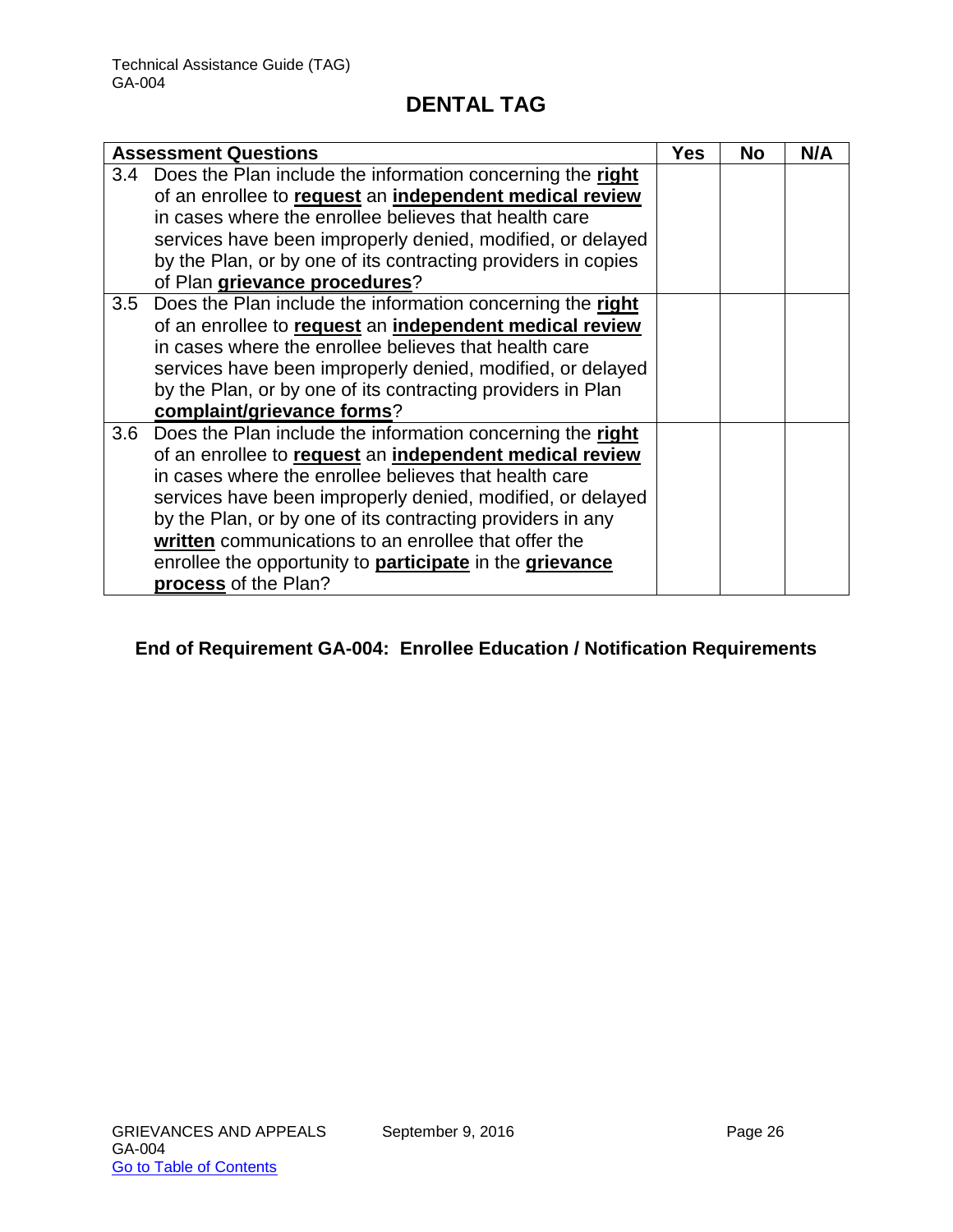# <span id="page-27-0"></span>**Requirement GA-005: Expedited Review of Urgent Grievances**

### **STATUTORY/REGULATORY CITATION(S)**

#### **CA Health and Safety Code section 1368(a)(5)**

(a) Every plan shall do all of the following:

(5) Provide subscribers and enrollees with written responses to grievances, with a clear and concise explanation of the reasons for the plan's response. For grievances involving the delay, denial, or modification of health care services, the plan response shall describe the criteria used and the clinical reasons for its decision, including all criteria and clinical reasons related to medical necessity. If a plan, or one of its contracting providers, issues a decision delaying, denying, or modifying health care services based in whole or in part on a finding that the proposed health care services are not a covered benefit under the contract that applies to the enrollee, the decision shall clearly specify the provisions in the contract that exclude that coverage.

#### **CA Health and Safety Code section 1368.01(b)**

(b) The grievance system shall include a requirement for expedited plan review of grievances for cases involving an imminent and serious threat to the health of the patient, including, but not limited to, severe pain, potential loss of life, limb, or major bodily function. When the plan has notice of a case requiring expedited review, the grievance system shall require the plan to immediately inform enrollees and subscribers in writing of their right to notify the Department of the grievance. The grievance system shall also require the plan to provide enrollees, subscribers, and the Department with a written statement on the disposition or pending status of the grievance no later than three days from receipt of the grievance.

#### **CA Health and Safety Code section 1368.02(b)**

(b) Every health care service plan shall publish the department's toll-free telephone number, the department's TDD line for the hearing and speech impaired, the plan's telephone number, and the department's Internet Web site address, on every plan contract, on every evidence of coverage, on copies of plan grievance procedures, on plan complaint forms, and on all written notices to enrollees required under the grievance process of the plan, including any written communications to an enrollee that offer the enrollee the opportunity to participate in the grievance process of the plan and on all written responses to grievances. The department's telephone number, the department's TDD line, the plan's telephone number, and the department's Internet Web site address shall be displayed by the plan in each of these documents in 12-point boldface type in the following regular type statement:

"The California Department of Managed Health Care is responsible for regulating health care service plans. If you have a grievance against your health plan, you should first telephone your health plan at **(insert health plan's telephone number)** and use your health plan's grievance process before contacting the department. Utilizing this grievance procedure does not prohibit any potential legal rights or remedies that may be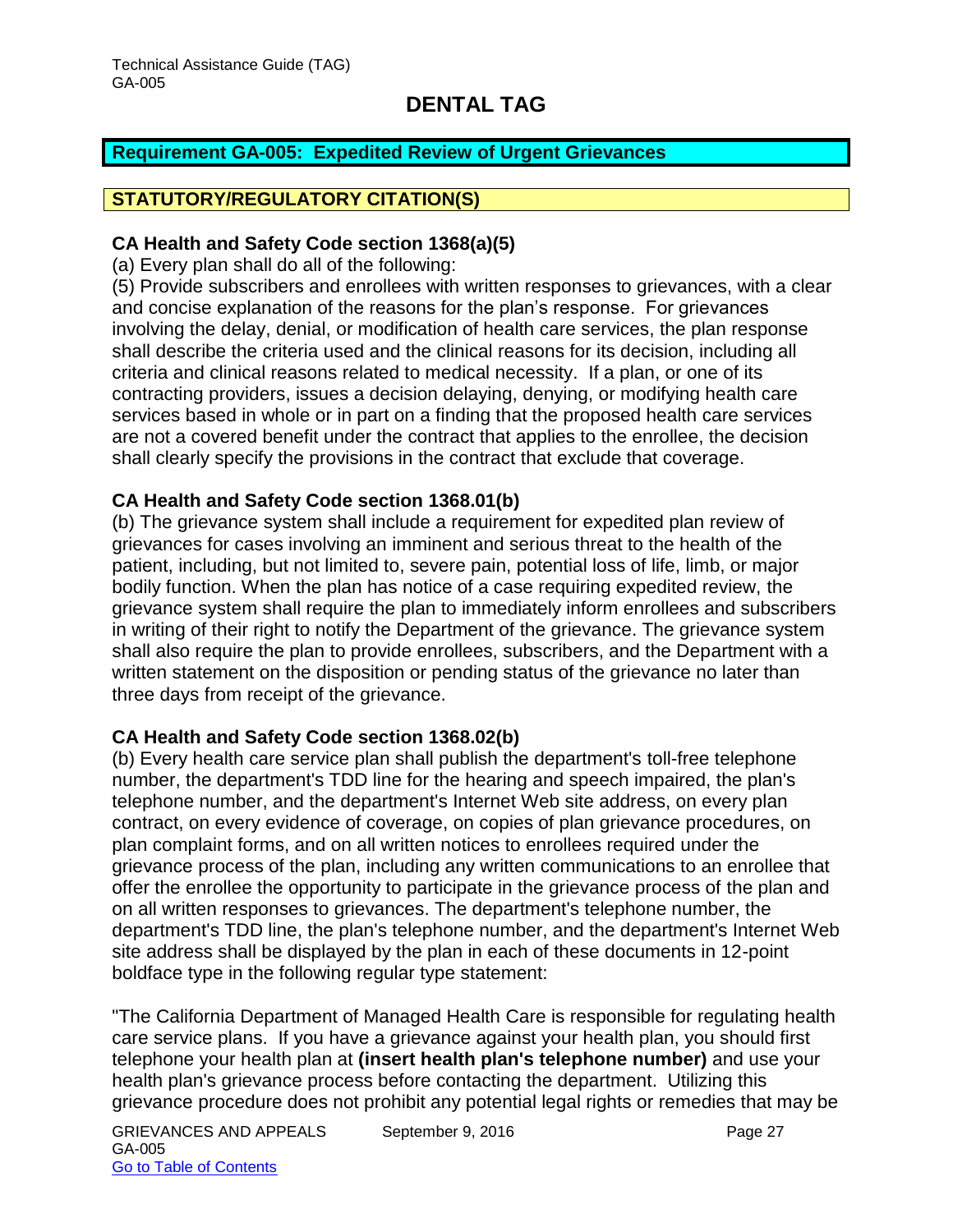available to you. If you need help with a grievance involving an emergency, a grievance that has not been satisfactorily resolved by your health plan, or a grievance that has remained unresolved for more than 30 days, you may call the department for assistance. You may also be eligible for an Independent Medical Review (IMR). If you are eligible for IMR, the IMR process will provide an impartial review of medical decisions made by a health plan related to the medical necessity of a proposed service or treatment, coverage decisions for treatments that are experimental or investigational in nature and payment disputes for emergency or urgent medical services. The department also has a toll-free telephone number **(1-888-HMO-2219)** and a TDD line **(1-877-688-9891)** for the hearing and speech impaired. The department's Internet Web site **[http://www.hmohelp.ca.gov](http://www.hmohelp.ca.gov/)** has complaint forms, IMR application forms and instructions online."

#### **28 CCR 1300.68.01(b)(1) through (4)**

(b)Each plan's grievance system shall allow for the Department to contact the plan regarding urgent grievances 24 hours a day, 7 days a week. During normal work hours, the plan shall respond to the Department within 30 minutes after initial contact from the Department. During non-work hours, the plan shall respond to the Department within 1 hour after initial contact from the Department.

- (1) The system established by the plan shall provide for the availability of a plan representative with authority on the plan's behalf to resolve urgent grievances and authorize the provision of health care services covered under the enrollee's plan contract in a medically appropriate and timely manner. Such authority shall include making financial decisions for expenditure of funds on behalf of the plan without first having to obtain approval from supervisors or other superiors within the plan. Nothing in this subsection shall restrict the plan representative from consulting with other plan staff on urgent grievances.
- (2) Plans shall provide the Department with the following information concerning urgent grievances:
	- (A) A description of the system established by the plan to resolve urgent grievances. The description shall include the system's provisions for scheduling qualified plan representatives, including back-up plan representatives as necessary, to be available twenty-four (24) hours a day, seven days a week to respond to Department contacts regarding urgent grievances. Provisions for scheduling shall include the names and titles of those plan representatives who will be available under the system, their telephone numbers, and, as applicable, pager numbers, answer service numbers, voice-mail numbers, e-mail addresses, or other means for contact.
	- (B) A description of how the Department may access the grievance system established by the plan.
- (3) If the plan revises the system established pursuant to subsection (b), the plan shall notify the Department at least 30 days in advance of implementing the revisions.
- (4) No requirement that the enrollee participate in the plan's grievance process prior to applying to the Department for review of the urgent grievance.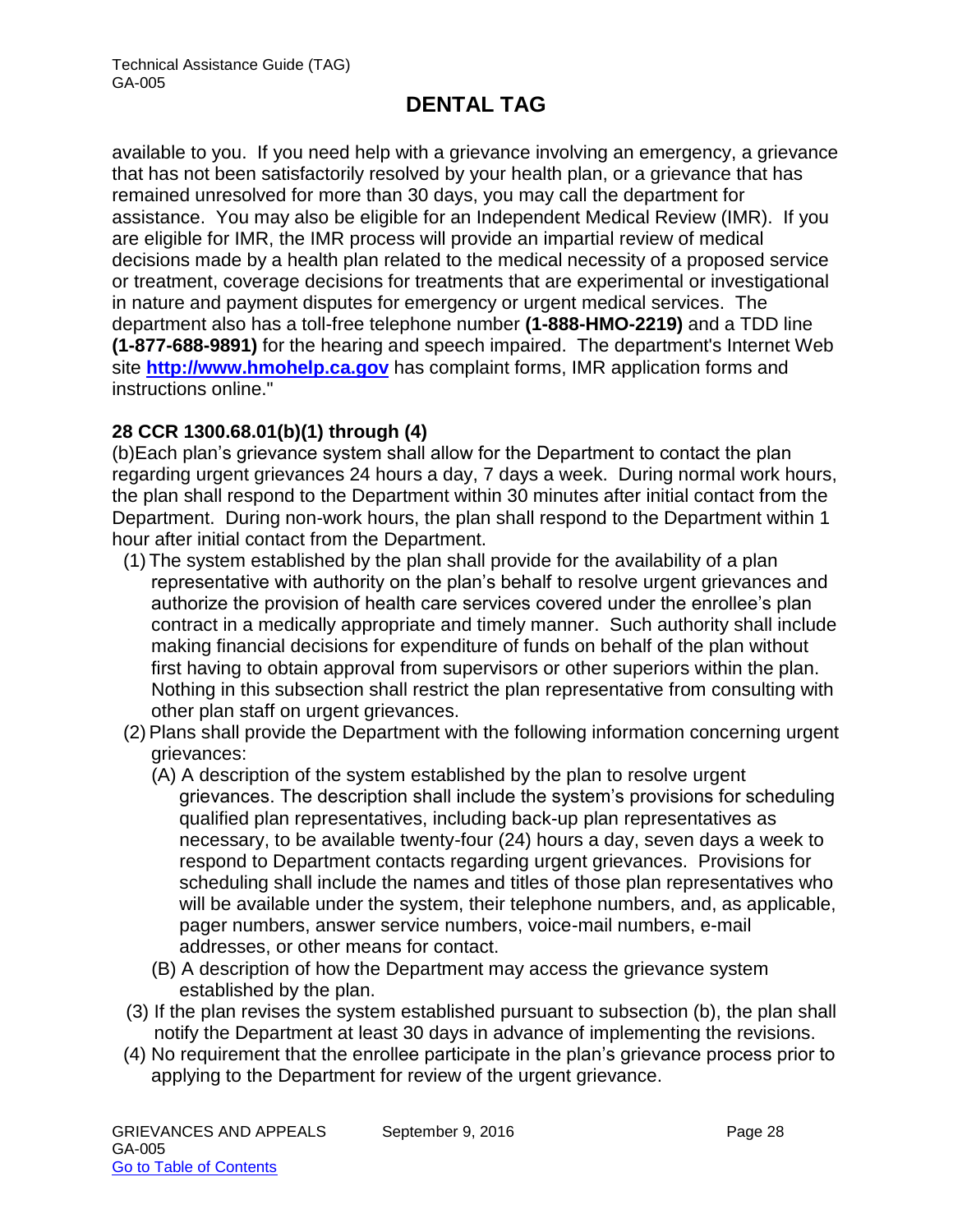#### **28 CCR 1300.68.01(a) and (b)**

(a) Every plan shall include in its grievance system, procedures for the expedited review of grievances involving an imminent and serious threat to the health of the enrollee, including, but not limited to, severe pain, potential loss of life, limb or major bodily function ("urgent grievances"). At a minimum, plan procedures for urgent grievances shall include:

(1) Immediate notification to the complainant of the right to contact the Department regarding the grievance. The plan shall expedite its review of the grievance when the complainant, an authorized representative, or treating physician provides notice to the plan. Notice need not be in writing, but may be accomplished by a documented telephone call.

(2) A written statement to the Department and the complainant on the disposition or pending status of the urgent grievance within three (3) calendar days of receipt of the grievance by the Plan.

(3) Consideration by the plan of the enrollee's medical condition when determining the response time.

(4) No requirement that the enrollee participate in the plan's grievance process prior to applying to the Department for review of the urgent grievance.

(b)Each plan's grievance system shall allow for the Department to contact the plan regarding urgent grievances 24 hours a day, 7 days a week. During normal work hours, the plan shall respond to the Department within 30 minutes after initial contact from the Department. During non-work hours, the plan shall respond to the Department within 1 hour after initial contact from the Department.

(1) The system established by the plan shall provide for the availability of a plan representative with authority on the plan's behalf to resolve urgent grievances and authorize the provision of health care services covered under the enrollee's plan contract in a medically appropriate and timely manner. Such authority shall include making financial decisions for expenditure of funds on behalf of the plan without first having to obtain approval from supervisors or other superiors within the plan. Nothing in this subsection shall restrict the plan representative from consulting with other plan staff on urgent grievances.

(2) Plans shall provide the Department with the following information concerning urgent grievances:

(A) A description of the system established by the plan to resolve urgent grievances. The description shall include the system's provisions for scheduling qualified plan representatives, including back-up plan representatives as necessary, to be available twenty-four (24) hours a day, seven days a week to respond to Department contacts regarding urgent grievances. Provisions for scheduling shall include the names and titles of those plan representatives who will be available under the system, their telephone numbers, and, as applicable, pager numbers, answer service numbers, voice-mail numbers, e-mail addresses, or other means for contact.

(B) A description of how the Department may access the grievance system established by the plan.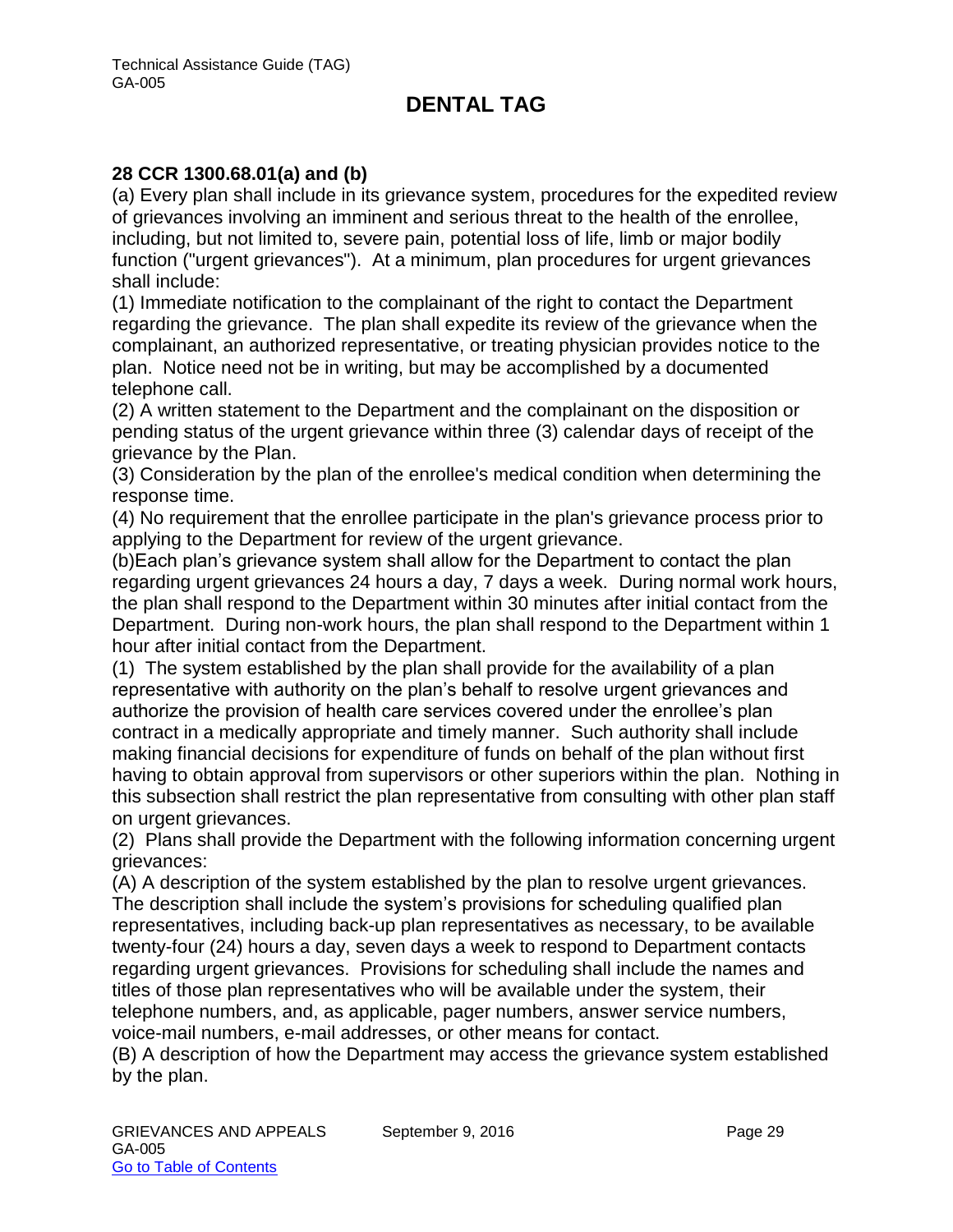(3) If the plan revises the system established pursuant to subsection (b), the plan shall notify the Department at least 30 days in advance of implementing the revisions.

#### **28 CCR 1300.68.01(b)**

(b)Each plan's grievance system shall allow for the Department to contact the plan regarding urgent grievances 24 hours a day, 7 days a week. During normal work hours, the plan shall respond to the Department within 30 minutes after initial contact from the Department. During non-work hours, the plan shall respond to the Department within 1 hour after initial contact from the Department.

(1) The system established by the plan shall provide for the availability of a plan representative with authority on the plan's behalf to resolve urgent grievances and authorize the provision of health care services covered under the enrollee's plan contract in a medically appropriate and timely manner. Such authority shall include making financial decisions for expenditure of funds on behalf of the plan without first having to obtain approval from supervisors or other superiors within the plan. Nothing in this subsection shall restrict the plan representative from consulting with other plan staff on urgent grievances.

(2) Plans shall provide the Department with the following information concerning urgent grievances:

(A) A description of the system established by the plan to resolve urgent grievances. The description shall include the system's provisions for scheduling qualified plan representatives, including back-up plan representatives as necessary, to be available twenty-four (24) hours a day, seven days a week to respond to Department contacts regarding urgent grievances. Provisions for scheduling shall include the names and titles of those plan representatives who will be available under the system, their telephone numbers, and, as applicable, pager numbers, answer service numbers, voice-mail numbers, e-mail addresses, or other means for contact.

(B) A description of how the Department may access the grievance system established by the plan.

(3) If the plan revises the system established pursuant to subsection (b), the plan shall notify the Department at least 30 days in advance of implementing the revisions.

### **28 CCR 1300.68(d)(3), (4) and (5)**

(d) The plan shall respond to grievances as follows:

(3) The plan's resolution, containing a written response to the grievance shall be sent to the complainant within thirty (30) calendar days of receipt, except as noted in Subsection (d)(8). The written response shall contain a clear and concise explanation of the plan's decision. Nothing in this regulation requires a plan to disclose information to the grievant that is otherwise confidential or privileged by law.

(4) For grievances involving delay, modification or denial of services based on a determination in whole or in part that the service is not medically necessary, the plan shall include in its written response, the reasons for its determination. The response shall clearly state the criteria, clinical guidelines or medical policies used in reaching the determination. The plan's response shall also advise the enrollee that the determination may be considered by the Department's independent medical review system. The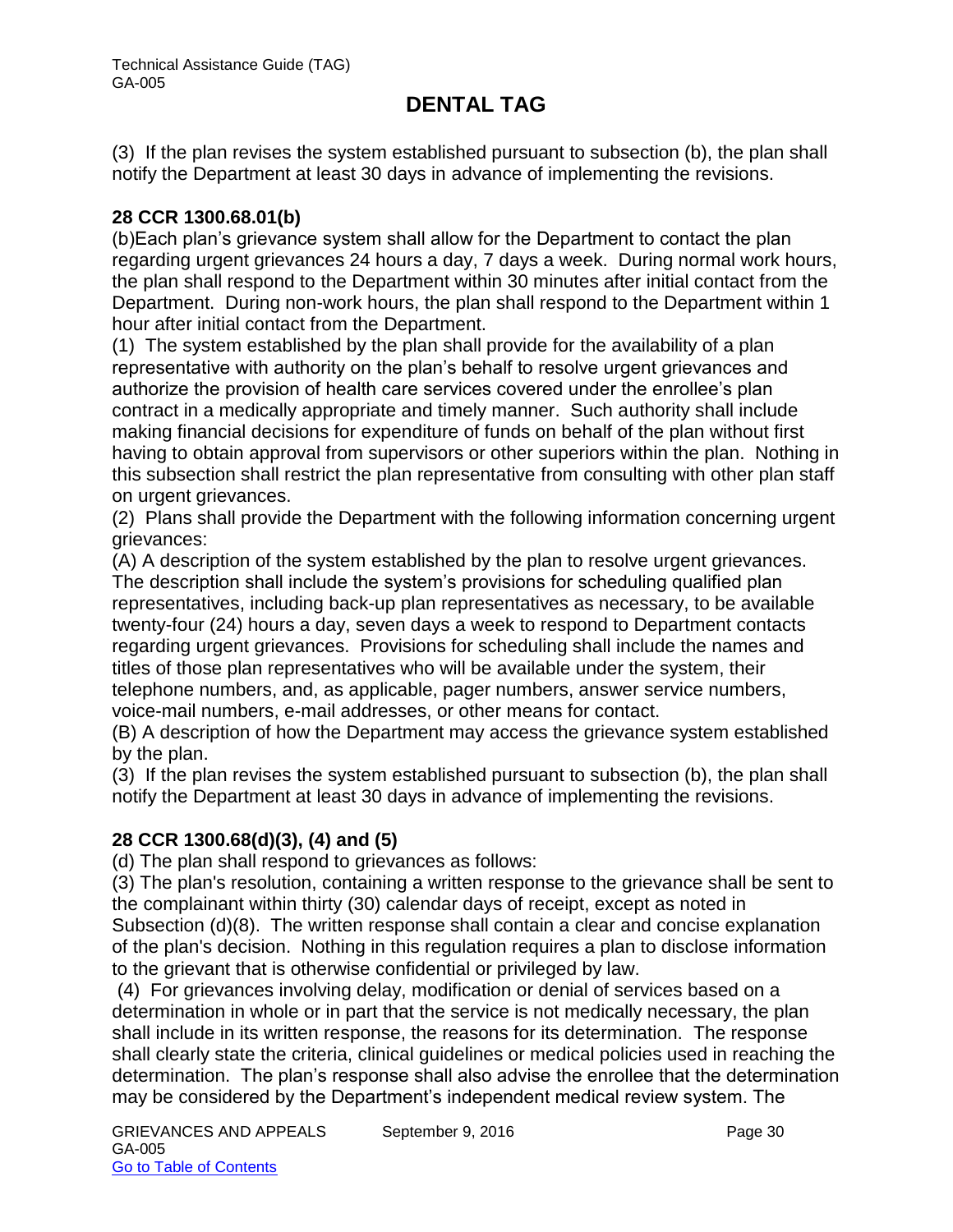response shall include an application for independent medical review and instructions, including the Department's toll-free telephone number for further information and an envelope addressed to the Department of Managed Health Care, HMO Help Center, 980 Ninth Street, 5<sup>th</sup> Floor, Sacramento, CA 95814.

(5) Plan responses to grievances involving a determination that the requested service is not a covered benefit shall specify the provision in the contract, evidence of coverage or member handbook that excludes the service. The response shall either identify the document and page where the provision is found, direct the grievant to the applicable section of the contract containing the provision, or provide a copy of the provision and explain in clear concise language how the exclusion applied to the specific health care service or benefit requested by the enrollee. In addition to the notice set forth at Section 1368.02(b) of the Act, the response shall also include a notice that if the enrollee believes the decision was denied on the grounds that it was not medically necessary, the Department should be contacted to determine whether the decision is eligible for an independent medical review.

### **INDIVIDUAL(S)/POSITION(S) TO BE INTERVIEWED**

#### **Staff responsible for the activities described above, for example:**

- Officer with primary responsibility for the grievance system
- Member Services Manager
- Plan's designated representative(s) for DMHC contacts
- **QM Director**

### **DOCUMENT(S) TO BE REVIEWED**

- Policies and procedures for expedited/urgent review
- Policies and Procedures providing for Plan contacts for the DMHC to utilize regarding expedited urgent grievances
- Schedule of Plan contacts for expedited/urgent grievances
- Copies of Plan's notification letter(s) to the DMHC and complainant regarding expedited/urgent grievances
- Policies and procedures regarding reporting responsibilities (including timeframes) to the DMHC and complainant regarding expedited/urgent grievances
- Expedited/Urgent grievance logging system
- Sample of expedited/urgent files to be reviewed onsite

#### *GA-005 - Key Element 1:*

**1. The Plan's grievance system has policies and procedures for the expedited review of grievances for cases involving imminent and serious threat to the health of the patient ("urgent grievances").**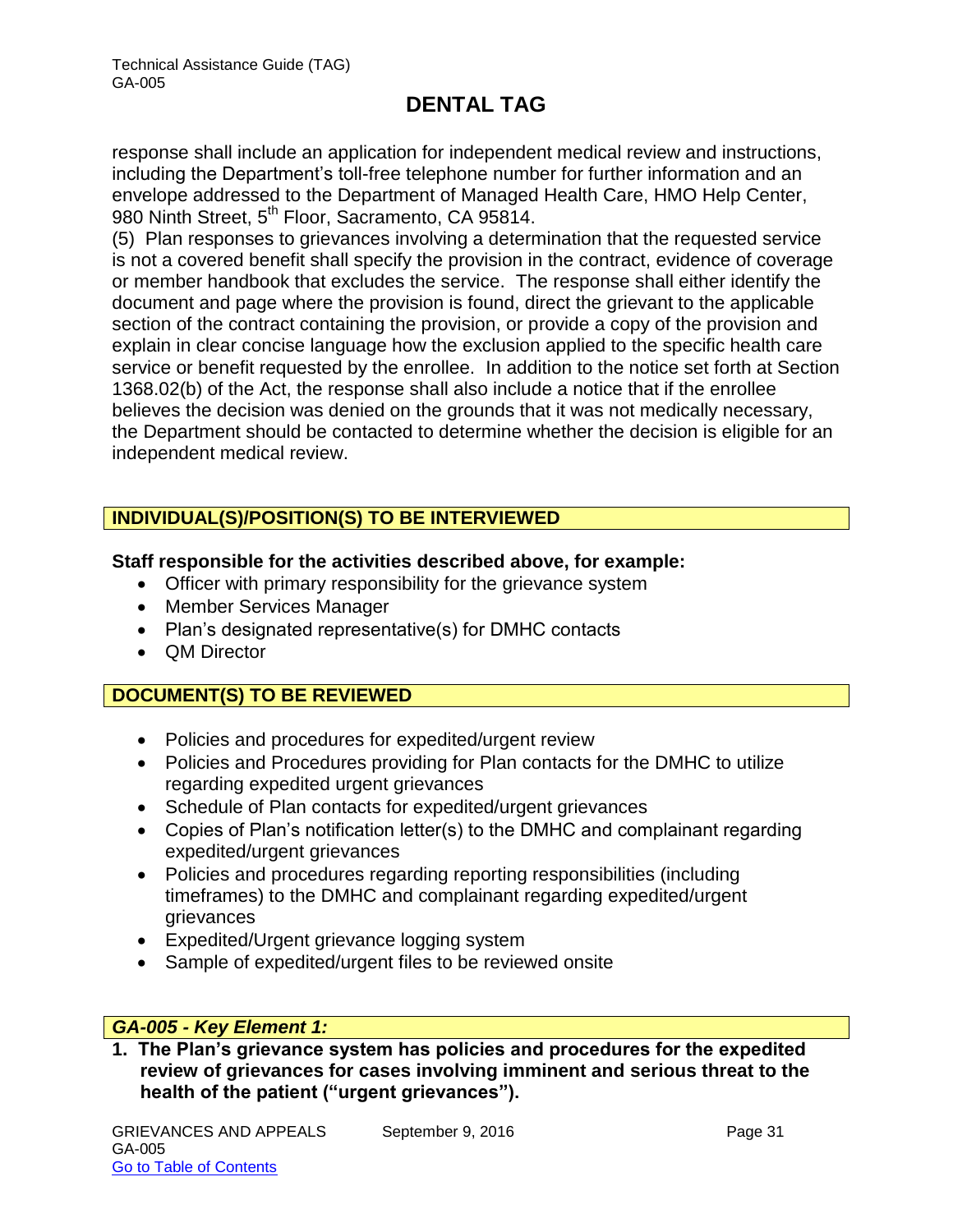### **CA Health and Safety Code section 1368.01(b); 28 CCR 1300.68.01(a) and (b)**

| <b>Assessment Questions</b>                                                                                                                                                                           | Yes | No | N/A |
|-------------------------------------------------------------------------------------------------------------------------------------------------------------------------------------------------------|-----|----|-----|
| 1.1 Does the Plan's grievance procedures include an expedited<br>review process?                                                                                                                      |     |    |     |
| 1.2 Do the procedures include criteria that trigger expedited review<br>(e.g., severe pain, potential loss of life, limb, or major bodily<br>function)?                                               |     |    |     |
| 1.3 Do procedures provide for the immediate notification to the<br>complainant of the right to contact the Department regarding<br>the urgent grievance?                                              |     |    |     |
| 1.4 Do the Plan's procedures provide for the receipt of Department<br>contacts regarding urgent grievances 24 hours a day, 7 days a<br>week?                                                          |     |    |     |
| 1.5 Do the Plan's procedures provide for the scheduling of<br>qualified Plan representatives including back-up Plan<br>representatives as necessary to be available 24 hours a day, 7<br>days a week? |     |    |     |
| 1.6 If the Plan revises the urgent grievance system established<br>pursuant to1300.68.01 (b), does the Plan notify the Department<br>at least 30 days in advance of implementing the revisions?       |     |    |     |

#### *GA-005 - Key Element 2:*

**2. The Plan's grievance system allows for the Department to contact the Plan regarding urgent grievances 24 hours a day, 7 days a week. During normal work hours, the Plan responds to the Department within 30 minutes after initial contact from the Department. During non-work hours, the Plan responds to the Department within one hour after initial contact from the Department. 28 CCR 1300.68.01(b)**

|     | <b>Assessment Questions</b>                                                                                                                                                   | <b>Yes</b> | <b>No</b> | N/A |
|-----|-------------------------------------------------------------------------------------------------------------------------------------------------------------------------------|------------|-----------|-----|
| 2.1 | Does the Plan respond to the Department within 30 minutes<br>after initial contact from the Department during normal<br>working hours?                                        |            |           |     |
|     | 2.2 Does the Plan respond to the Department within one hour<br>after initial contact from the Department during non-work<br>hours?                                            |            |           |     |
|     | 2.3 Has the Plan identified a Plan representative with authority<br>to resolve urgent grievances and authorize the provision of<br>health care services on the Plan's behalf? |            |           |     |
|     | 2.4 Does the Plan representative have authority to make<br>financial decisions on behalf of the Plan?                                                                         |            |           |     |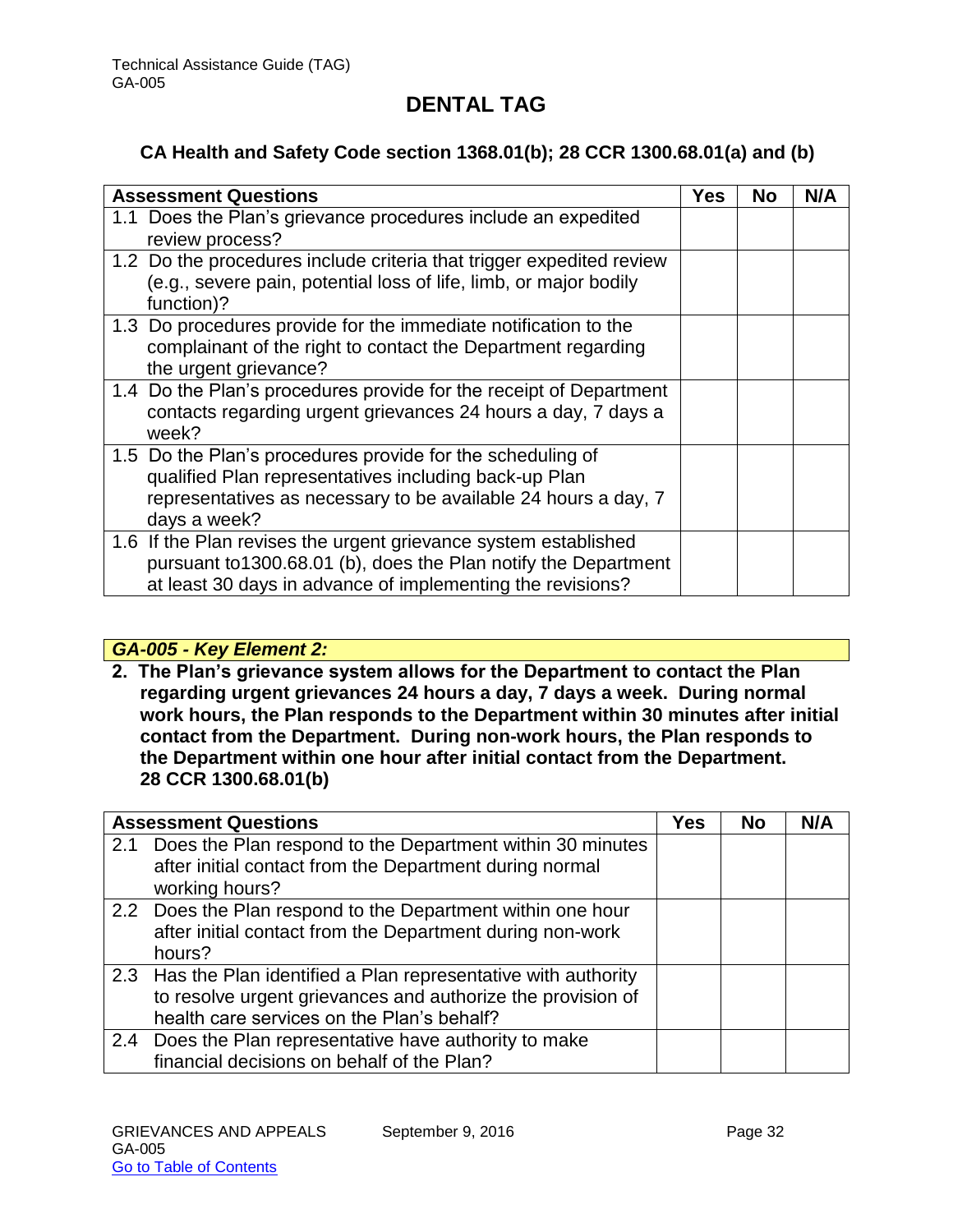| <b>Assessment Questions</b>                               | <b>Yes</b> | <b>No</b> | N/A |
|-----------------------------------------------------------|------------|-----------|-----|
| 2.5 Does the Plan schedule qualified Plan representatives |            |           |     |
| including back-up Plan representatives as necessary to be |            |           |     |
| available 24 hours a day, 7 days a week?                  |            |           |     |

### *GA-005 - Key Element 3:*

**3. The Plan reviews, resolves, and responds to urgent grievances in a timely and appropriate manner.** 

**CA Health and Safety Code section 1368.01(b); CA Health and Safety Code section 1368.02(b) 28 CCR 1300.68(d)(3), (4), and (5); 28 CCR 1300.68.01(a) and (b)** 

|     | <b>Assessment Questions</b>                                                                                                                                                                                                                                                                                                                             | <b>Yes</b> | <b>No</b> | N/A |
|-----|---------------------------------------------------------------------------------------------------------------------------------------------------------------------------------------------------------------------------------------------------------------------------------------------------------------------------------------------------------|------------|-----------|-----|
| 3.1 | Upon receipt of an urgent grievance, does the Plan<br>immediately inform the complainant of his/her right to contact                                                                                                                                                                                                                                    |            |           |     |
|     | the Department regarding the urgent grievance? (Notice need<br>not be in writing, but may be accomplished by a documented                                                                                                                                                                                                                               |            |           |     |
|     | telephone call.)                                                                                                                                                                                                                                                                                                                                        |            |           |     |
| 3.2 | Does the Plan consider the enrollee's medical condition when<br>determining the response time?                                                                                                                                                                                                                                                          |            |           |     |
|     | 3.3 Is the expedited appeal reviewed by appropriate personnel?                                                                                                                                                                                                                                                                                          |            |           |     |
| 3.4 | Does the Plan consistently provide a written statement to the<br>complainant on the disposition or pending status of the urgent<br>grievance within three (3) calendar days from receipt of the<br>grievance?                                                                                                                                           |            |           |     |
| 3.5 | For grievances involving delay, modification or denial of<br>services based on a determination in whole or in part that the<br>service is not medically necessary, does the Plan's<br>response contain a clear and concise explanation of the<br>Plan's decision?                                                                                       |            |           |     |
| 3.6 | For grievances involving delay, modification or denial of<br>services based on a determination in whole or in part that the<br>service is not medically necessary, does the Plan's<br>response contain a clear statement of the criteria, clinical<br>guidelines, or medical policies used in reaching the<br>determination?                            |            |           |     |
| 3.7 | For grievances involving delay, modification or denial of<br>services based on a determination in whole or in part that the<br>service is not medically necessary, does the Plan's<br>response contain (1) an IMR application and instructions; (2)<br>the Department's toll-free telephone number; and (3) an<br>envelope addressed to the Department? |            |           |     |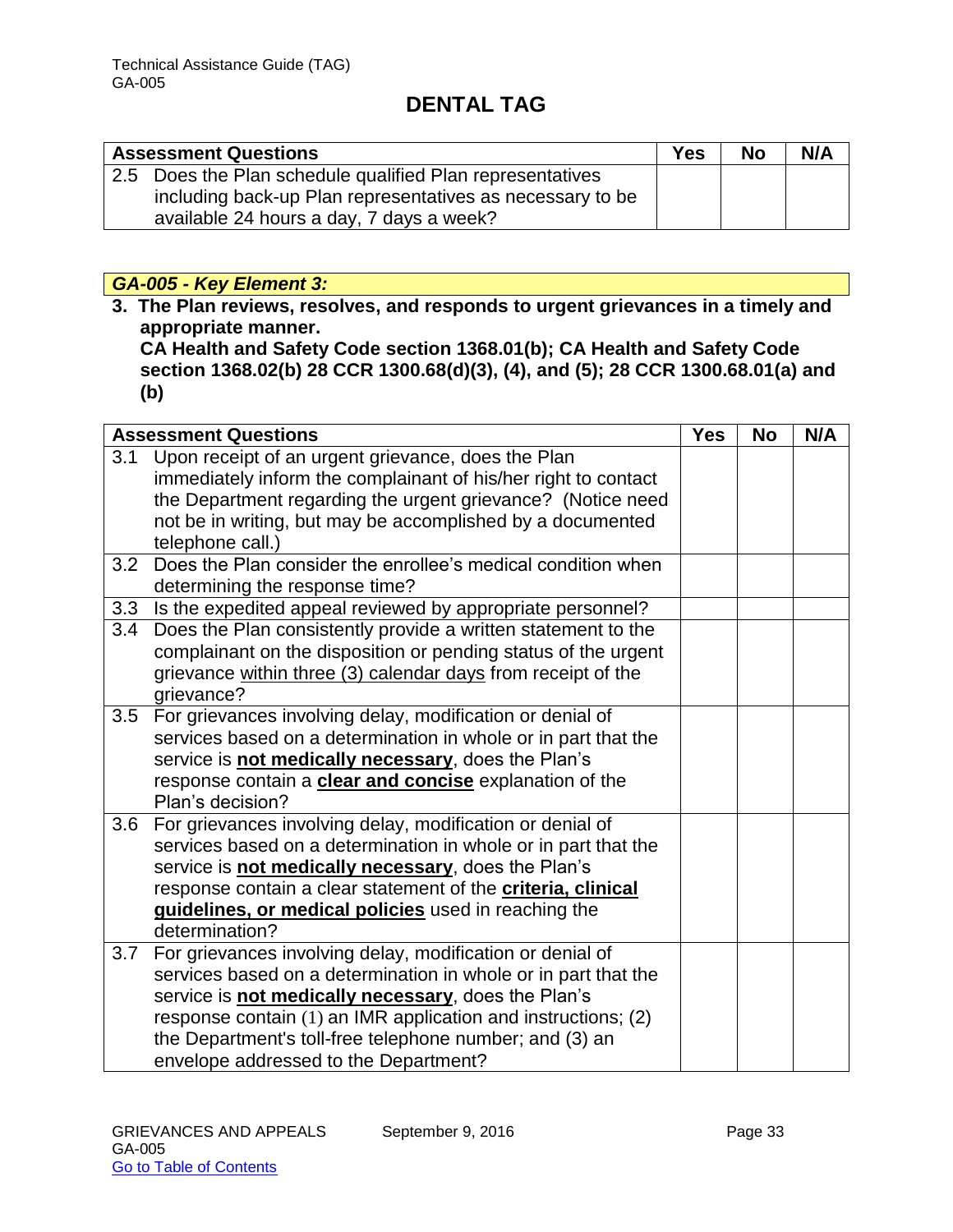| <b>Assessment Questions</b>                                        | <b>Yes</b> | <b>No</b> | N/A |
|--------------------------------------------------------------------|------------|-----------|-----|
| For grievances involving delay, modification or denial of<br>3.8   |            |           |     |
| services based on a determination in whole or in part that the     |            |           |     |
| service is not medically necessary, does the Plan's                |            |           |     |
| response contain (1) the Department's telephone number; (2)        |            |           |     |
| the CA Relay Service's telephone number; (3) the Plan's            |            |           |     |
| telephone number; (4) the Department's Internet address; (5)       |            |           |     |
| a response in 12-point boldface type; and (6) the 1368.02(b)       |            |           |     |
| statement?                                                         |            |           |     |
| For grievances involving a determination that the requested<br>3.9 |            |           |     |
| service is not a covered benefit, does each response contain       |            |           |     |
| the specific provision in the contract, EOC or member              |            |           |     |
| handbook that excludes the services (either by identifying the     |            |           |     |
| document and page where the provision is found, by directing       |            |           |     |
| the grievant to the applicable section of the contract or by       |            |           |     |
| providing a copy of the provision)?                                |            |           |     |
| 3.10 For grievances involving a determination that the requested   |            |           |     |
| service is not a covered benefit, does each response contain       |            |           |     |
| clear and concise language that explains how the exclusion         |            |           |     |
| applied to the specific health care service or benefit             |            |           |     |
| requested by the enrollee?                                         |            |           |     |
| 3.11 For grievances involving a determination that the requested   |            |           |     |
| service is not a covered benefit, does each response contain       |            |           |     |
| notice of opportunity to seek independent medical review?          |            |           |     |
| 3.12 Does the Plan resolve the urgent grievance and send           |            |           |     |
| notification to the enrollee in a timely manner considering the    |            |           |     |
| enrollee's medical condition?                                      |            |           |     |

# **End of Requirement GA-005: Expedited Review of Urgent Grievances**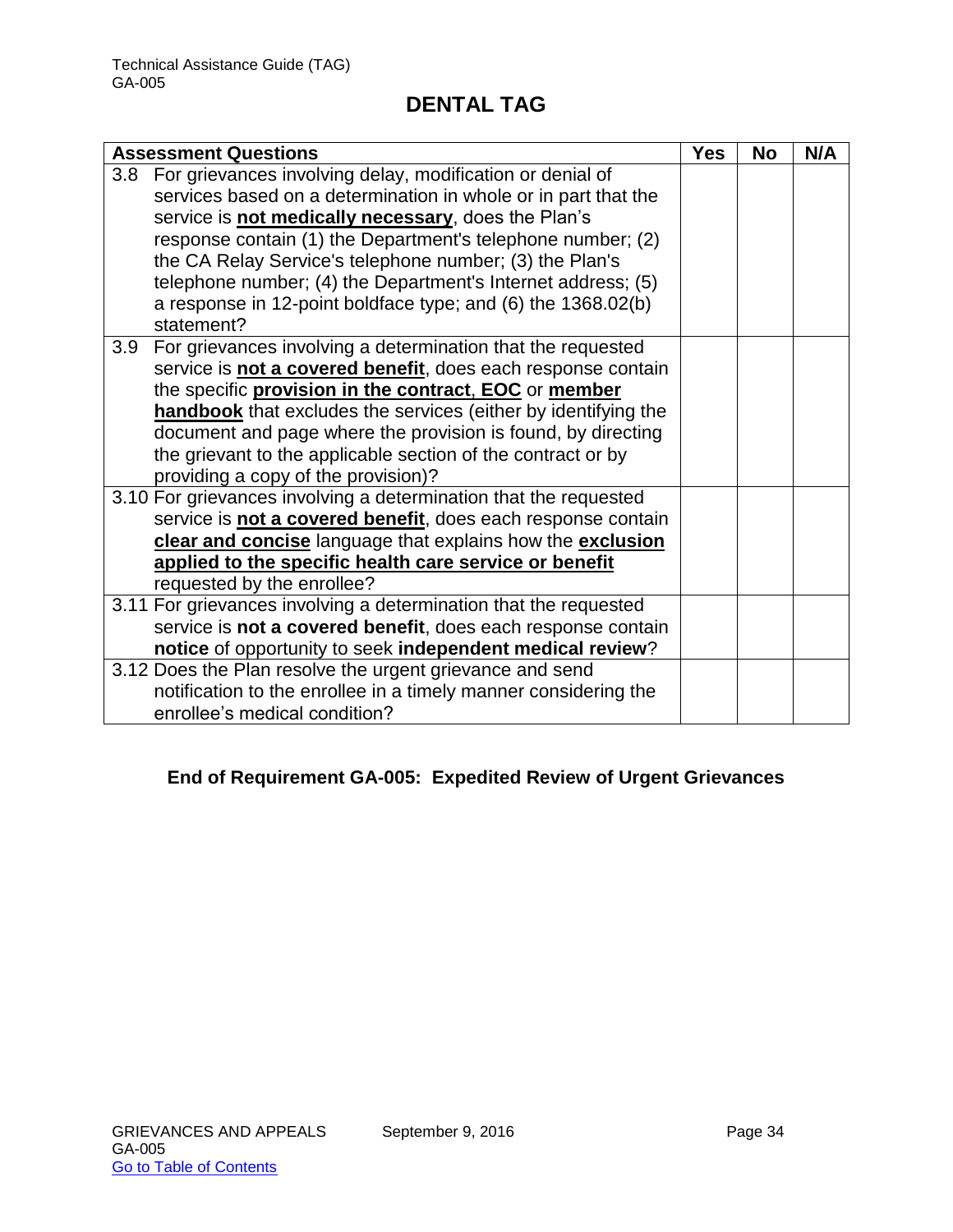#### <span id="page-35-0"></span>**Requirement GA-006: Independent Medical Review (IMR)**

#### **STATUTORY/REGULATORY CITATION(S)**

#### **CA Health and Safety Code section 1367.01(h)(3)**

(h) In determining whether to approve, modify, or deny requests by providers prior to, retrospectively, or concurrent with the provision of health care services to enrollees, based in whole or in part on medical necessity, a health care service plan subject to this section shall meet the following requirements:

(3) Decisions to approve, modify, or deny requests by providers for authorization prior to, or concurrent with, the provision of health care services to enrollees shall be communicated to the requesting provider within 24 hours of the decision. Except for concurrent review decisions pertaining to care that is underway, which shall be communicated to the enrollee's treating provider within 24 hours, decisions resulting in denial, delay, or modification of all or part of the requested health care service shall be communicated to the enrollee in writing within two business days of the decision. In the case of concurrent review, care shall not be discontinued until the enrollee's treating provider has been notified of the plan's decision and a care plan has been agreed upon by the treating provider that is appropriate for the medical needs of that patient.

#### **CA Health and Safety Code sections 1374.30(a), (e), and (h)**

(a) Commencing January 1, 2001, there is hereby established in the Department the Independent Medical Review System.

(e) Every plan contract that is issued, amended, renewed or delivered in this state (California) on or after January 1, 2000, shall, effective January 1, 2001, provide an enrollee with the opportunity to seek an independent medical review whenever health care services have been denied, modified, or delayed by the plan, or by one of its contracting providers, if the decision was based in whole or in part, on a finding that the proposed health care services are not medically necessary. An enrollee may designate an agent to act on his or her behalf. The provider may join with or otherwise assist the enrollee in seeking an independent medical review and may advocate on behalf of the enrollee.

(h) The independent medical review process authorized by this article is in addition to any other procedures or remedies that may be available.

#### **CA Health and Safety Code section 1374.30(i)**

(i) No later than January 1, 2001, every health care service plan shall prominently display in every plan member handbook or relevant informational brochure, in every plan contract, on enrollee evidence of coverage forms, on copies of plan procedures for resolving grievances, on letters of denials issued by either the plan or its contracting organization, on the grievance forms required under Section 1368, and on all written responses to grievances, information concerning the right of an enrollee to request an independent medical review in cases where the enrollee believes that health care services have been improperly denied, modified, or delayed by the plan, or by one of its contracting providers.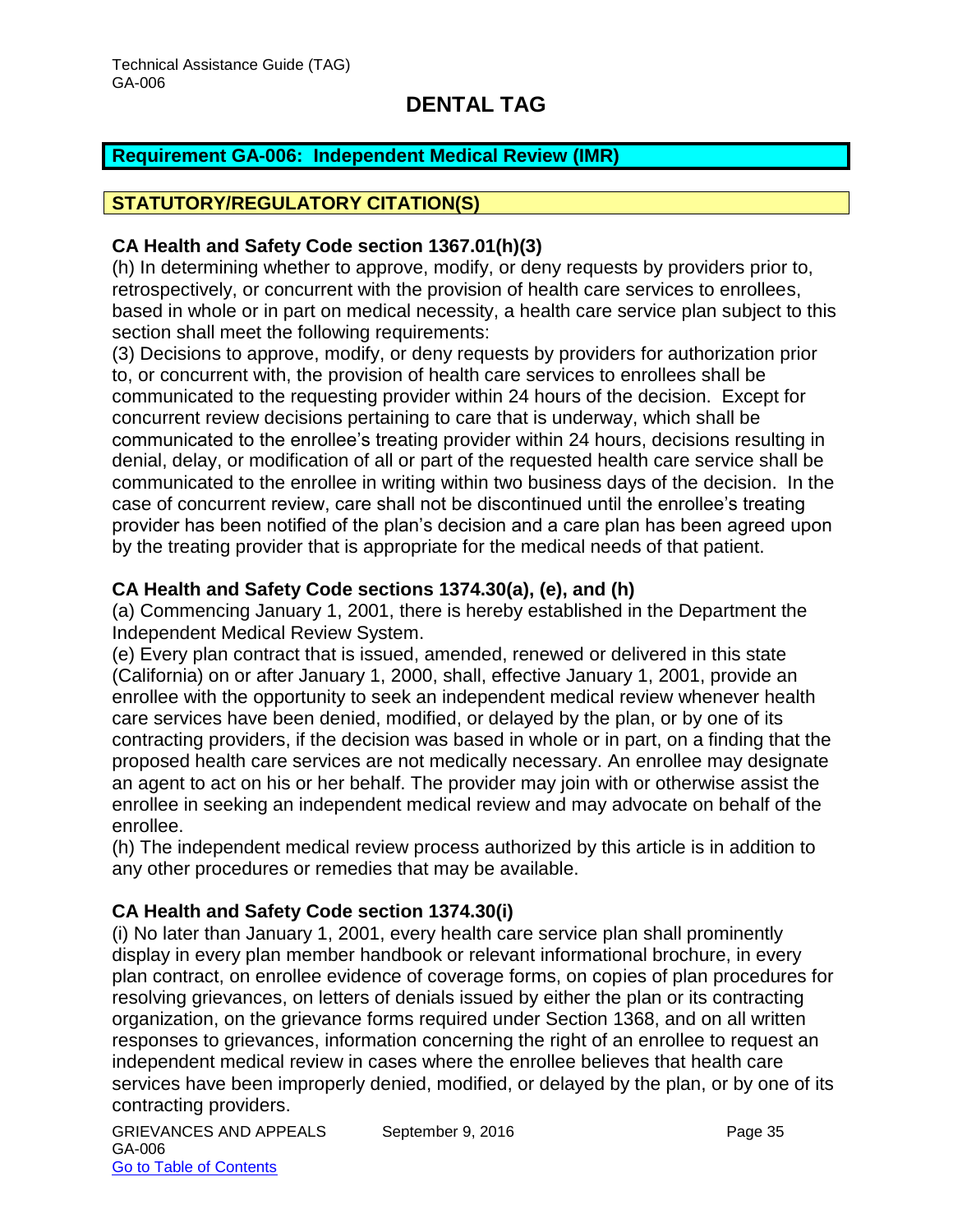#### **CA Health and Safety Code section 1374.30(j)(3)**

(j) The enrollee may apply to the department for an independent medical review when all of the following conditions are met:

(3) The enrollee has filed a grievance with the plan or its contracting provider pursuant to Section 1368, and the disputed decision is upheld or the grievance remains unresolved after 30 days. The enrollee shall not be required to participate in the plan's grievance process for more than 30 days. In the case of a grievance that requires expedited review pursuant to Section 1368.01, the enrollee shall not be required to participate in the plan's grievance process for more than three days.

#### **CA Health and Safety Code section 1374.30(l)**

(l) The enrollee shall pay no application or processing fees of any kind.

#### **CA Health and Safety Code section 1374.34(a)**

(a) Upon receiving the decision adopted by the director pursuant to Section 1374.33 that a disputed health care service is medically necessary, the plan shall promptly implement the decision. In the case of reimbursement for services already rendered, the plan shall reimburse the provider or enrollee, whichever applies, within five working days. In the case of services not yet rendered, the plan shall authorize the services within five working days of receipt of the written decision from the director, or sooner if appropriate for the nature of the enrollee's medical condition, and shall inform the enrollee and provider of the authorization in accordance with the requirements of paragraph (3) of subdivision (h) of Section 1367.01.

#### **28 CCR 1300.68(d)(4)**

(d) The plan shall respond to grievances as follows:

(4) For grievances involving delay, modification or denial of services based on a determination in whole or in part that the service is not medically necessary, the plan shall include in its written response, the reasons for its determination. The response shall clearly state the criteria, clinical guidelines or medical policies used in reaching the determination. The plan's response shall also advise the enrollee that the determination may be considered by the Department's independent medical review system. The response shall include an application for independent medical review and instructions, including the Department's toll-free telephone number for further information and an envelope addressed to the Department of Managed Health Care, HMO Help Center, 980 Ninth Street, 5th Floor, Sacramento, CA 95814.

### **INDIVIDUAL(S)/POSITION(S) TO BE INTERVIEWED**

#### **Staff responsible for the activities described above, for example:**

- Utilization Management Director
- Dental Director
- Officer with primary responsibility for the grievance system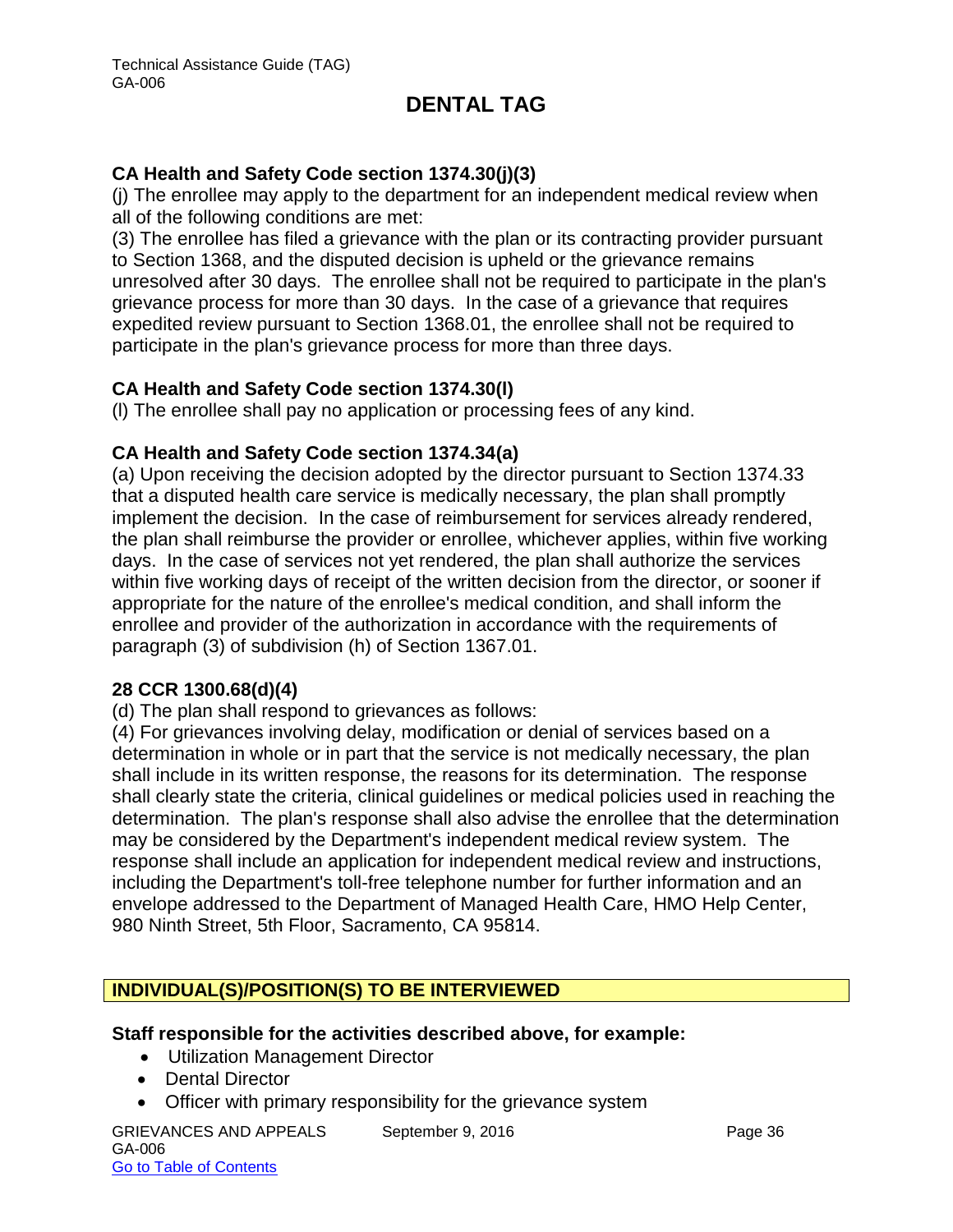### **DOCUMENT(S) TO BE REVIEWED**

- Documents that demonstrate the Plan provides opportunity to seek an independent medical review whenever health care services have been denied, modified, or delayed by the plan, or by one of its contracting providers, if the decision was based in whole or in part, on a finding that the proposed health care services are not medically necessary, or on a determination that a therapy is experimental or investigational.
- Check Plan's grievance policies for reference to the Plan's obligation to provide enrollees the opportunity to seek IMR.

**NOTE:** The following documents require the Plan to prominently display information concerning the right of an enrollee to request an independent medical review in cases where the enrollee believes that health care services have been improperly denied, modified, or delayed by the plan, or by one of its contracting providers:

- 1) Member Handbook, Informational Brochures
- 2) Every Plan contract
- 3) Enrollee evidence of coverage forms
- 4) On copies of grievance procedures
- 5) Denial letters issued by either the plan, or by one of its contracting organization.
- 6) Grievance forms required under Section 1368
- 7) All written responses to grievances.

#### *GA-006 - Key Element 1:*

**1. The Plan provides its enrollees opportunity to seek independent medical review (IMR) and prominently displays information concerning the right to and IMR in all required documents.** 

**CA Health and Safety Code sections 1374.30(a), (e), (h), (i) and (l); 28 CCR 1300.68 (d)(4)**

|     | <b>Assessment Questions</b>                                  | <b>Yes</b> | <b>No</b> | N/A |
|-----|--------------------------------------------------------------|------------|-----------|-----|
| 1.1 | Does the Plan prominently display information concerning     |            |           |     |
|     | the right of an enrollee to request an independent medical   |            |           |     |
|     | review in the member handbook/informational                  |            |           |     |
|     | brochures?                                                   |            |           |     |
|     | 1.2 Does the Plan prominently display information concerning |            |           |     |
|     | the right of an enrollee to request an independent medical   |            |           |     |
|     | review in every Plan Contract?                               |            |           |     |
|     | 1.3 Does the Plan prominently display information concerning |            |           |     |
|     | the right of an enrollee to request an independent medical   |            |           |     |
|     | review in all enrollee evidence of coverage forms?           |            |           |     |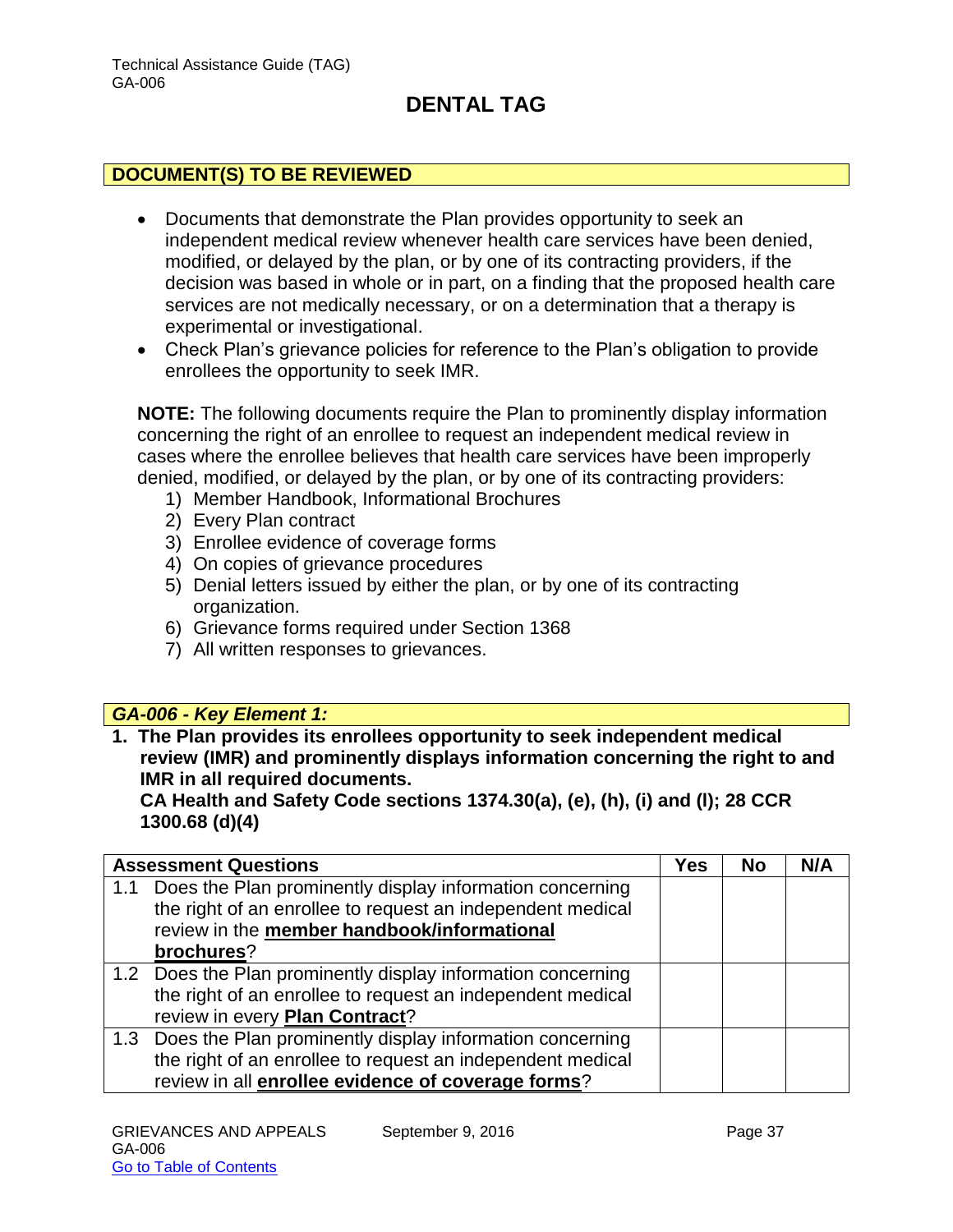|     | <b>Assessment Questions</b>                                           | Yes | Nο | N/A |
|-----|-----------------------------------------------------------------------|-----|----|-----|
|     | 1.4 Does the Plan prominently display information concerning          |     |    |     |
|     | the right of an enrollee to request an independent medical            |     |    |     |
|     | review on copies of grievance procedures?                             |     |    |     |
|     | 1.5 Does the Plan prominently display information concerning          |     |    |     |
|     | the right of an enrollee to request an independent medical            |     |    |     |
|     | review in all of the <b>denial letters</b> issued by either the Plan, |     |    |     |
|     | or by one of its contracting organizations?                           |     |    |     |
| 1.6 | Does the Plan prominently display information concerning              |     |    |     |
|     | the right of an enrollee to request an independent medical            |     |    |     |
|     | review in all of the grievance forms required under section           |     |    |     |
|     | 1368?                                                                 |     |    |     |
|     | 1.7 Does the Plan prominently display information concerning          |     |    |     |
|     | the right of an enrollee to request an independent medical            |     |    |     |
|     | review in all written responses to grievances?                        |     |    |     |
| 1.8 | Are enrollees informed that the IMR is at no cost?                    |     |    |     |

# *GA-006 - Key Element 2*

#### **2. The Plan implements IMR decisions promptly. CA Health and Safety Code section 1374.34(a); CA Health and Safety Code section 1367.01(h)(3)**

|     | <b>Assessment Questions</b>                                      | Yes | <b>No</b> | N/A |
|-----|------------------------------------------------------------------|-----|-----------|-----|
| 2.1 | In cases of reimbursement of services already rendered in        |     |           |     |
|     | which a disputed health care is found to be medically            |     |           |     |
|     | necessary, did the Plan reimburse the provider or enrollee,      |     |           |     |
|     | whichever applies, within five working days?                     |     |           |     |
|     | 2.2 In cases in which services have not been rendered, did the   |     |           |     |
|     | Plan authorize the services within five working days of          |     |           |     |
|     | receipt of the written decision from the director, or sooner if  |     |           |     |
|     | appropriate for the nature of the enrollee's medical condition?  |     |           |     |
| 2.3 | In decisions to approve, modify, or deny requests by providers   |     |           |     |
|     | for authorization prior to, or concurrent with, the provision of |     |           |     |
|     | health care services to enrollees, did the Plan communicate      |     |           |     |
|     | such decision to the requesting provider within 24 hours of      |     |           |     |
|     | the decision?                                                    |     |           |     |
|     | 2.4 For concurrent review decisions pertaining to care that is   |     |           |     |
|     | underway, did the Plan communicate such decision to the          |     |           |     |
|     | enrollee's treating provider within 24 hours?                    |     |           |     |